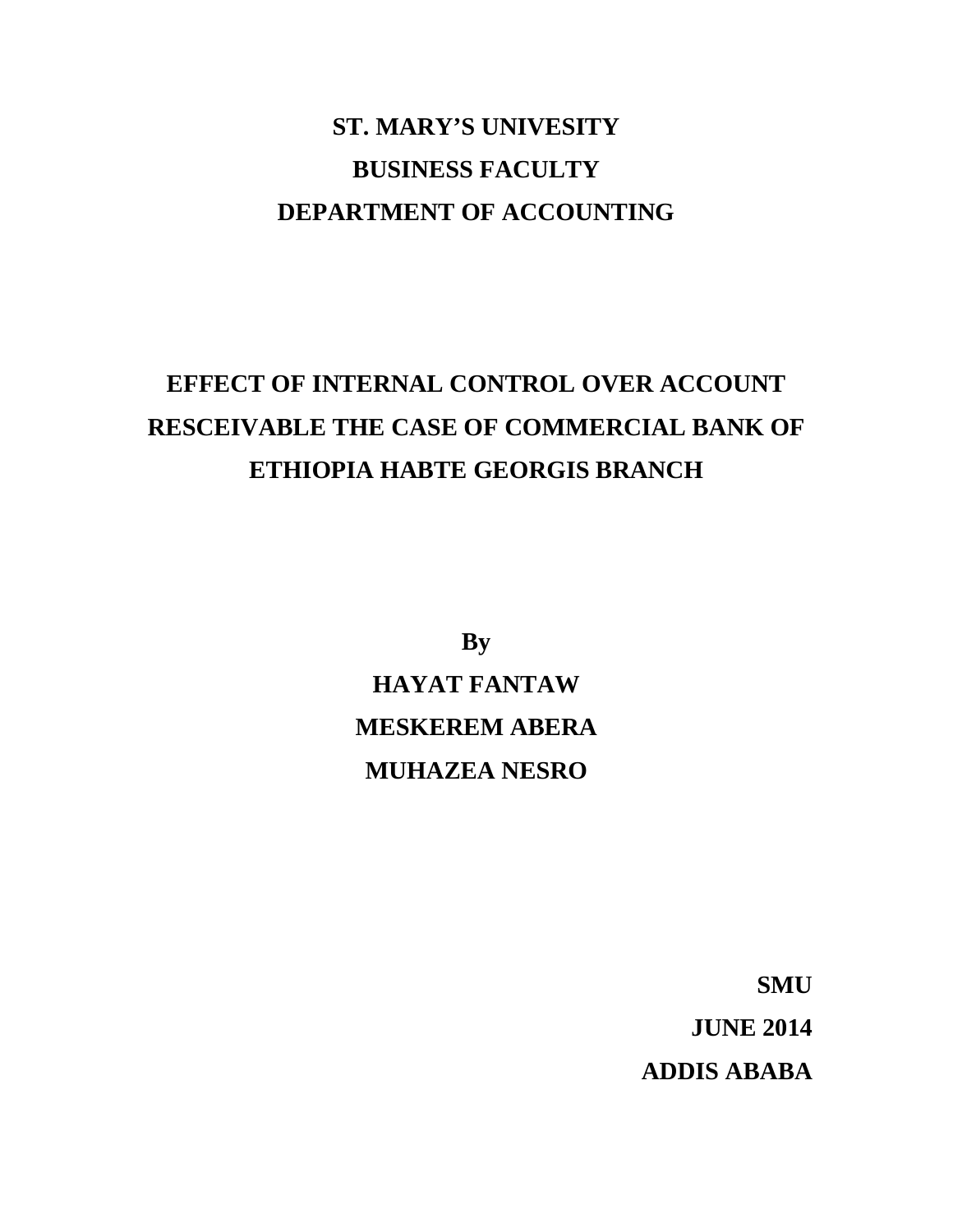# **EFFECT OF INTERNAL CONTROL OVER ACCOUNT RESCEIVABLE THE CASE OF COMMERCIAL BANK OF ETHIOPIA HABTE GEORGIS BRANCH**

# **A SENIOR ESSAY SUBMITTED TO THE DEPARTMENT OF ACCOUNTING BUSINESS FACULTY ST. MARY'S UNIVESITY**

**By HAYAT FANTAW MESKEREM ABERA MUHAZEA NESRO**

## **IN PARTIAL FULFILLMENT OF THE REQUIREMENTS FOR THE DEGREE OF BACHELOR OF ARTS OF ACCOUNTING**

**SMU JUNE 2014 ADDIS ABABA**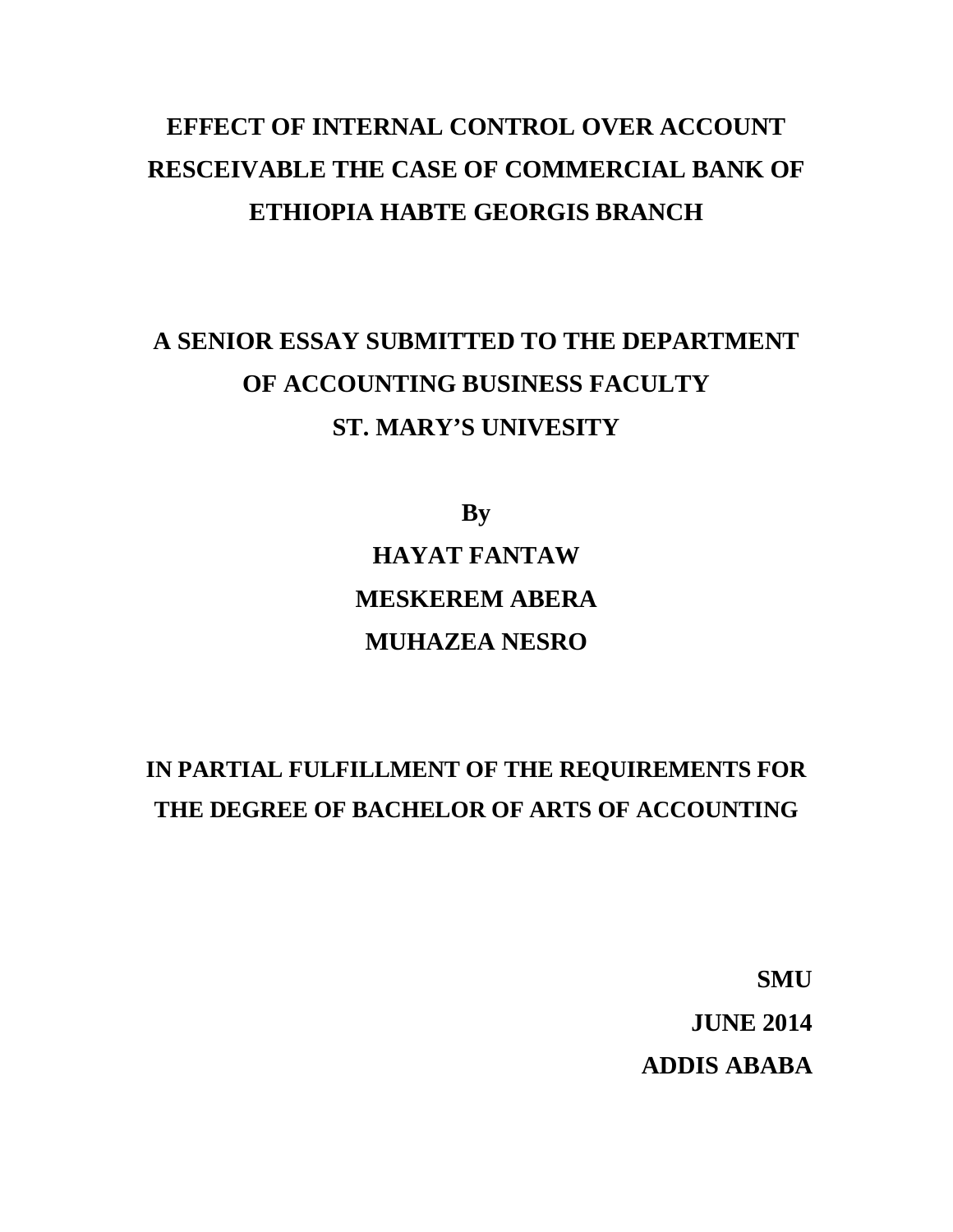## **ST. MARY'S UNIVESITY**

# **EFFECT OF INTERNAL CONTROL OVER ACCOUNT RESCEIVABLE THE CASE OF COMMERCIAL BANK OF ETHIOPIA HABTE GEORGIS BRANCH**

**By**

**HAYAT FANTAW MESKEREM ABERA MUHAZEA NESRO**

## **BUSINESS FACULTY DEPARTMENT OF ACCOUNTING**

**APPROVAL BY THE COMMITTEE OF EXAMINER**

**DEPARTMENT HEAD SIGNATURE**

**ADVISOR SIGNATURE**

**INTERNAL EXAMINER SIGNATURE**

**EXTERNAL HEAD SIGNATURE**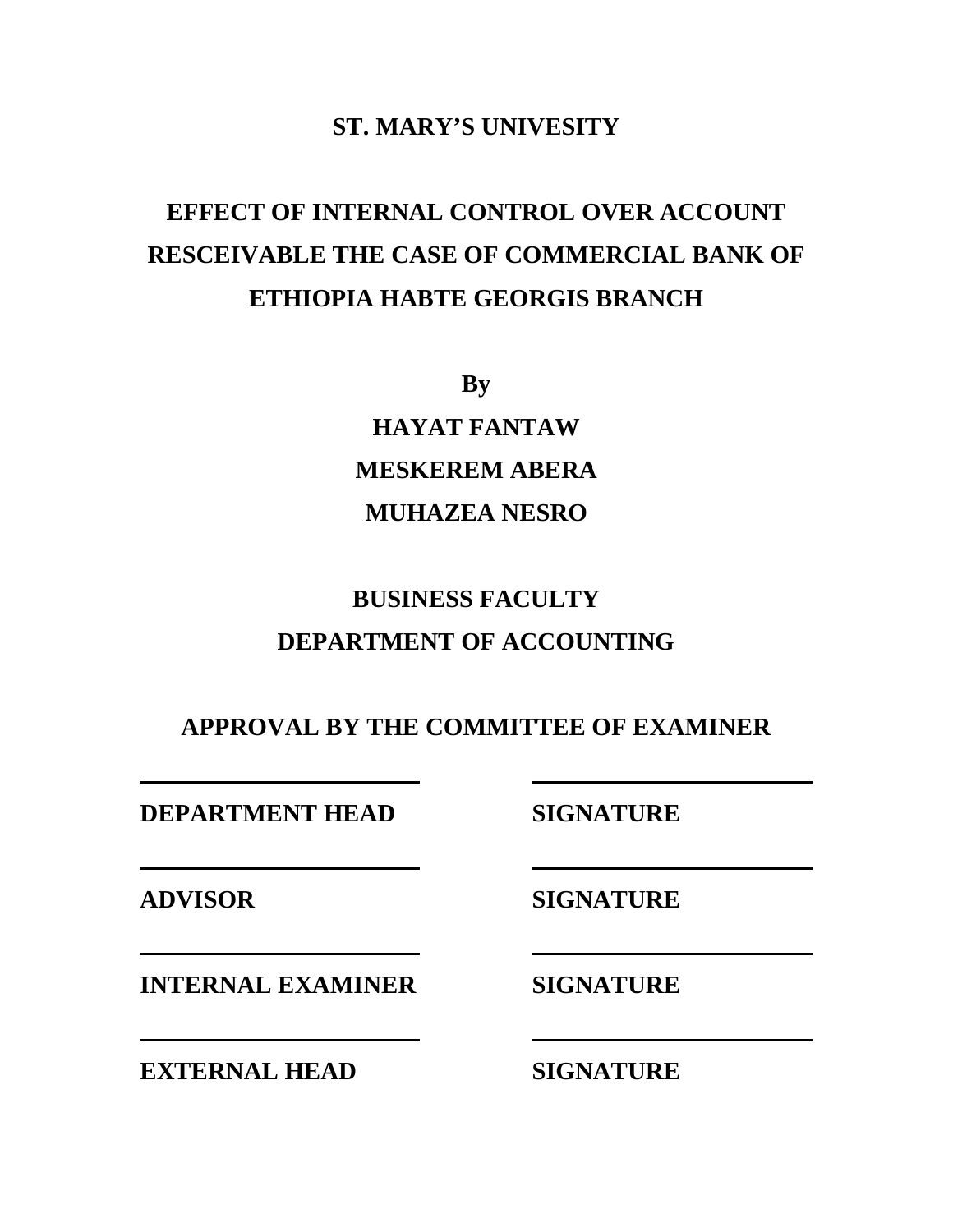## **Acknowledgements**

First of all we would like to thank and glorify the Almighty God who has been and will be the source of strength throughout our life.

We would like to acknowledge Accounting department for giving this opportunity for we to do this research. Our heartfelt thanks goes to Our advisor Mr. Ahmed Mohammed for his timely comment, advice and support by sacrificing his precious and golden time from selection of topics till the end of submission of the final research paper. We would also acknowledge CBE Habtegiyorges branch staffs for their cooperation during data collection.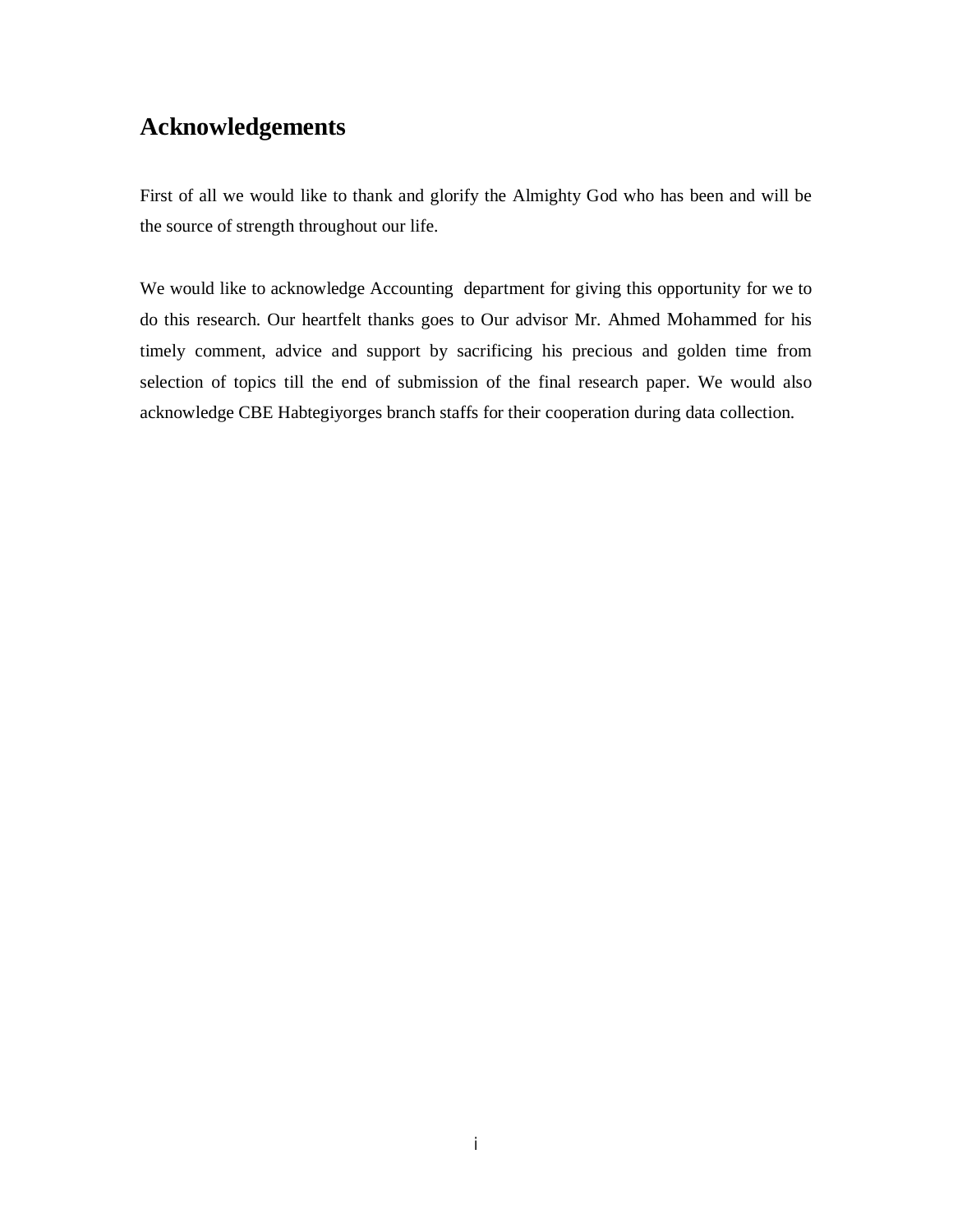## **Table of Content**

| 1.1.   |  |
|--------|--|
| 1.2.   |  |
| 1.3.   |  |
| 1.4.   |  |
|        |  |
|        |  |
| 1.5.   |  |
| 1.6.   |  |
| 1.7.   |  |
| 1.7.1. |  |
| 1.7.2. |  |
| 1.7.3. |  |
| 1.7.4. |  |
|        |  |
| 1.9.   |  |
|        |  |
|        |  |
| 2.1.   |  |
| 2.1.1. |  |
| 2.2.   |  |
|        |  |

## page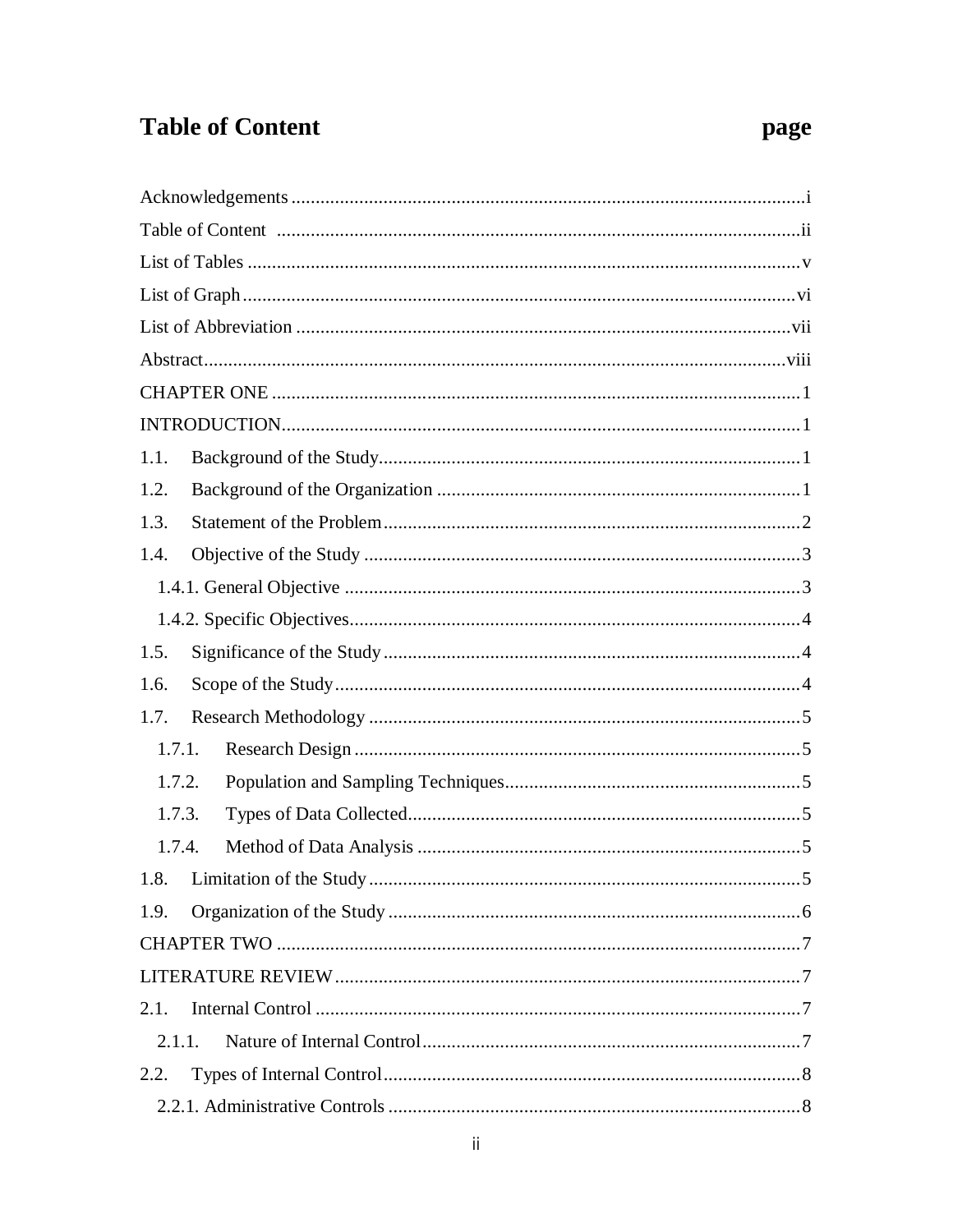| 2.3.                       |     |
|----------------------------|-----|
|                            |     |
|                            |     |
| 2.4.                       |     |
| 2.5.                       |     |
|                            |     |
|                            |     |
|                            |     |
| 2.6.                       |     |
| 2.6.1.                     |     |
| 2.6.2.                     |     |
| 2.6.3.                     |     |
| 2.6.4.                     |     |
| 2.6.5. Credit Information. | .16 |
|                            |     |
|                            |     |
|                            |     |
| 2.7.                       |     |
|                            |     |
|                            |     |
|                            |     |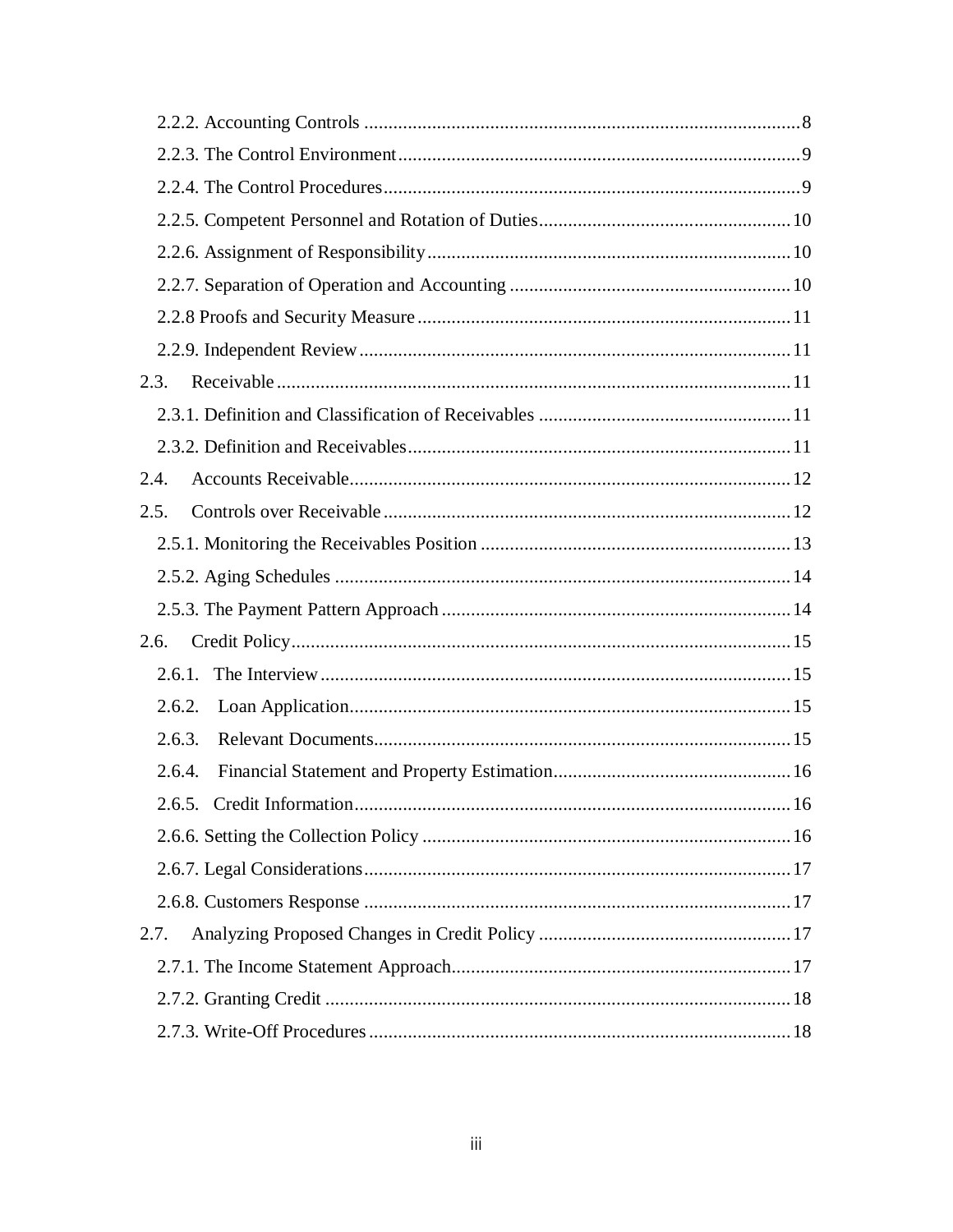| 3.1.       |  |
|------------|--|
| 3.2.       |  |
| 3.2.1.     |  |
| 3.2.2.     |  |
| 3.2.3.     |  |
| 3.2.4.     |  |
| 3.2.5.     |  |
| 3.2.6.     |  |
| 3.3.       |  |
|            |  |
|            |  |
| 4.1.       |  |
| 4.2.       |  |
| 4.3.       |  |
| References |  |

Appendix A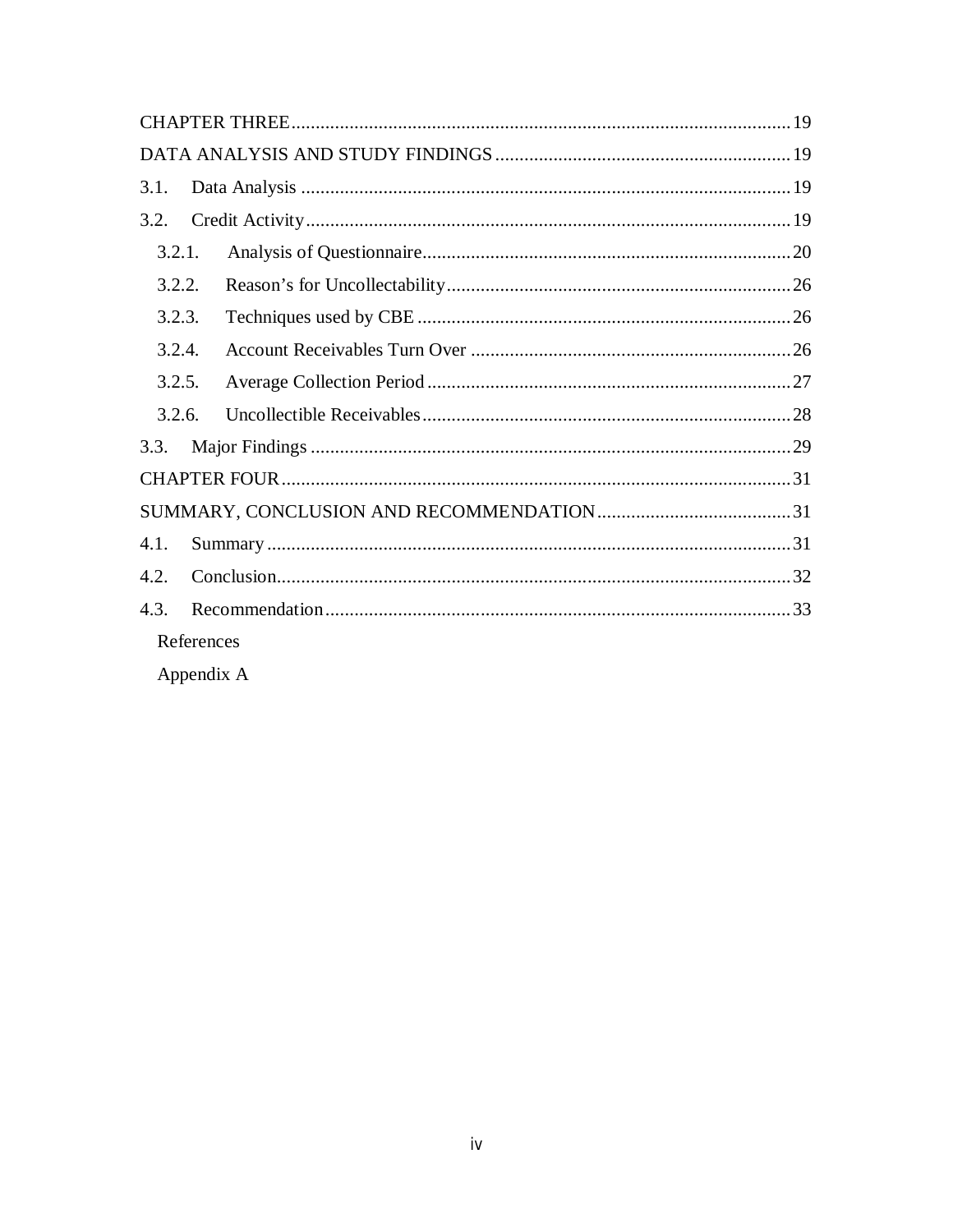## **List of Tables**

| Table $-1$ :  | How Do You Evaluate the Internal Control System Over Receivables in             |
|---------------|---------------------------------------------------------------------------------|
|               |                                                                                 |
| Table $-2$ :  | Does the Bank have a Collection Department Independently to Follow up           |
|               |                                                                                 |
| Table $-3$ :  | Does the Bank Communicate or Contact with the Credit Customers by               |
|               |                                                                                 |
| Table $-4$ :  | How do you Evaluate the Bank giving of Credit Limit to the                      |
|               |                                                                                 |
| Table $-5$ :  |                                                                                 |
| Table $-6$ :  | Is Statement of Account Receivable Strictly Prepare and sent to the Debtors?.23 |
| Table $-7$ :  |                                                                                 |
| Table $-8$ :  | How do you Assess the Credit Customers Pay According to their Agreement? 24     |
| Table $-9$ :  | Does the Bank take a sort of Action for those who Do Not Pay on Due             |
|               |                                                                                 |
| Table $-10$ : | Does the Bank Change an Account Receivable to Promissory Notes                  |
|               |                                                                                 |
| Table - 11:   | Is there a Procedure that Follow-up to Write-off Uncollectible?25               |
| Table - 12:   |                                                                                 |
| Table - 13:   |                                                                                 |
| Table $-14$ : |                                                                                 |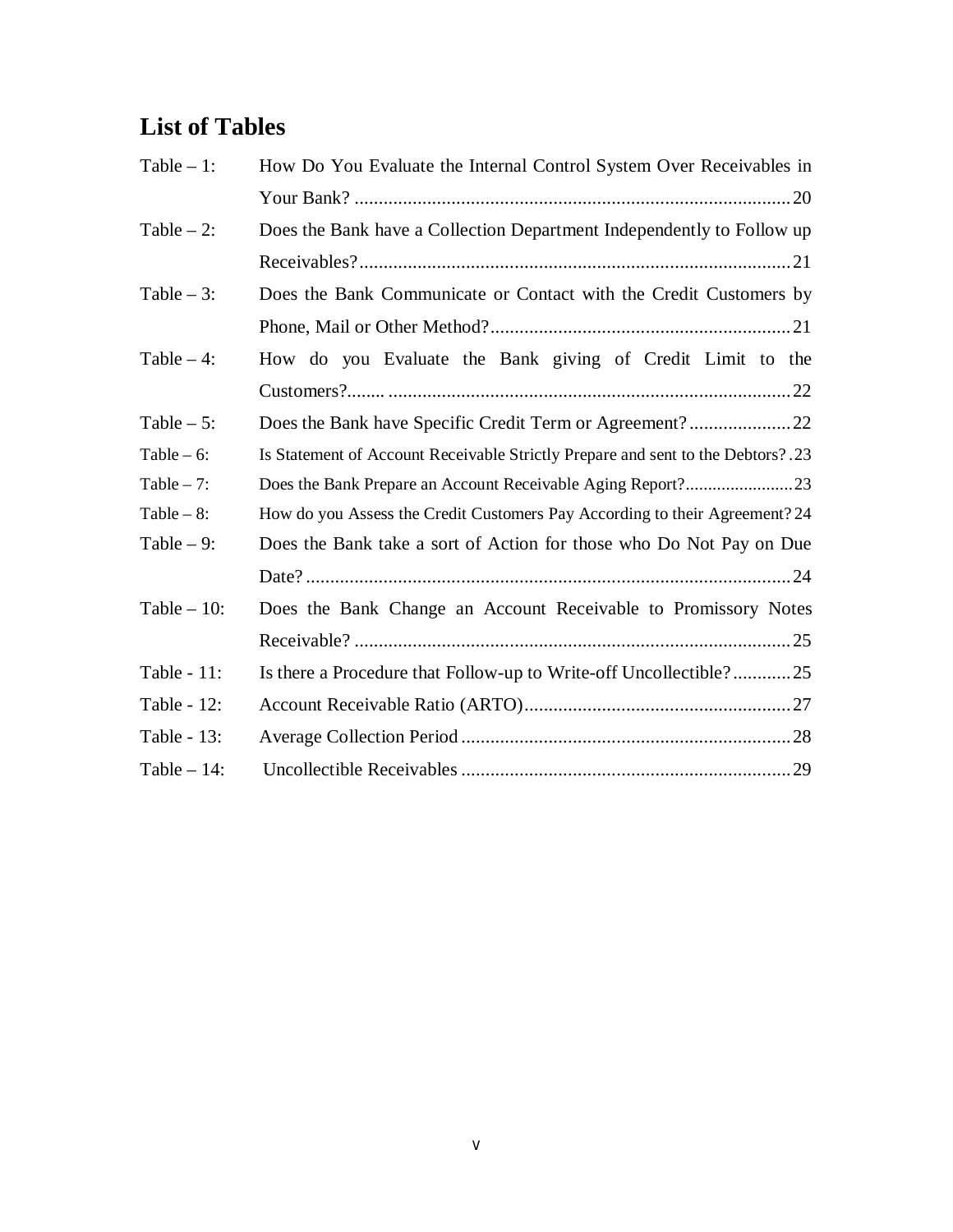# **List of Graph**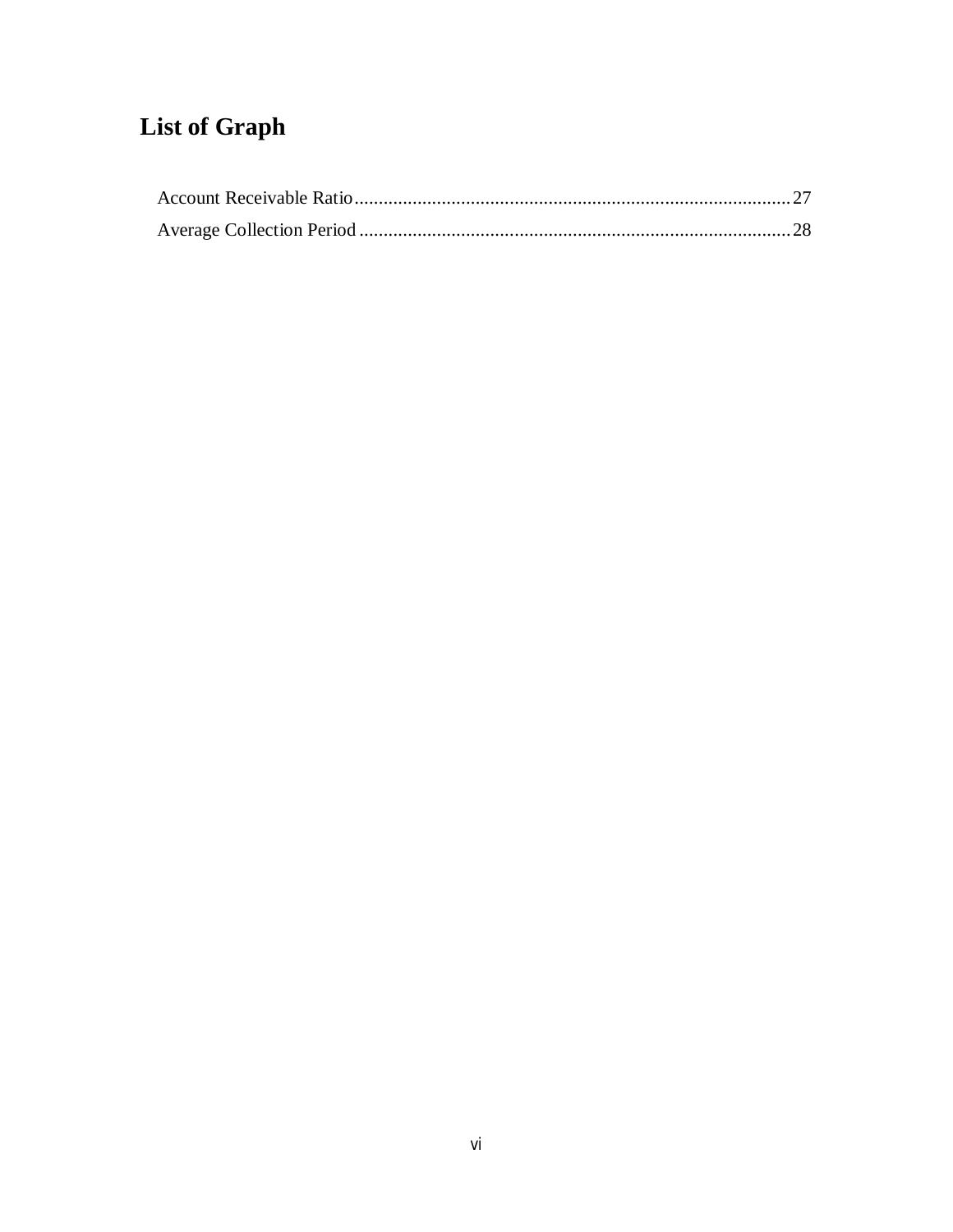## **List of Abbreviation**

| <b>CBE</b>   | Commercial Bank of Ethiopia                                 |
|--------------|-------------------------------------------------------------|
| ATM          | <b>Automated Teller Machine</b>                             |
| <b>SWIFT</b> | Society for Worldwide Interbank Financial Telecommunication |
| <b>AICPA</b> | American Institution of Certified Public Accountants        |
| <b>COSO</b>  | Committee of Sponsoring Organization                        |
| <b>NBE</b>   | National Bank of Ethiopia                                   |
| <b>ARTO</b>  | <b>Account Receivable Turnover</b>                          |
| ACP          | <b>Average Collection Period</b>                            |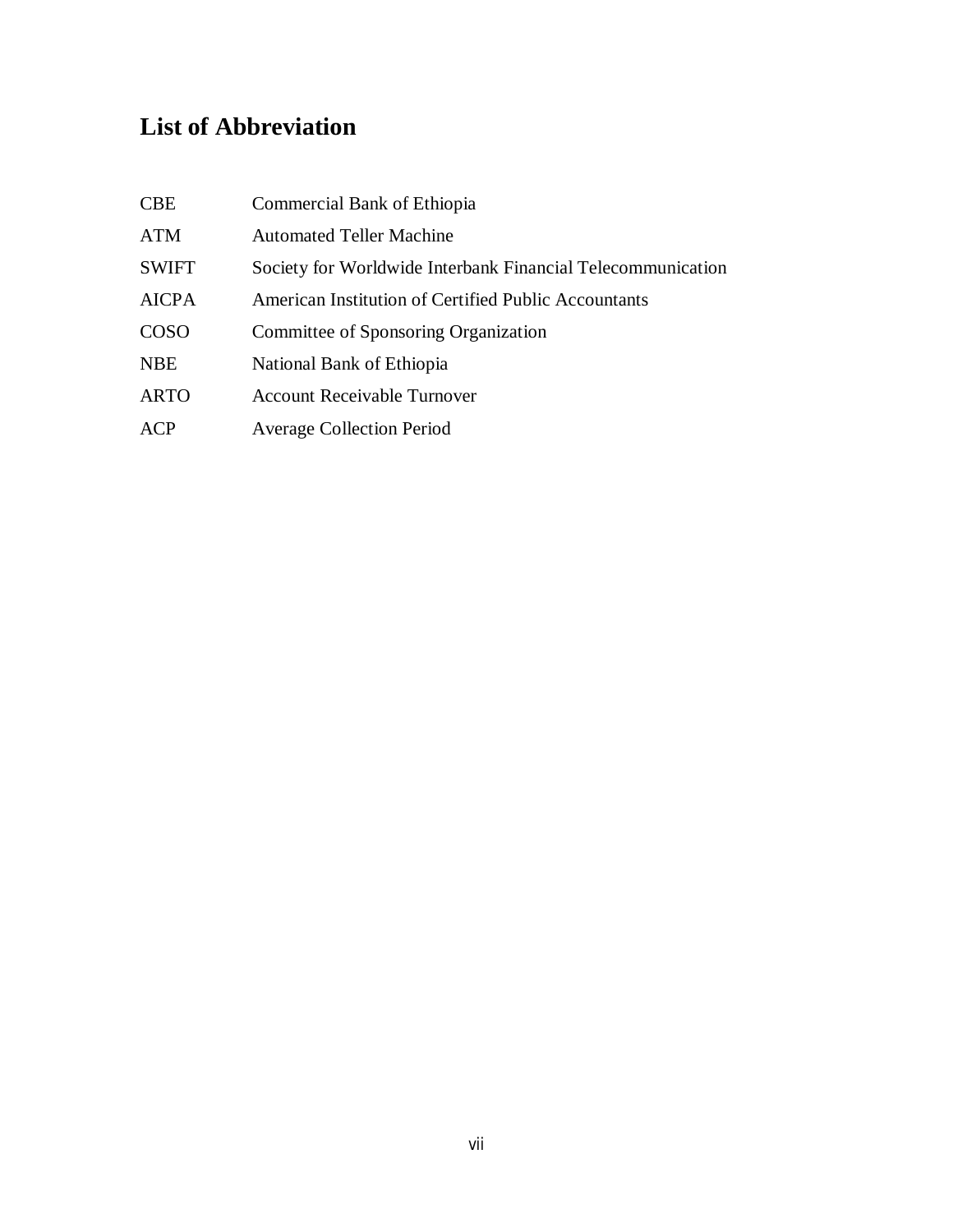## **Abstract**

**Background**: the internal control process which historical has been a mechanism for reducing instance of fraud, misappropriation and errors, has recently become more extensive, addressing all the various activities faced by organization. it is now recognized that assumed internal control process is critical to organization's ability to meet its established goals and objectives, and to maintain financial viability.

**Methods**: The study sample was selected based on simple random sampling technique and also the data was collected from a sample of 10 respondents.

**Result**: In this study it was found that from a total of 10 respondents, 5(50%) respondents said that the internal control system over receivable in the bank is good and the rest of the respondent said that there is fair internal control system over receivable in the bank. From the total respondents 8(80%) respondents said that the bank have independently collection departments and the rest of the respondent replied that no collection departments independently. All the respondents responded that it communicate with credit customers by phone or remind them the due date of two or three days. From those total respondents 7(70%) respondents said that it's giving of credit limit to the customer are good and the rest said it's fair. All the respondents said that it has credit term or agreement on the bank. From the total respondents 9(90%) respondents make known that statements of account receivable is prepared and sent to customers strictly on the bank and the rest said not. From the respondents 8(80%) respondents said that the bank prepare an aging report and the rest said no aging report on the bank.8( 80%) respondents said credit customer pay their agreement highly and rest respondents said that the credit customer pay their agreement lowly and very highly. All the respondents said the bank takes action for those customers who do not pay on due date by forbidding giving of credit and by taking legal action. As all the respondents said the bank does change an account receivable to promissory note receivable and also there is a procedure to writeoff uncollectible.

**Conclusion**: In this research the researcher tries to assess that how the bank treats receivables, what control mechanisms are followed over receivables, reasons that made the collection difficult and what sort of action are taken for those customers who do not pay according to their agreement and due date and also tries to identify the problem that affects receivables to be outstanding for about more than one year and to solve those problem by the management and related body.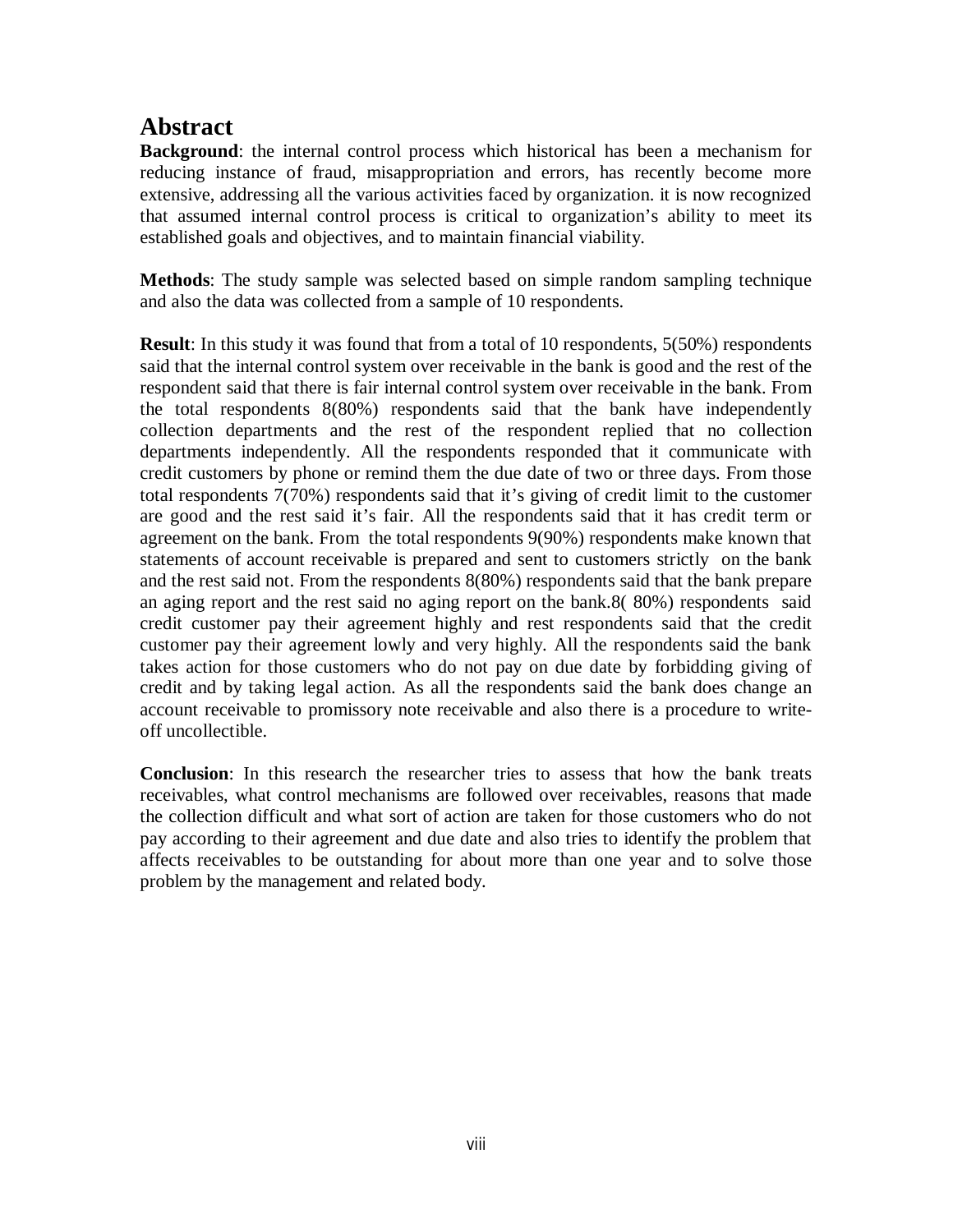## **CHAPTER ONE INTRODUCTION**

### **1.1. Background of the Study**

The internal control process which historical has been a mechanism for reducing instance of fraud, misappropriation and errors has recently become more extensive, addressing all the various activities faced by organization. It is now recognized that assumed internal control process is critical to organizations ability to meet its financial viability. (Batra and Bagradia, 1992)

Internal control is broadly defined as a process designed to provide reasonable assurance regarding the achievement of specific objectives in accountability, effectiveness and efficiency of operations, reliability of financial reporting and compliance with applicable laws and regulations. (Sexena, 1990)

As such it is an internal component of an organization overall governance structure, which is intended to direct and control its activities by promoting transparency, accountability, responsibility and fairness of all stake holders .(Meiss, 1989)

Practicing internal control over account receivable is one of the most important activities in all business organization. Internal control is necessary to promote the accuracy of accounting record and to discourage fraudulent manipulation of bank asset. Management is responsible for controlling over account receivable of the bank because of it is easily convert to cash and universal attractiveness of compare to other than non cash current asset, which needs strong internal control system.

So this study tries to assess the activity of the bank regarding internal control assessment and analyzing and examining in internal control over account receivable of the bank.

## **1.2. Background of the Organization**

Commercial bank of Ethiopia is the leading bank in Ethiopia established in 1943. The leading African bank with asset of birr 155 billion as on June  $30<sup>th</sup>$  2012, it has 830 branches stretched across the country. Commercial bank of Ethiopia combines a wide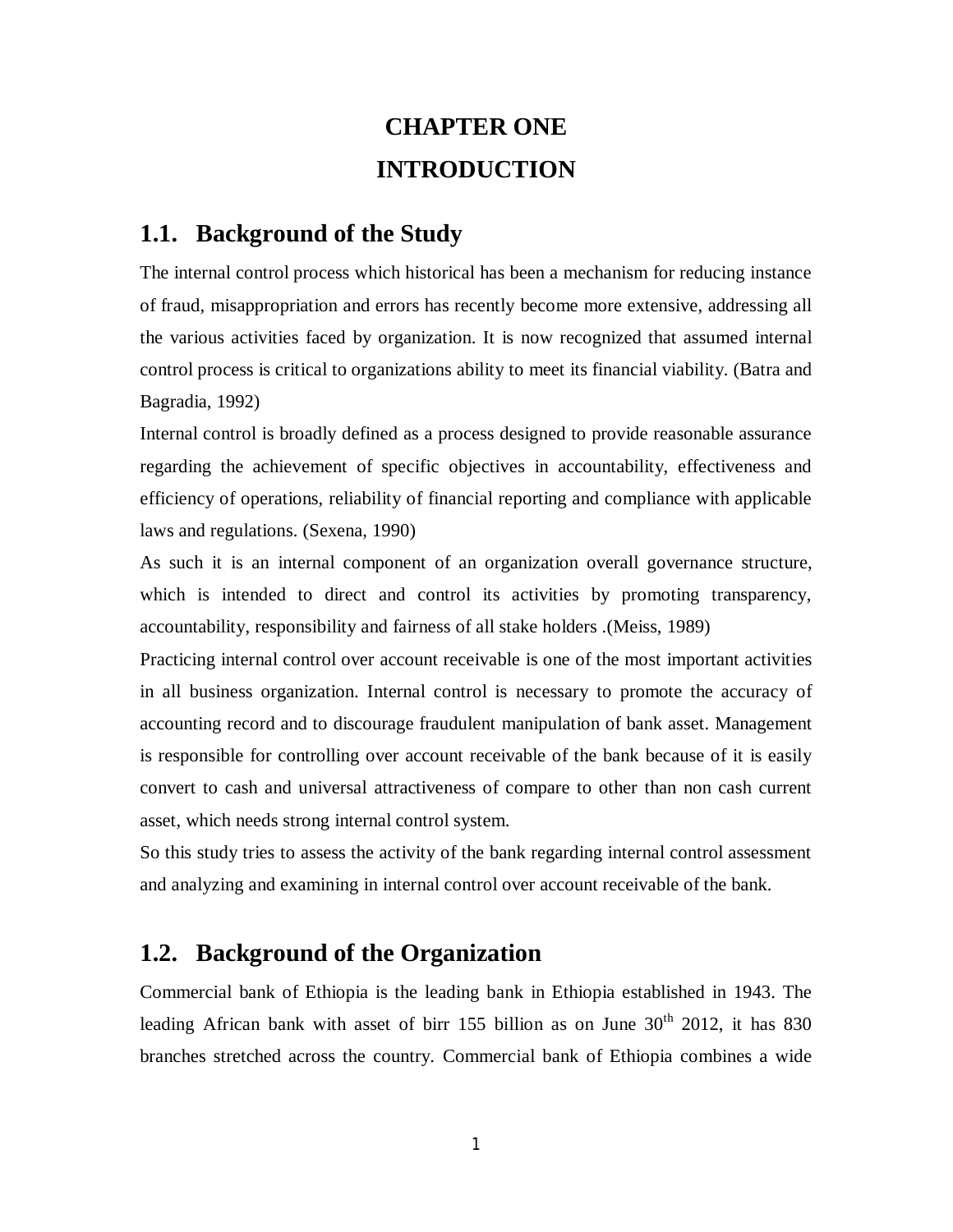capital base with more than 12,800 talented and committed employees. Currently the bank has more than million account holders.(www.cbe.gov.et)

It is the first bank of Ethiopia to introduce Automated teller machine service for local users. Commercial bank of Ethiopia has reliable and long-standing relationships with many internationally acclaimed banks throughout the world. Pioneer to introduce western union money transfer services in Ethiopia, it has strong correspondent relationship with more than 50 renowned foreign banks and a society for worldwide interbank financial telecommunication bilateral arrangement with 500 others.(www.cbe.gov.et)

In Ethiopia commercial bank of Ethiopia is one of the financial interline diaries in universal banking activity, which service as a channel for loanable funds from saver to borrower. The source of those loanable funds is demand deposit and saving deposits made by the customers. The bank proceed various types of loan to customers mainly over draft, short term loan, medium and long term loan, revolving export credit, micro finance institutions loan. Commercial bank of Ethiopia is required to function efficiently and effectively to meet the growing demand of credit so as to induce development.

#### **1.3. Statement of the Problem**

The balance sheet of most business enterprise includes a variety of claims from other parties that generally provide a future in flow of cash these receivables arise from transaction and events such as sales goods or services, Loan made to others and so on. Receivable include all claims against people, organization or other debtors. Receivable from customer service in credit base represents substantial part of business enterprise current asset.

In CBE all receivables that are expected to be realized in cash within one year are presented in current asset section of the balance sheet. These receivable which are not currently collectible such as long term loans made to others, should be listed in the investment section of asset. Not all the time a receivable which resulted from the services, will be collected in cash value; part of the claim against a credit customer usually proves to be uncollectible. This is a common practice regardless of the care, protection and controls used in granting and collecting credits there is no one single general way of identifying uncollectible. Failure to pay at maturity or dishonoring a note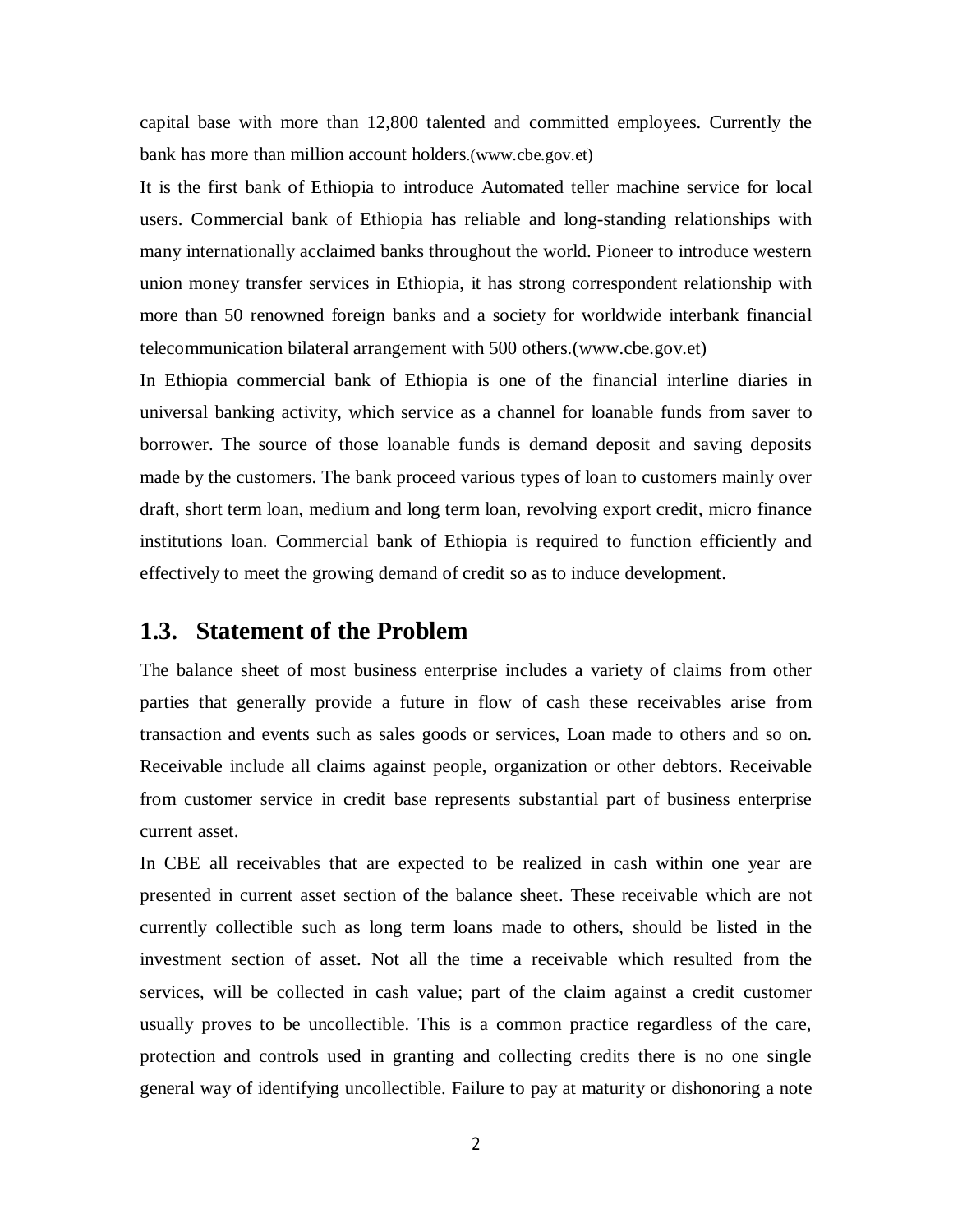is not by itself and indicator of uncollectible. Nevertheless bankruptcy of the debtor, closing of debtors business, disappearance of the debtor, failure of repeated attempts to collect are significant indication of partial or complete worthlessness of a receivable. In most business companies account receivable in various functional areas is not strong internal control to achieve the desired objective. at the bank absences of accountability, effectiveness and efficiency of operation, reliability of financial reporting.

From these and that problems stated, researchers will assess the control system of account receivable in Commercial Bank of Ethiopia by Comparing its actual controlling practice against the theoretical basis of internal control system over account receivable. In the way providing of this problem the researcher will seek answer for the following basic question

- Does the bank have responsible department for follow up the credit collections and has proper internal control system over receivables?
- Is statement of account receivable strictly prepared and sent or mail to debtors?
- Does all credit customers pay timely according to their agreement?
- Does the bank use or prepare an account receivable aging report?
- Does the bank use a write off mechanism for all its credit customers?
- Does the bank properly evaluate its customer liquidity and business efficiency?
- Does the bank handles documents in orderly manners?

## **1.4. Objective of the Study**

The objective of the study consists of general and specific objective.

#### **1.4.1. General Objective**

The principal objective of this paper was investigate the effectiveness of internal control over account receivable in commercial bank of Ethiopia. In doing so the research has the following specific objectives.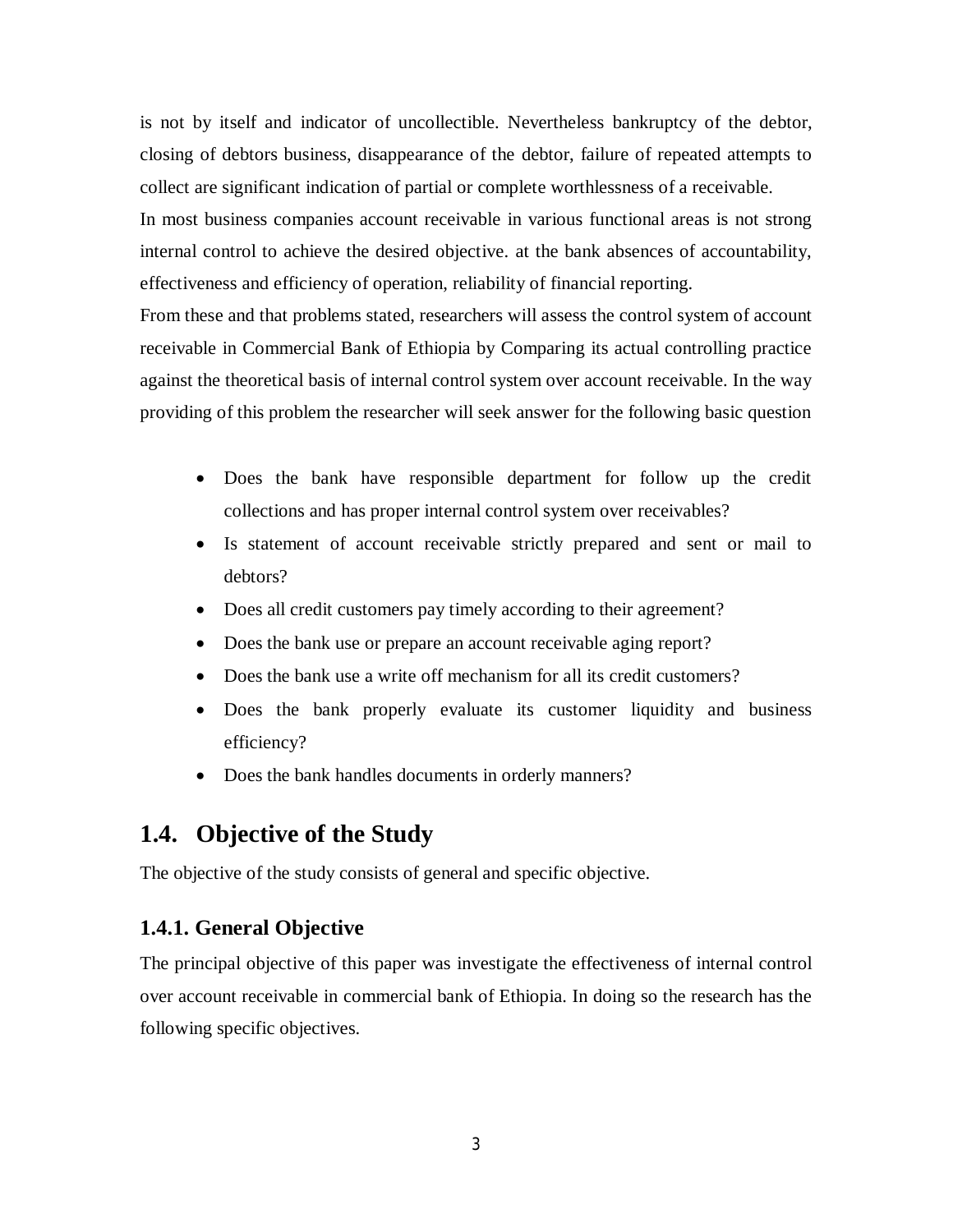#### **1.4.2. Specific Objectives**

Specifically this study conducted to:

- Appraise whether the company has a well established department that followup account receivable internal control system.
- $\triangle$  Evaluate that the application of credit policy to the credit customers and its affiliates.
- Assess that the company sent an account receivable statement to the customer monthly.
- $\div$  Review that whether the company collects timely from its credit customers according to their agreement.
- Assess that the company uses the note to make the loan more formal enforceable.
- $\div$  Identify a specific accounts receivable is removed from the accounting record at the time it is finally determined to be uncollectible.

## **1.5. Significance of the Study**

This study identifies source of the problem and recommends solution receivable.

- To create awareness to any business firms to maintain and implement effective internal control system over account receivable to achieve its goals.
- $\div$  It would help and serve as a bench mark for the policy maker's to improve the policies. And Management for a better decision.
- To identify different measures taken to reduce banking insurance of fraud, misappropriation and errors

## **1.6. Scope of the Study**

The scope of this study concentrate on the system of internal control of receivable commercial bank of Ethiopia located in Addis Ababa particularly Habte Giorgis branch and this study will be from January 1, 2008 to December 31, 2013.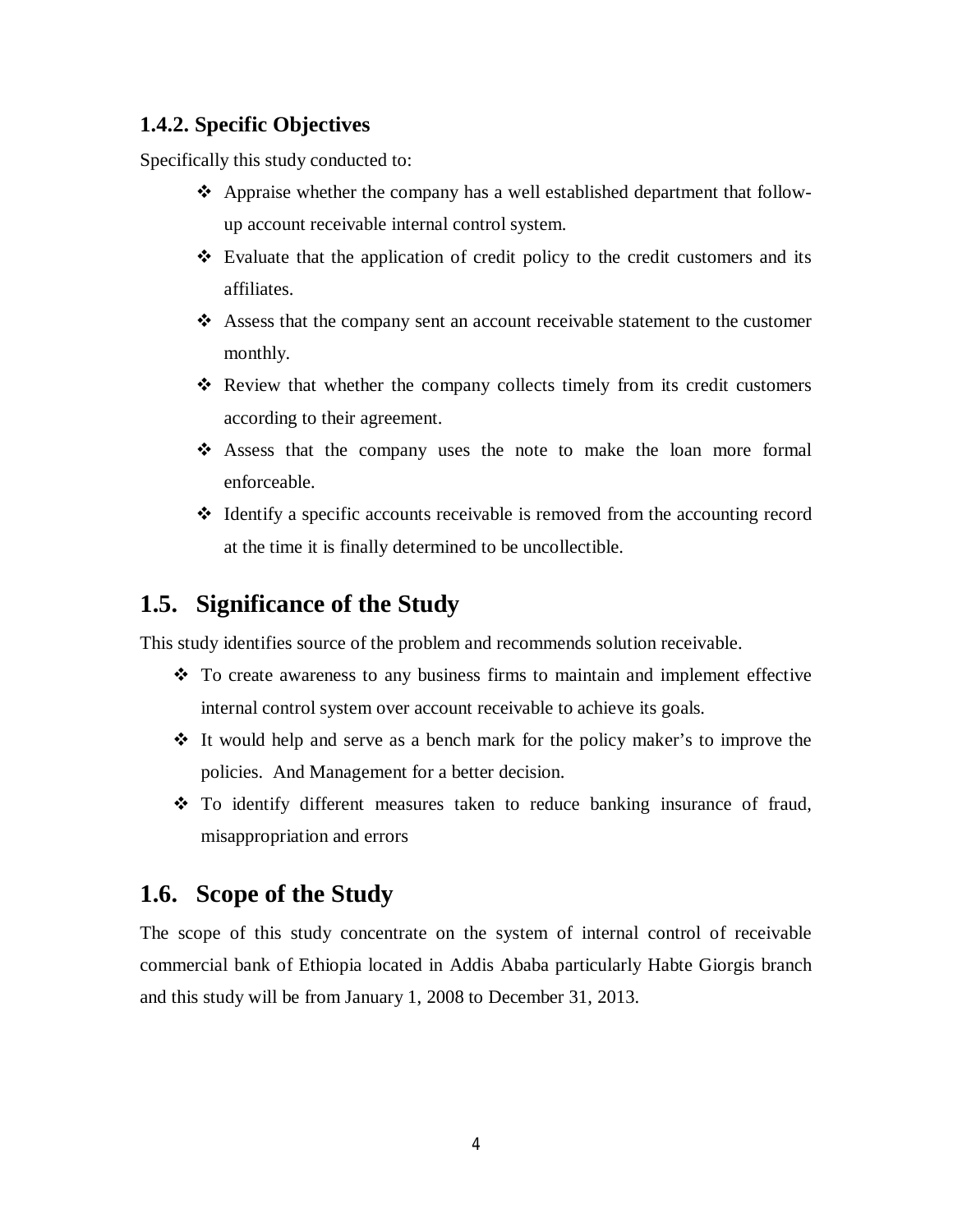## **1.7. Research Methodology**

#### **1.7.1. Research Design**

A descriptive approach method had used in carrying out this study because it pictures the current situation in the company and show accurately the characteristics of a particular situation. Moreover, the method enabled to examine relationship exit between years and account receivable.

#### **1.7.2. Population and Sampling Techniques**

The population of the study had been used both employees and manager working in CBE Habtegeogis branch. The total number of employees are 38 out of this 3 of them are a managerial status and the rest 35 are employees. However the researcher team distributed the questionnaire only at the finance department and credit operation department .From the total population of the department 10 respondents are randomly selected.

#### **1.7.3. Types of Data Collected**

Both primary and secondary data source had been used. The primary data collected from employees and employers through questionnaire. The secondary data obtain from different type of books, internet, company annual report profile and magazine.

#### **1.7.4. Method of Data Analysis**

In order to analyze and interpret the finding, the student researcher used both quantitative and qualitative methods using tables and graphs. Finally both primary and secondary data tabulated, discussed interpreted and analyzed.

## **1.8. Limitation of the Study**

There were some factors that affected the study not be continued as expected. Among these factors the following are mentioned:

- Some of employees were not willing to fill the questionnaires
- Some of the questionnaires were filled negligently
- Open ended questions were not sufficiently answered.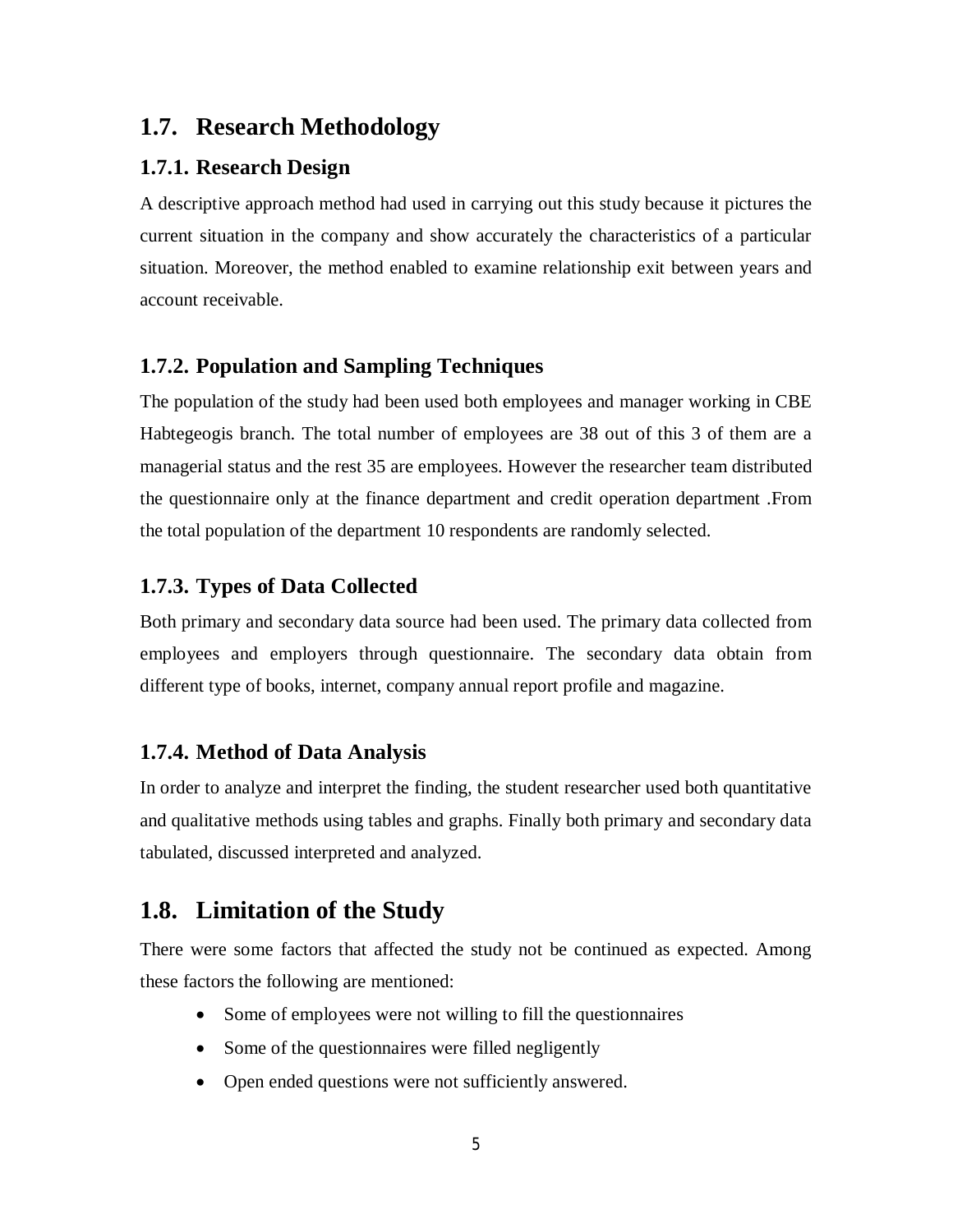- Lack of financial and time constraints.
- Lack of experience of the researcher.

## **1.9. Organization of the Study**

The study organized into four chapters, the first chapter deals with background of the study, statement of the problem, objective of the study, scope and significance of the study, limitation of the study, research design and methodology and organization of the study. The secondary chapter contained the review of the related literature. The third chapter focused on data presentation and analysis. Finally in chapter four conclusions and recommendation forwarded by the researcher based on the assessments.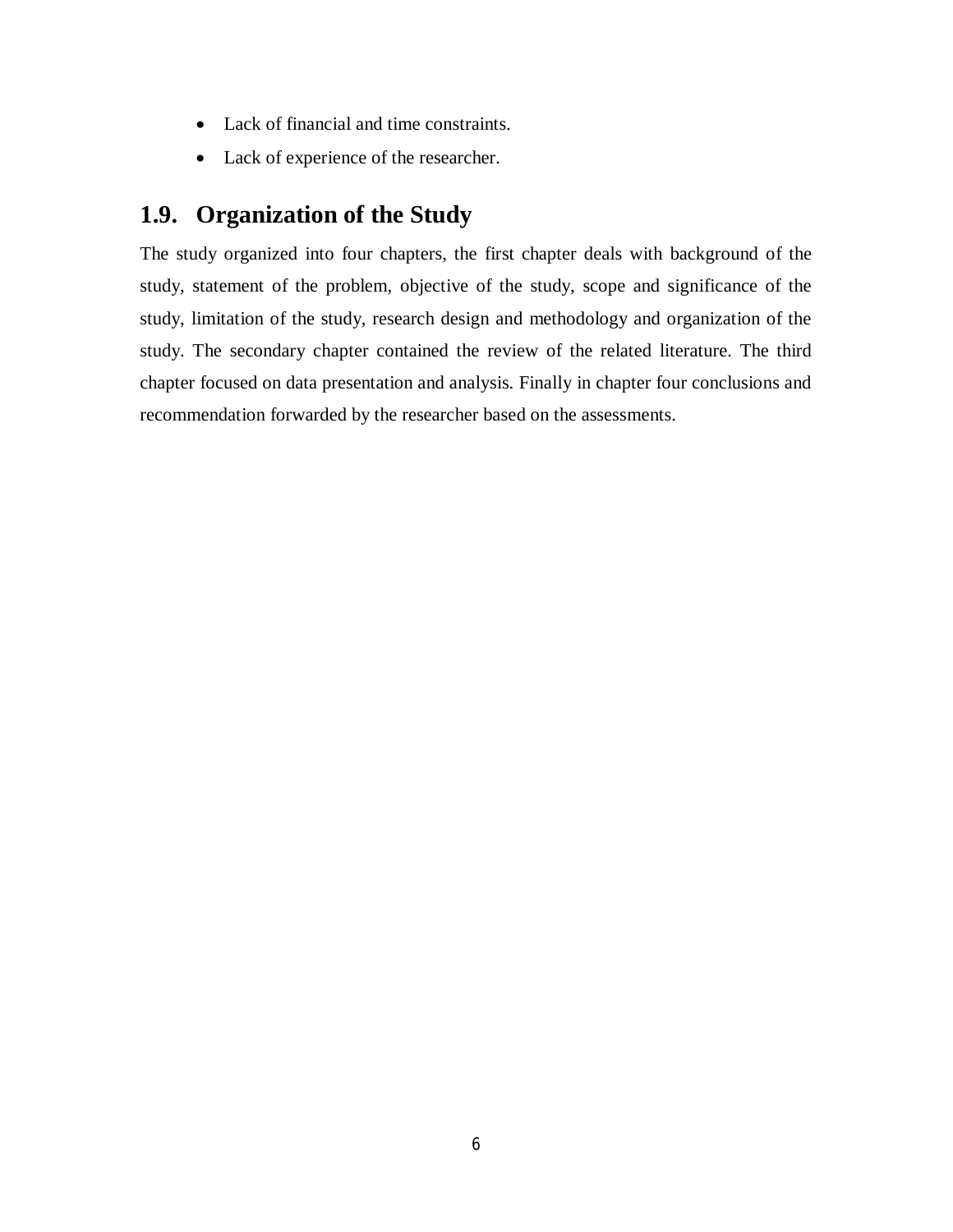## **CHAPTER TWO LITERATURE REVIEW**

### **2.1. Internal Control**

#### **2.1.1. Nature of Internal Control**

Differences of opinion have long existed about the meaning and objective of internal control. Many people interpreted the term internal control as the steps taken by a business to prevent fraud both misappropriation of assets and fraudulent financial reporting, while acknowledging the importance of internal control for fraud prevention, believed that internal control has an equal role in assuring control over manufacturing and other processes. Such differences in interpretation also existed in the professional publications issued by the American institution of certified public accountants. The institute of internal auditor's incorporation and the research foundation of the financial executives institute. (K.Cshekhar & Lekshmy Shekha, 2003)

It was not until the early 1990's that the various professional organizations worked together to develop a consensus on the nature and scope of internal control. As a result of a number of instances of fraudulent financial reporting in the 1970's and early 1980's, the major accounting organizations sponsor the national commission on fraudulent financial reporting (the trend way commission) to study the causal factors that are associated with fraudulent reporting and to make recommendation to reduce its incidence. The commission made a number of recommendations that directly addressed internal control, for example, it emphasized the importance of a competent, involved audit committee, and active, and objective internal audit function in preventing fraudulent practices. It also called on the sponsoring organizations to work together to integrate the various internal control concepts and definitions to develop common criteria to evaluate internal control. (ibid)

Accordingly, the committee of sponsoring organization commissioned a study to:

 Establish a common definition of internal control to serve the needs of different parties;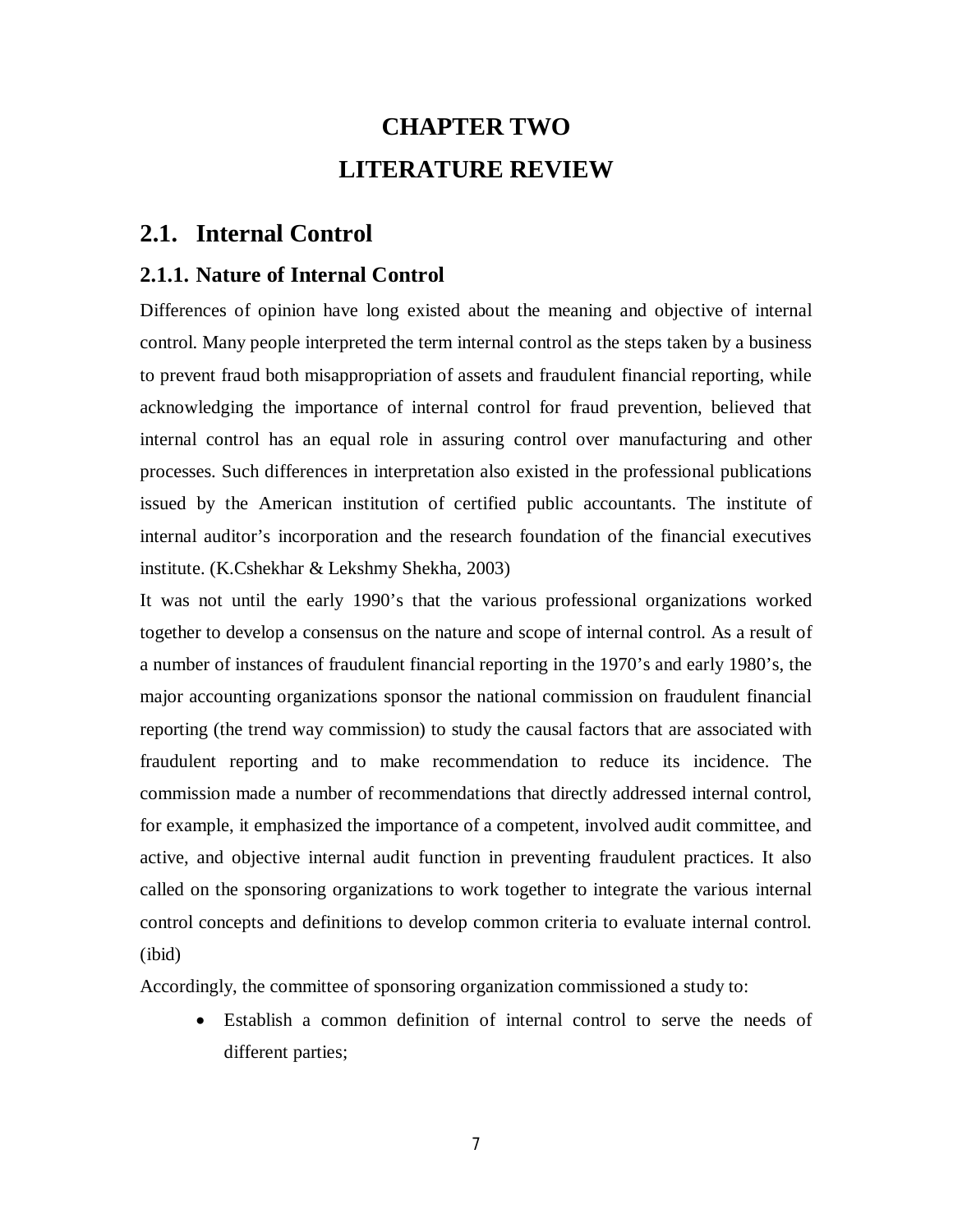• Provide a standard against which business and other entities can assess their control system and determine how to improve them.

COSO'S definition of internal emphasizes that internal control is a process, or a means to all end in and of itself. The process is affected by individuals, not merely policy manuals, documents and forms. By including the concept of reasonable assurance, the definition recognizes that internal control cannot realistically provide absolute assurance that an organization objective will be achieved. Reasonable assurance recognizes that the cost of organizations internal control should not exceed the benefits expected to be obtained.

Internal control is defined by AICPA as all coordinate methods and measures within an organization or within a system adapted to safeguard assets, check accuracy and reliability of accounting data, promote operational efficiency and encourage adherence to prescribed managerial policy. (Arens and Leobbeck Ibid, 1989)

In accounting, control of financial information is involved in systems and producers of management information flow and documentation for various management decision cycles, which may require us to distinguish administrative control and accounting controls.

## **2.2. Types of Internal Control**

#### **2.2.1. Administrative Controls**

Administrative control emphasizes on control for management decision concentrating on authority and responsibility for authorization of information as such includes plan of organization structure, producers and records related to the decision process.(Kamal Gupta & Ashok Arora, 1996)

#### **2.2.2. Accounting Controls**

Accounting controls emphasize on reliability of financial records and safe guarding on of assets and records for providing reasonable assurance on transaction and financial information needed for appropriate action. In spite of the above however, it is important to note the point of interface between administrative controls and accounting controls. For the concern with authorization of transaction or action decision consequently leads to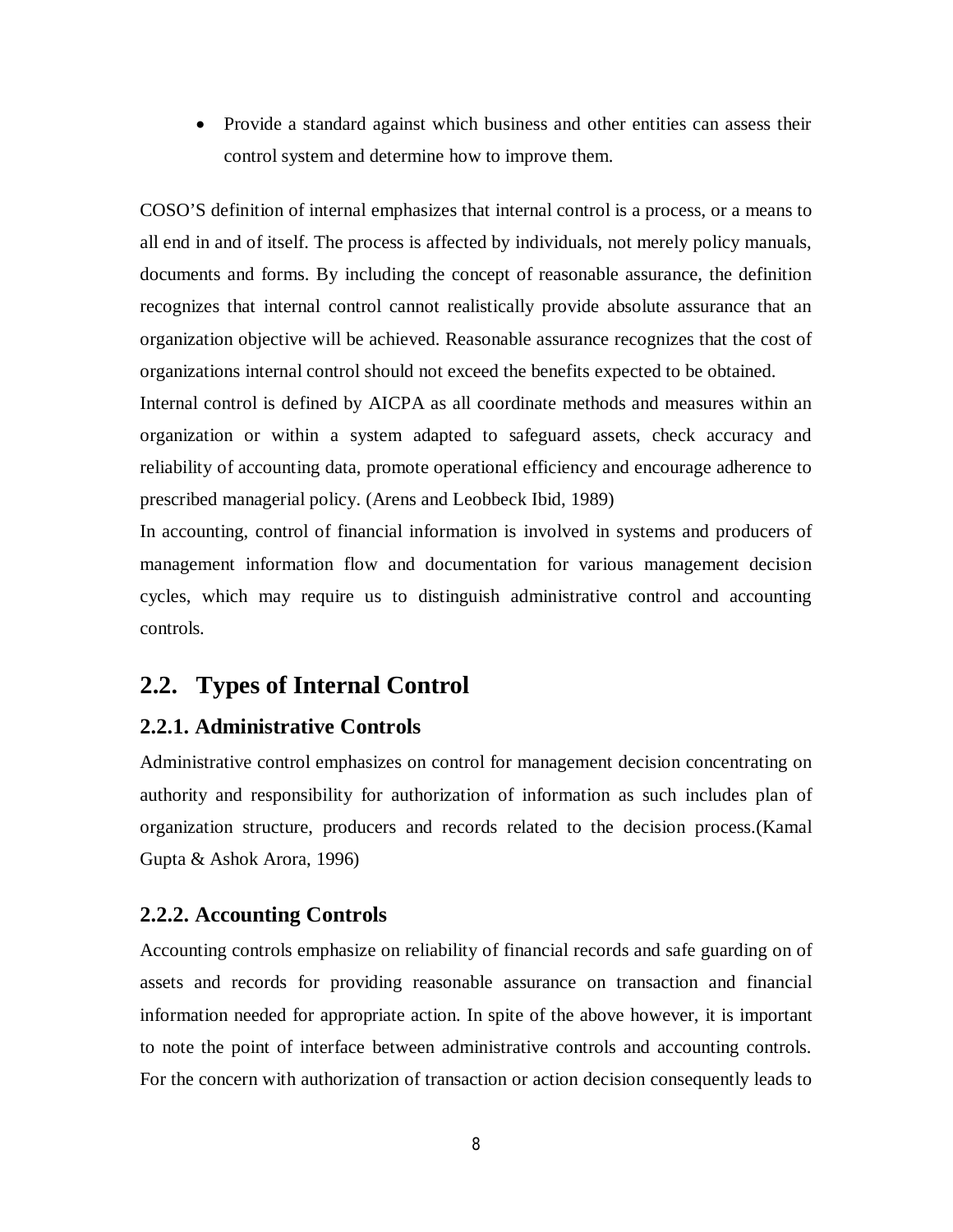the need for ensuring that the authorized action is actually taken and what results are achieved. (Mosich, 1989)

Purposes and Objectives of Internal Control

- To aid management information, protection and control.
- To protect asset from theft, loss, damage, spoilage, wastage.
- To prevent errors and fraud in advance before they occur.
- To assure accuracy and dependability of perusal and financial operation.
- To monitor operating efficiency
- To monitor adherence to prescribed policy.
- To provide evidence of responsibility (Aren and Leobbeck, 1998)

#### **2.2.3. The Control Environment**

The control environment of an enterprise represents an overall attitude toward and awareness of the important of controls by both management and other employees. Factors influencing the control environment of an enterprise include management's philosophy and operating style includes management's attitude concerning controls. For example, if top management routinely violates established control policies and procedures, the control environment employees may view controls as unimportant. On the other hand, a top management that emphasizes the importance of controls in dealing with operating personnel and encourages adherence to control policies and procedures will create favorable control environment. (Yednekachew Tesma ,1989)

Personnel policies and procedures include the hiring, training, evaluation, promotion and compensation of employees to accomplish an enterprise's goals and objectives. Common personnel policies that impact on the control environment include the establishment of codes of ethics for employee conflict of interest policies. (ibid)

#### **2.2.4. The Control Procedures**

Control procedures are those policies and procedures that management has established within the control environment in order to provide reasonable assurance that enterprise goals will be achieved. General control procedures which can be integrated throughout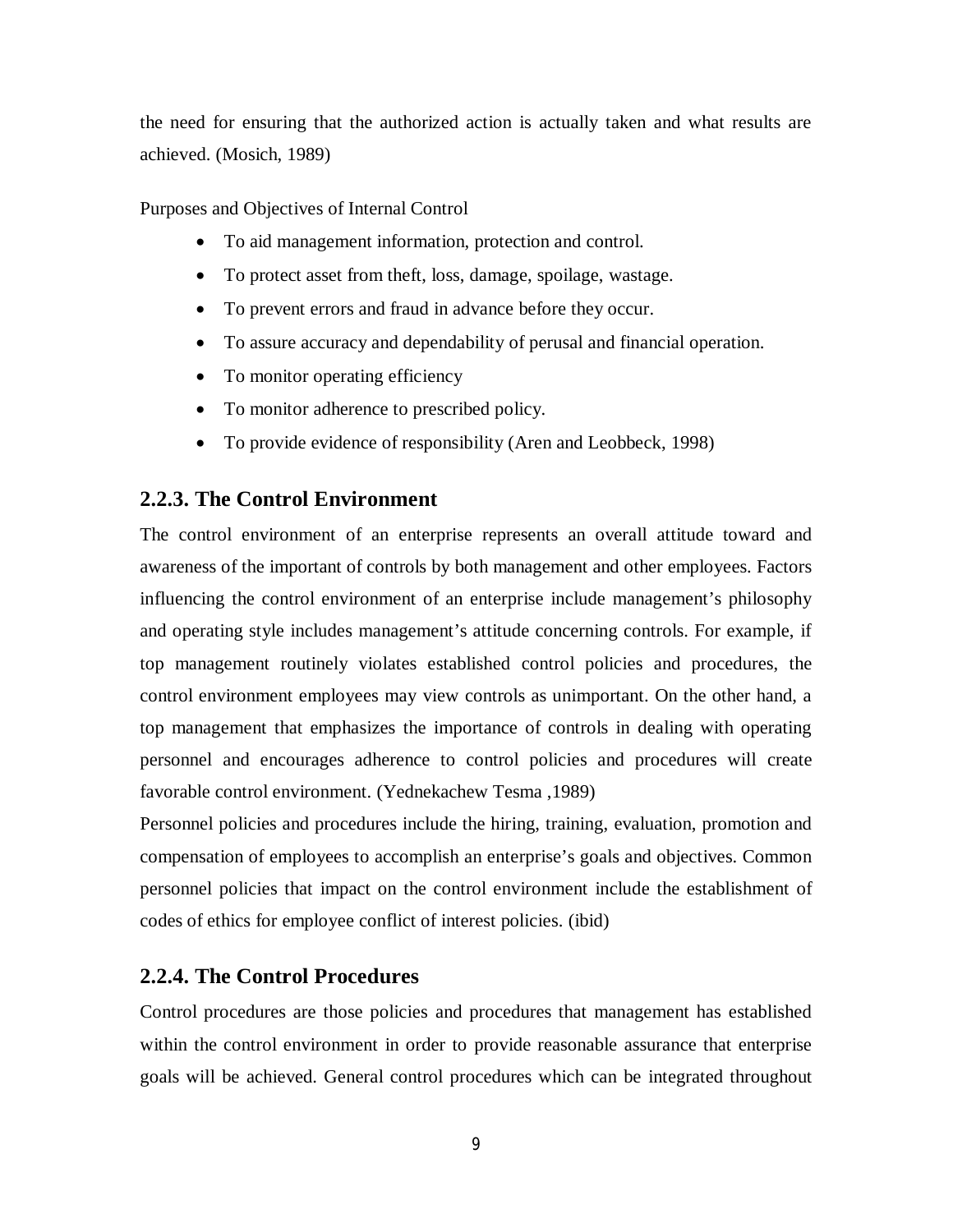the accounting system and which apply to all enterprises are briefly discussed in the following sections. (Yednekachew Tesma,1989)

#### **2.2.5. Competent Personnel and Rotation of Duties**

Employees should posses the skills and knowledge essential to the performance of their job. If employees are lacking in skills or knowledge, they may be in effective in performing their assigned duties. This is especially critical when the employees are involved in performing controls. Ideally, management should be committed to hiring employees with appropriate levels of education and experience, and providing them with adequate supervision and training. (William C, Boynton & Walter G, Kell)

#### **2.2.6. Assignment of Responsibility**

If employees are to work efficiently their responsibilities must be clearly defined. Control procedures should exist to guarantee that no overlapping or undefined areas of responsibility exist. For example, if a certain cash register is to be used by two or more sales clerks, each one should be assigned a separate a drawer and register key. Thus a daily proof of cash can be obtained for each clerk, separation of responsibility, errors and fraud, control procedures should exist to guarantee that the responsibility for a sequence of related operations is divided among two or more persons.

When the responsibility for purchasing, receiving and paying are divided among three persons or departments, the possibilities of such abuses are minimized.

The "checks and balances" provided by disturbing responsibilities among various departments requires no duplication of effort. The business documents prepared as a result of the work of each department must "fit" with those prepared by other departments. (William C, Boynton & Walter G, Kell)

#### **2.2.7. Separation of Operation and Accounting**

Control procedures should exist to ensure that responsibilities for maintaining the accounting records are separated from the responsibility for engaging in business transactions and for the custody of the bank assets. By such separations, the accounting records serve as an independent check on the buswine3ss operations. For example, the employees entrusted with handling cash receipts form credit customers should not have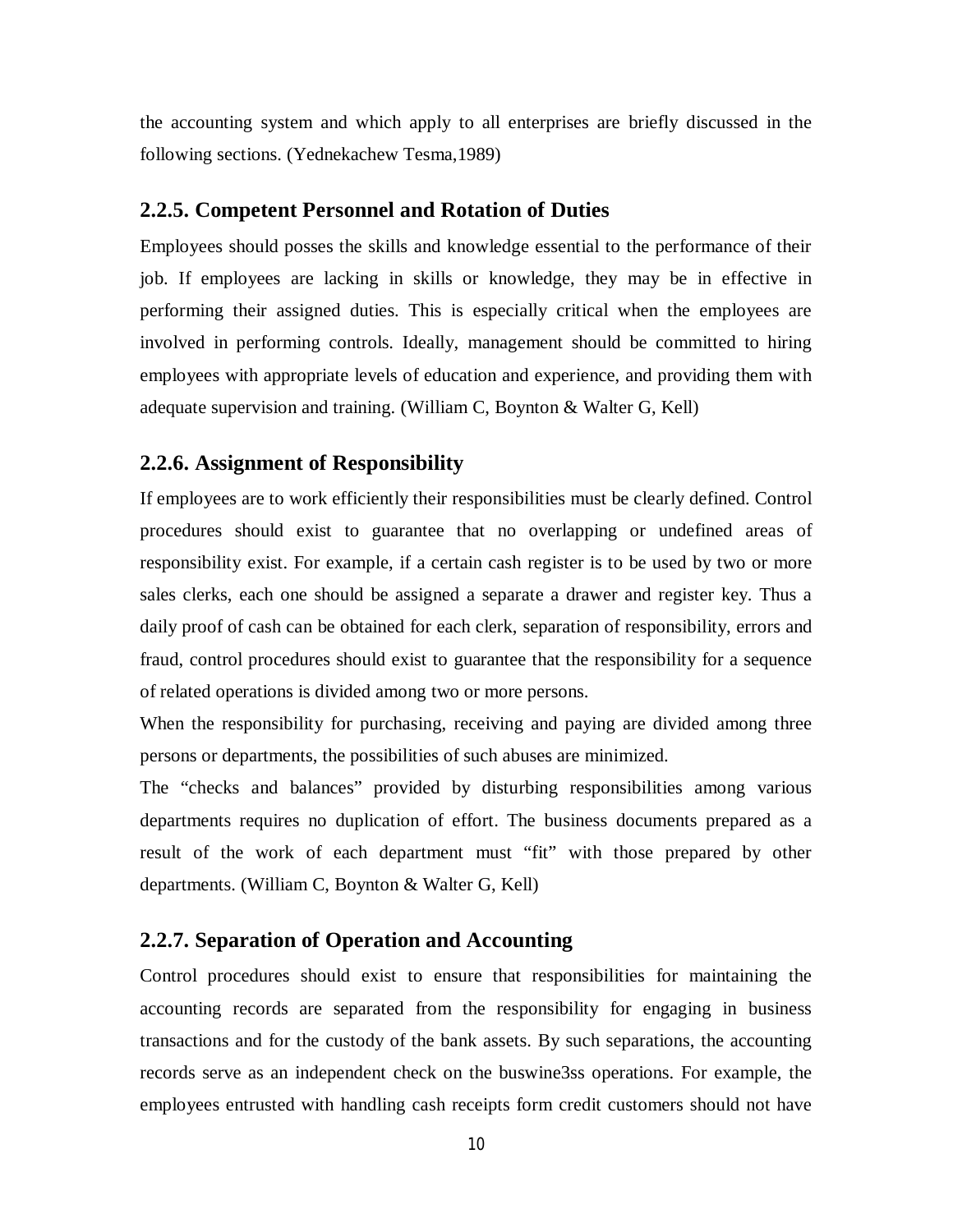access to the journal or ledger. Separation of the functions reduces the possibilities of errors and embezzlement. (KIESO,etal 2005)

#### **2.2.8 Proofs and Security Measure**

Proofs and security measures should be used to safeguard business assets and assure reliable accounting data. This control procedure applies to many different techniques, such as the use of reserve fund in international bank in Ethiopia and other safekeeping measures for cash other valuable documents. Cash registers are widely used in making the initial record of cash sales. The conditioning of the public to observe the amount recorded as the sale or to accept a printed receipt from the sales clerk increases the machines effectiveness as a part of the internal control structure. The use of fidelity insurance is also an aid to developing an effective internal control structure. It insures against losses caused by fraud on the part of employees who are entrusted with company assets. (KIESO,etal 2005)

#### **2.2.9. Independent Review**

To determine whether internal control procedures are being effectively applied, the control structure should be periodically reviewed and evaluated by internal auditors. These auditors must be independent of the employees responsible for operations. (Fees Warren, Ibid 2001)

#### **2.3. Receivable**

#### **2.3.1. Definition and Classification of Receivables**

#### **2.3.2. Definition and Receivables**

The term receivables include all money claims against people, organizations or other debtors. Receivables are acquired by a business enterprise in various kinds of transactions the most common being the sale of merchandise or services on a credit basis.

Credit may be granted on open account or on the basis of a formal instrument of credit, such as a promissory note. A promissory note, frequently referred to as a note is a written promise to pay a sum of money on demand or at a definite time. Notes are usually used for credit periods of more than sixty days, as in sales of equipment on the installment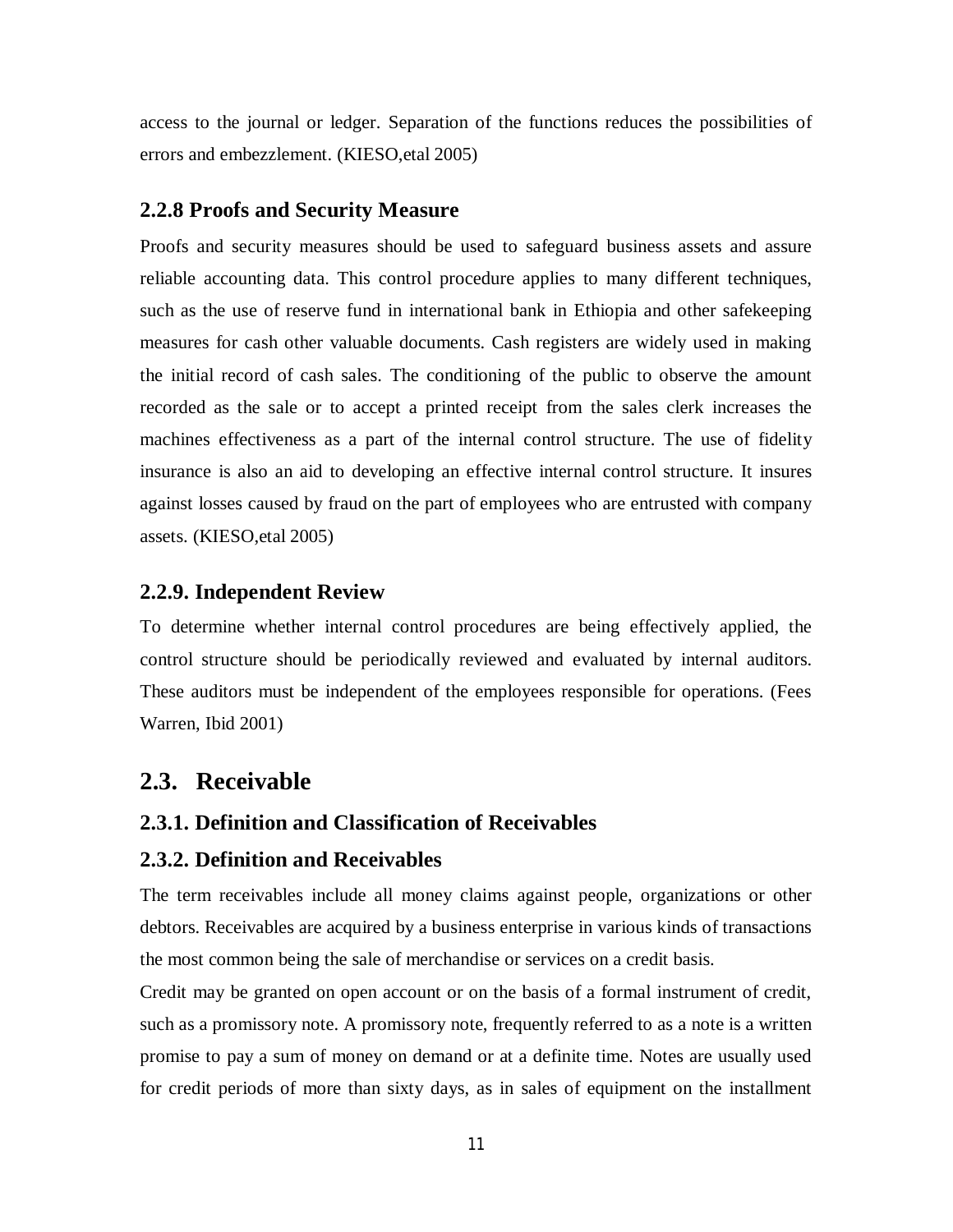plan, and for transactions of relatively large dollar amounts. Notes may also be used in settlement of an open account and in borrowing lending money.

Customers often owe a company amounts for goods brought or services rendered. A company may sub classify the trade receivables, usually the most significant item it possess, into account receivable and note receivable. (Fess Warren ibid,2001)

### **2.4. Accounts Receivable**

Account receivable is an written promise of the borrower to pay for principal and interest sold; they represent "open account" resulting from short term extension of credit. A bank collects them within one year.

The balance sheet of every business enterprise includes a variety of claims from other parties that generally provide a future inflow of cash. These receivables arise from transaction and events such as services, loans made, subscriptions obtained from investors for capital stock or bonds, claims for income tax refunds, claims resulting from litigation and amounts due from leasing of assets.

Receivables from customers frequently represent a substantial part of a business enterprise's current assets. Poor screening of applicants for credit or an inefficient collection policy may result in large losses. Consequently, strong accounting controls and effective management of receivables are typical characteristics of most profitable enterprise. (KISEO, etal, ibid 2005)

#### **2.5. Controls over Receivable**

As is the case for all assets, the broad principles of internal control discussed used to establish procedures to safeguard receivables. These controls would include the separation of the business operations and the accounting for receivables, so that the accounting records can serve as an independent check on operations. Thus the employee who handles the accounting for notes and accounts receivable should not be involved with credit approvals or collections of receivables. Separation of these functions reduces the possibility of errors and embezzlement. The controls would also include the separation of responsibility for related functions, so that the work of one employee can serve as a check on the work of another employee.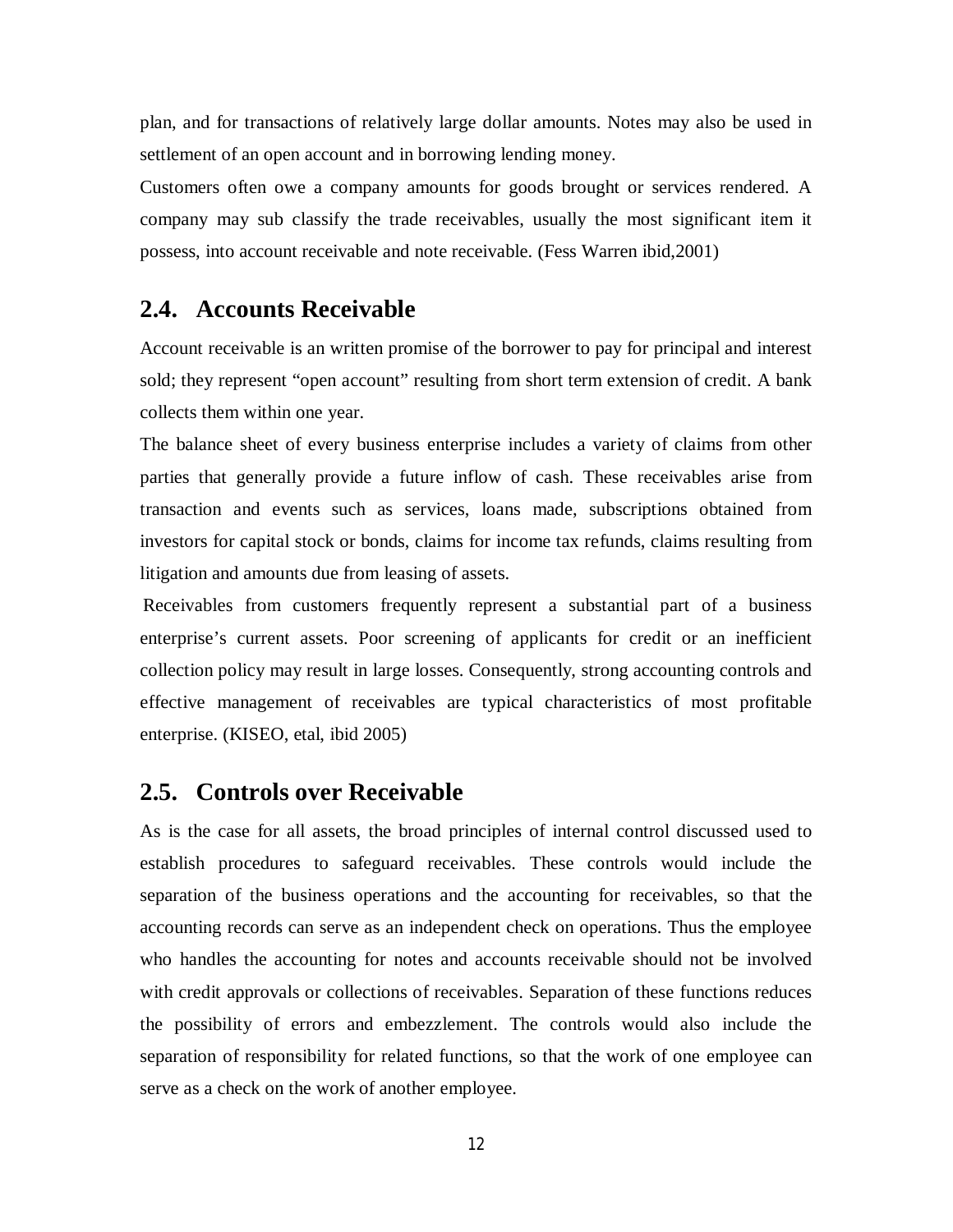For most businesses, the principle receivables are notes receivable and accounts receivable. Generally, notes receivable are recorded in a single general ledger account. If there are a numerous notes, the general ledger account can be supported by a notes receivable register. The register would contain details of each note, such as the name of the maker, pace of payment, amount, term interest rate, and due date. Frequent reference to the due date section directs attention to those notes that are due for payment. In this way, the maker of the note can be notified when the note is due, and the risk that the maker will over look the due date can be minimized.

Adequate control over accounts receivable begins with the approval of the sale by a responsible bank official or the credit department, after the customer's credit rating has been reviewed. Likewise, adjustments of accounts should be authorized or reviewed by a responsible party. Effective collection procedures should also be established to ensure timely collection of accounts receivable and to minimize losses from uncollectable accounts. The proper use of the controlling account and the accounts receivable ledger, as discussed increases the effectiveness of the control over accounts receivable. (Acca text book ibid, 1995)

#### **2.5.1. Monitoring the Receivables Position**

Accounts receivable depends on the banks own unique operating condition however even through optimal credit policies vary among banks or even for a single bank over time, it is still useful to analyze the effectiveness of the bank credit policy in an overall aggregate sense inventors both stockholders and bank loan officers should pay close attention to accounts receivable management because, as we shall see one can be misled by reported financial statements and later suffer serious losses on an investment.

When a credit service is made, the following events occurs

- 1. Cash are reduced by the cost of collection of loan
- 2. Accounts receivable are increased by the loan interest and
- 3. The difference is profit, which is added retained earnings.

The profit is not actually earned unless and until the account is collected banks have been known to encourage loan to very weak customers in order to report high profits this could boost the bank's stock price, at least unit credit losses begin to lower earnings. At which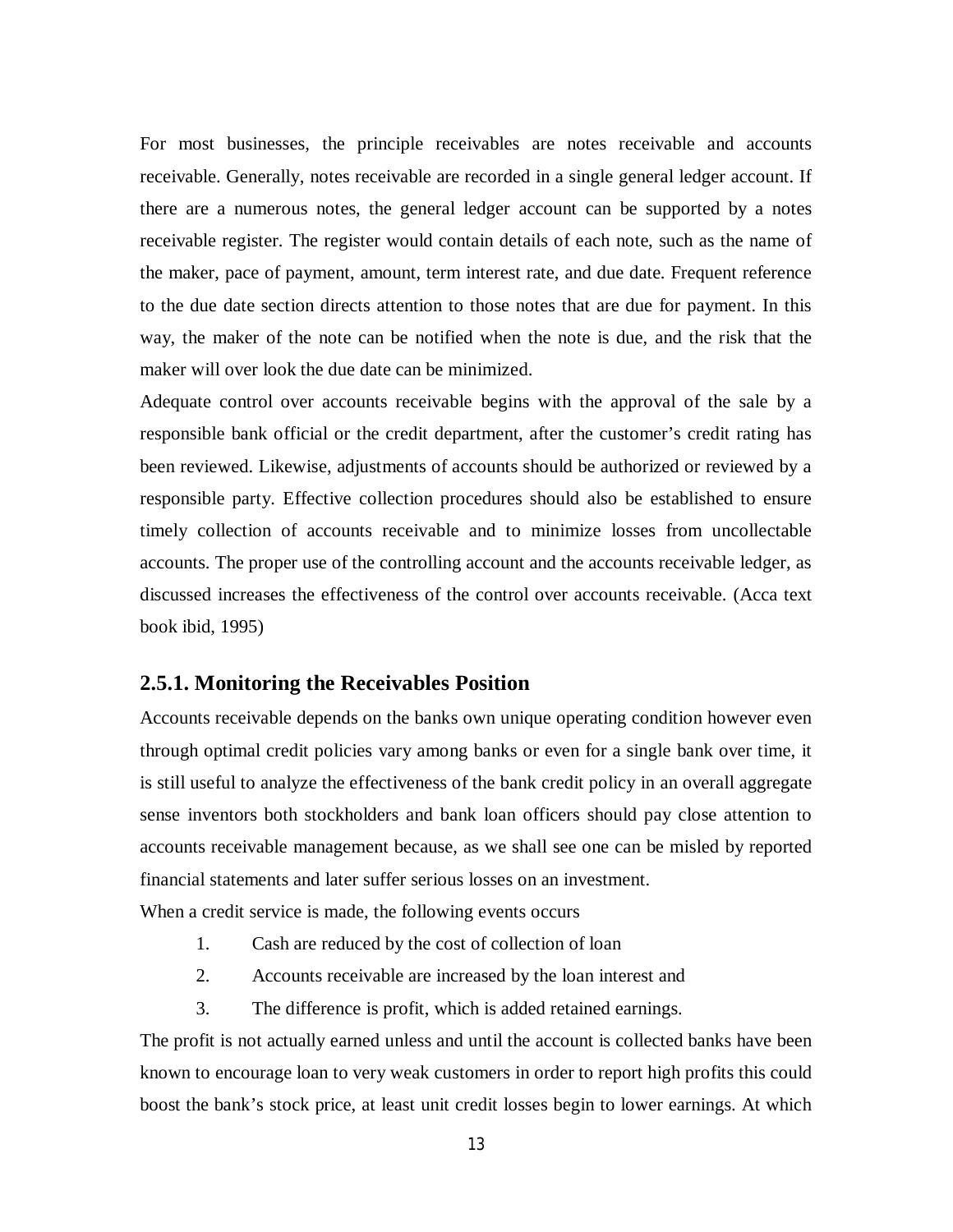time the stock price will fall analyzes along the lines suggested in the following section will detect any such questionable practice as well as any unconscious deterioration in the quality of accounts receivables. Such early detection could help both investors and bankers avoid losses.  $(A.Rose, 5<sup>th</sup>$  edition ibid, 1999)

#### **2.5.2. Aging Schedules**

An aging schedule breaks down a bank's receivables by age of account. The number of different age classes to be used depends on actual experience and the terms of loan. An estimate of the average collection the experience for each age class provides a base for estimating the portion of outstanding trade accounts receivables that may provide to be uncollectable.

In the process of aging trade accounts receivable, management should evaluate current financial statements of major customers to make a better assessment of the probability of collection. The credit department of a business enterprise is assigned responsibility for continuing analysis of the financial statements of existing and prospective customers so that loan are not made to those who represent excessive risk of nonpayment. (Mosich Ibid, 1989)

#### **2.5.3. The Payment Pattern Approach**

The primary point in analyzing the aggregate accounts receivable situation is to see if customer, on average is slowing down their payments. If so, the bank will have to increase its receivable financing, which will increase its dollar cost of carrying receivables. Further, the payment slowdown may signal a decrease in the quality of the bank receivables and hence and increase in bad debt losses downs the road. The and aging schedules are useful in monitoring credit operations, but both are affected by increases and decreases in a bank's level of loan. Thus, changes in loan, including normal seasonal or cyclical changes can change a firm's and aging schedule even though its customer's payment behavior has not changed at all. For this reason a procedure called the payments pattern approach has been developed to measure any changes that might be occurring in customers' payment behavior.  $(A.Rose.5<sup>th</sup> edition.1999)$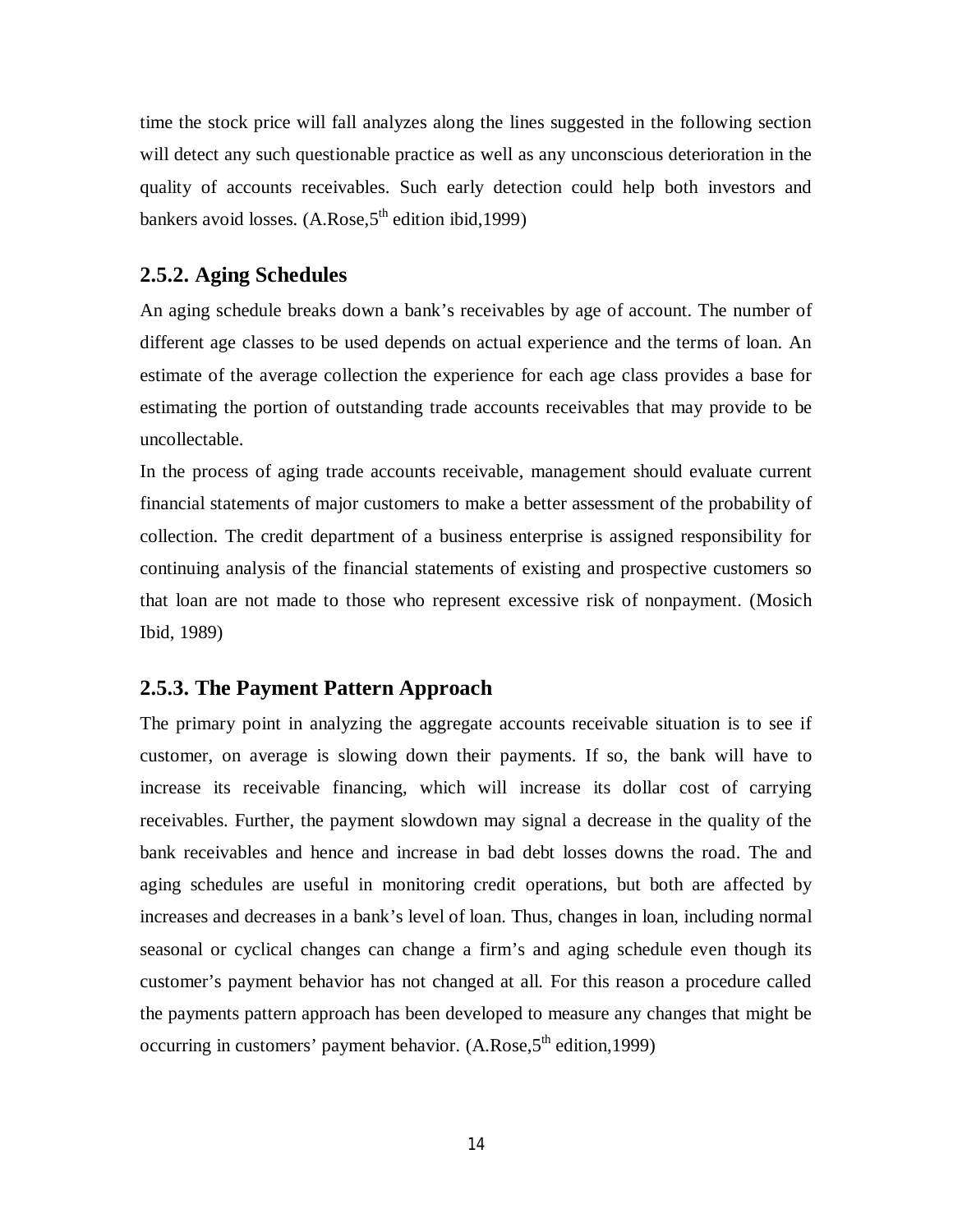## **2.6. Credit Policy**

Even if the structure of credit operation of commercial bank varies greatly from bank to bank depending on the size of bank and economic environment in which the bank operates. Some lending procedures are accepted universally by at most commercial bank. Some of them are the following:

#### **2.6.1. The Interview**

It is the first contract with the borrower and provides an opportunity for the bankers to explore about application beyond the loan application. It should be friendly discussion in which the banker tries to see through the loan request .He should touch on points like: the purpose of loan, the applicant's commitments elsewhere .the applicant's deposit account of other branch or banks. The applicant's business experience, how he intends to pay of the loan and the business plan etc… (Takele; 2003)

#### **2.6.2. Loan Application**

The loan application should state details of the requested loan clearly and it includes: amount of loan requested. The purpose of the loan, the collateral offered. The duration of the loan in which the borrower intend to pay off the debt and the installment if monthly, quarterly, in one lump sum etc… (Takele; 2003)

#### **2.6.3. Relevant Documents**

The applicant should fulfill the following document

- trading license-preferably renewed for current year
- power of attorney, if applicable
- feasibility study, in case of new project
- original security certificates-like land holding certificate, car booklet
- financial statement audited or provisional including cash flow statement in case of
- Manufacturing and performance invoice, receipts, sales or purchase agreement, work
- order etc... (Takele 2003)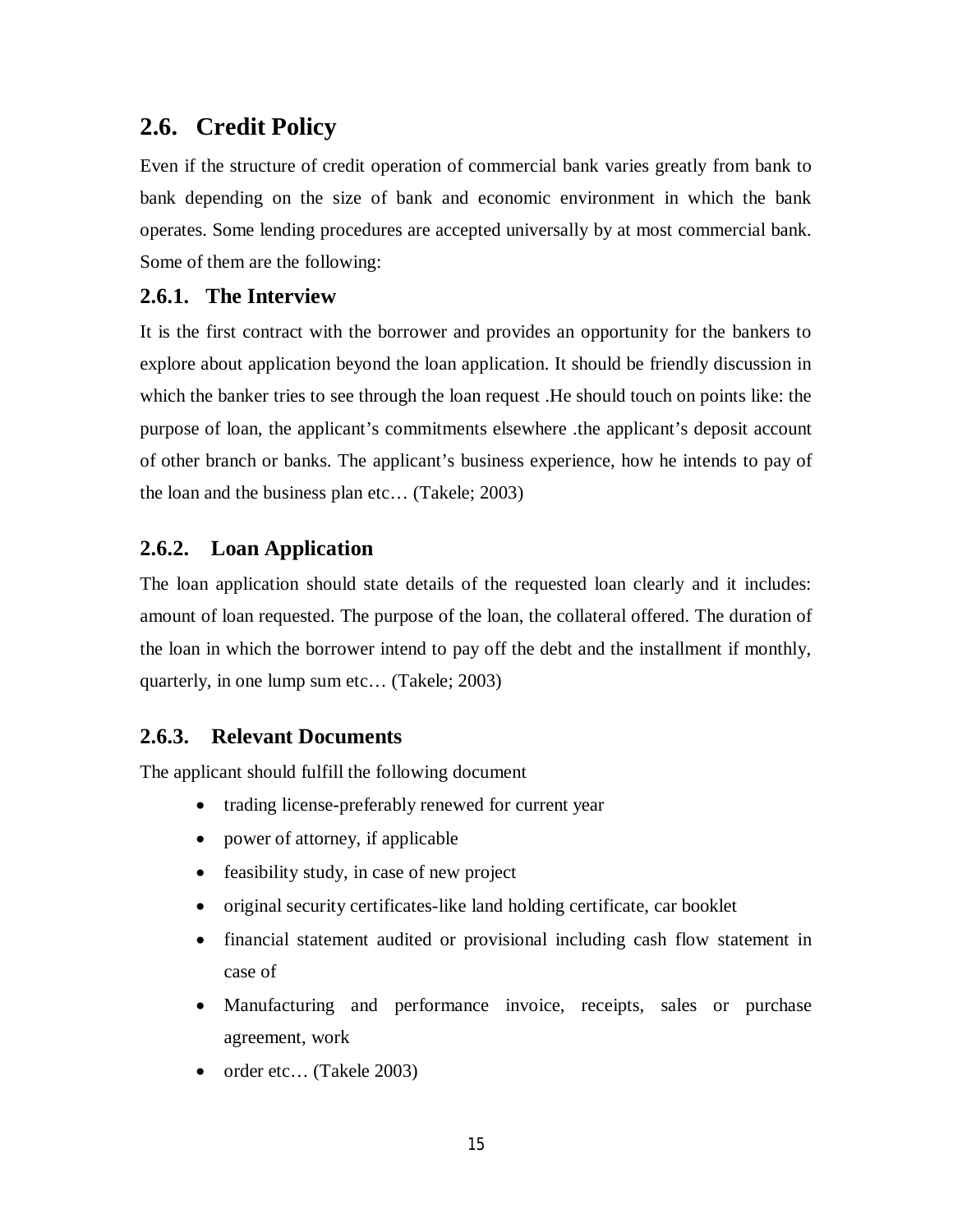#### **2.6.4. Financial Statement and Property Estimation**

The financial statements like balance sheet, income statement, cash flow statements etc. it should be carefully analyzed to determine the financial soundness of the applicant and assess the repayment capacity.

Ratio and percentages to measure the liquidity and profitability of the business need revised carefully to assist in the decision making of the amount and type of loan granted. (Takele 2003)

#### **2.6.5. Credit Information**

The most commonly used inquiries in obtaining credit information are based on the five c's. i.e capital, capacity, characters, credit worthiness and collateral.

All available sources of internal and external should be used to obtain credit information before deciding on the financing of the applicant.

Internal source of information are the customers accounts in the bank itself, the frequently and magnitudes of the transaction as well as the cheque bounced for lack of funds are good indicators of his business activity and credit worthiness. Other branches where is he likely to have had a loan or deposit account have to be approached for credit information. Past records of settled loans should also be taken in to accounts to verify his repayment habits. (Takele, 2003)

#### **2.6.6. Setting the Collection Policy**

Collection policy refers to the procedures the bank follows to collect past due accounts. The collection process can expensive in terms of both out of pocket expenditures and lost goodwill but at least some bank's in needed to prevent an undue lengthening of the Colleton period and to minimize outright losses. Again a balance must be struck between the costs and benefits of deficient collection policies. Changes in collection policy influence loan, the collection period the bad debt loss parentage, and the percentage of customers who take discounts. The effects able will be analyzed later. The last element in the credit policy decision, the use of cash discounts for early payment is analyzed by balancing the costs and benefits of different cash discounts.(d.larson,  $15^{th}$  edition, 1999)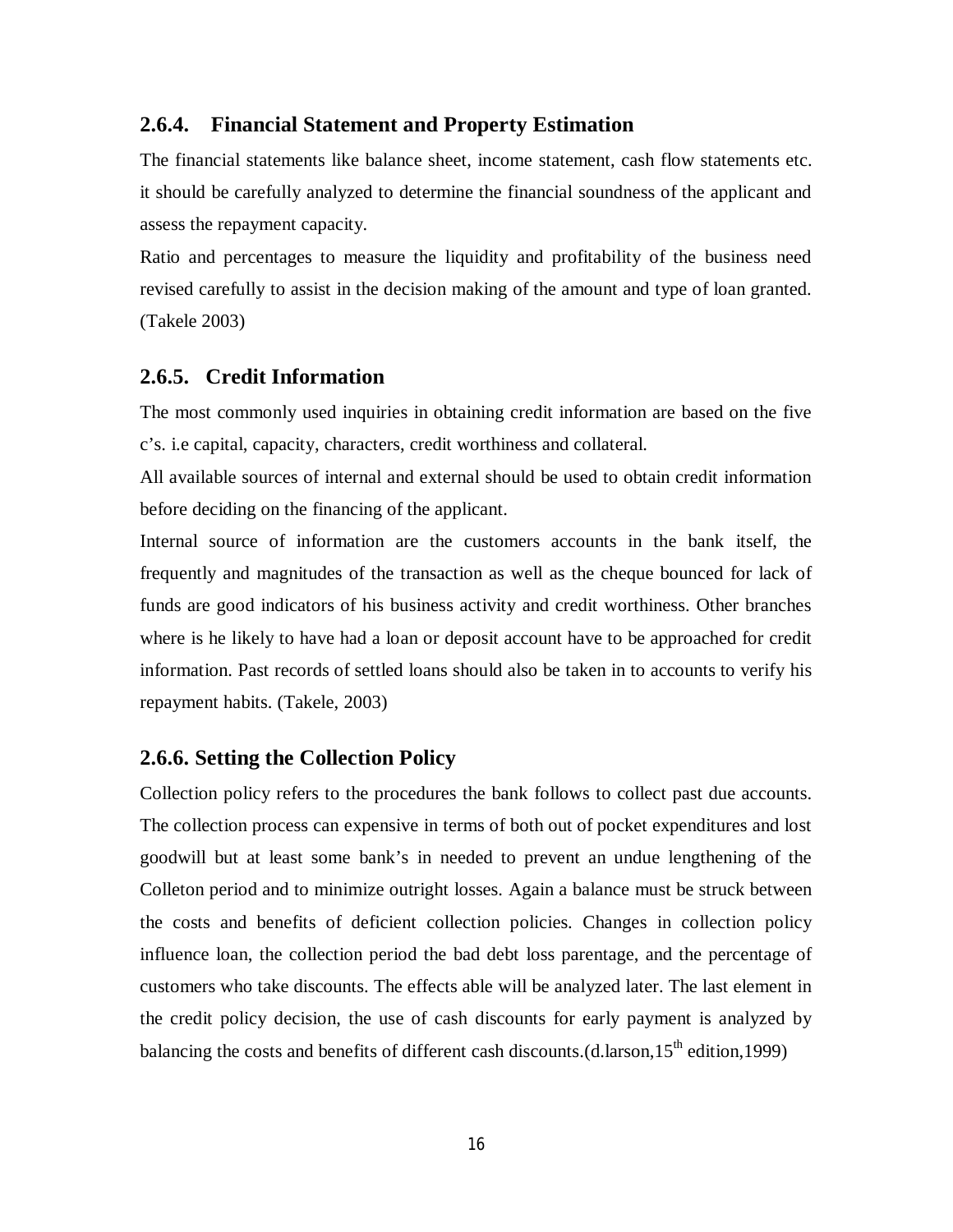#### **2.6.7. Legal Considerations**

It is illegal under the Robinson Patman act for a bank to charge prices that discriminate between customers unless these differential prices are cost justified. The same holds true for credit it is illegal to offer more favorable credit terms to one customer or class of customers than to another unless the differences are cost justified.(khan, pajain,5<sup>th</sup> edition ,2004)

#### **2.6.8. Customers Response**

A bank's prior relationship with customer reveals information about past credit and deposit experience that is useful in assessing willingness and ability to replay.(Koch and Macdonald, 2000)

### **2.7. Analyzing Proposed Changes in Credit Policy**

#### **2.7.1. The Income Statement Approach**

In the National Bank credit policy is eased by such actions as lengthening the credit period, relaxing credit standards, following a less tough collection policy: Easting the credit policy stimulates loan. Of course, if credit policy is eased and loan rise, then costs will also rise because more labor, materials and so on. Additionally, receivables outstanding will also increase, which will increase carrying costs, and bad debt may also rise. Thus, the key question when deciding on a proposed credit policy change is this will loan interest rise more than costs, including credit related costs, causing cash flow to increase, or will the increase in loan interest be more than offset by the higher costs.

One can take two approaches of analyzing proposed changes in credit policy the income statement approach and the incremental analysis approach. The income statement approach, which we discuss in this section. Focuses on the effects of a credit policy change on the bank's income statement, incremental analysis, which we discuss in the next section, leads to the same results, but thorough the use of formulas.(Stanly B.Block and Geoffery A.Hirt,Ibid,1992)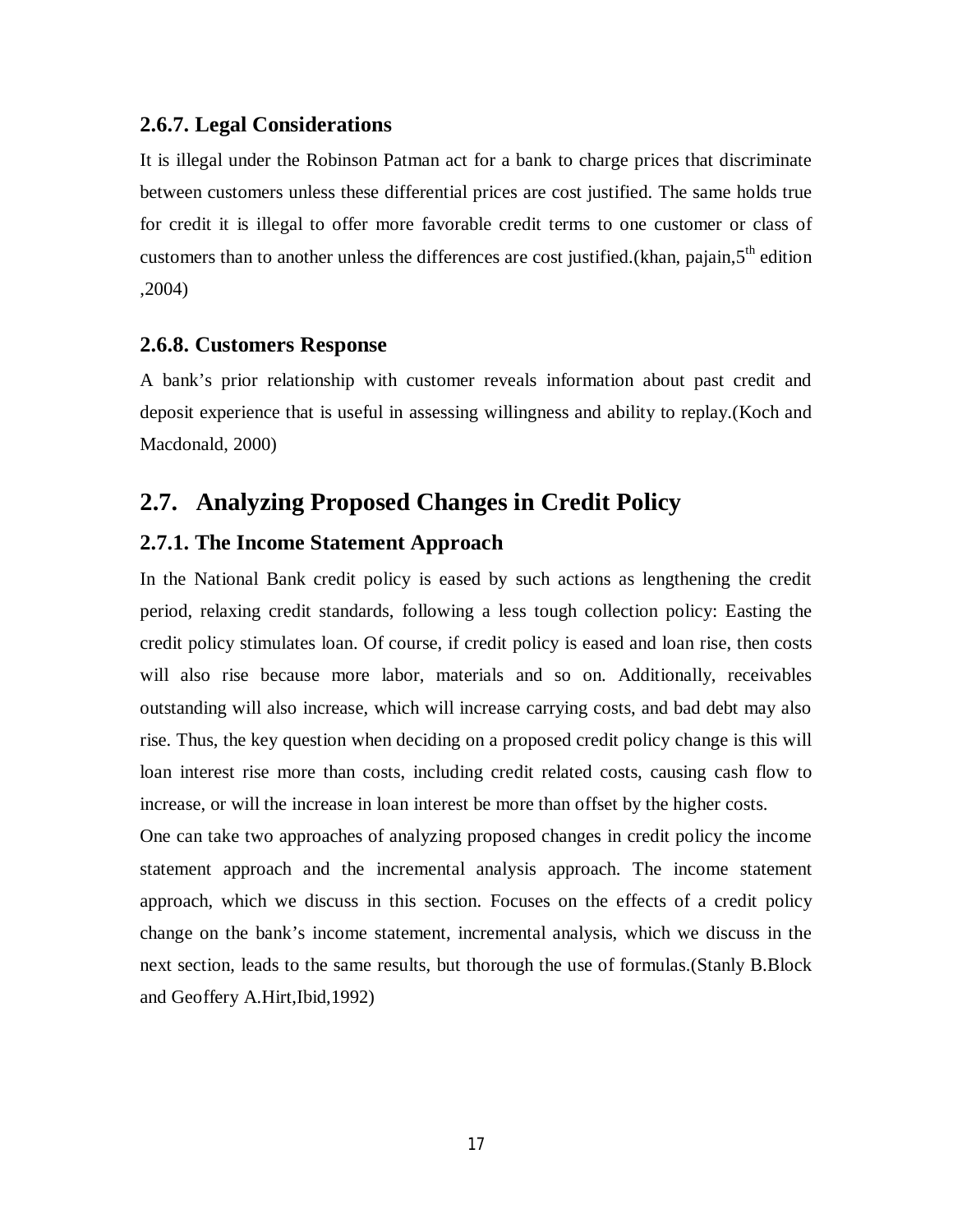#### **2.7.2. Granting Credit**

Credit may be granted to those receiving the departmental loan service including the general public, students and staff. Although cash should be collected whenever possible, credit may be granted when there are not facilities for the collection of cash, or when non-collection of cash is deemed to be in the best interest of the bank. In these cases, prudence with respect to the credit risk incurred must be observed at the time of transaction.

Credit is automatically extended to governmental units and foundations during the time claims for reimbursement are outstanding. Diligence must be exercised to insure timely billing and collection efforts and to minimize uncollectible receivables.

Implicit in the granting of credit is the intention that payment will be made in full upon customer's receipt of a bill.(Stantly B.Block and Geoffery A.Hirt,Ibid,1992)

#### **2.7.3. Write-Off Procedures**

Uncollected accounts are to be considered as bad debts and written off, subject to appropriate approval authority, when they are determined to be uncollectible or when they are placed with a collection agency. Such write-offs should occur no less frequently than annually.

Requests to write off uncollectible accounts must be categorized by type of bill and submitted for approval. Supporting documentation must be provided to justify write-off of each item, and the source of funds for financing the write-off must be so indicated. All necessary budget documents and references to local financing action must likewise accompany the request.

Routine disallowed claims under contracts and grants to be written off against funds received from the federal government in reimbursement of indirect costs, subject to the limitations contained in Delegation of authority policy. (Stanly B. Block and Geoffery A. Hirt, Ibid, 1992)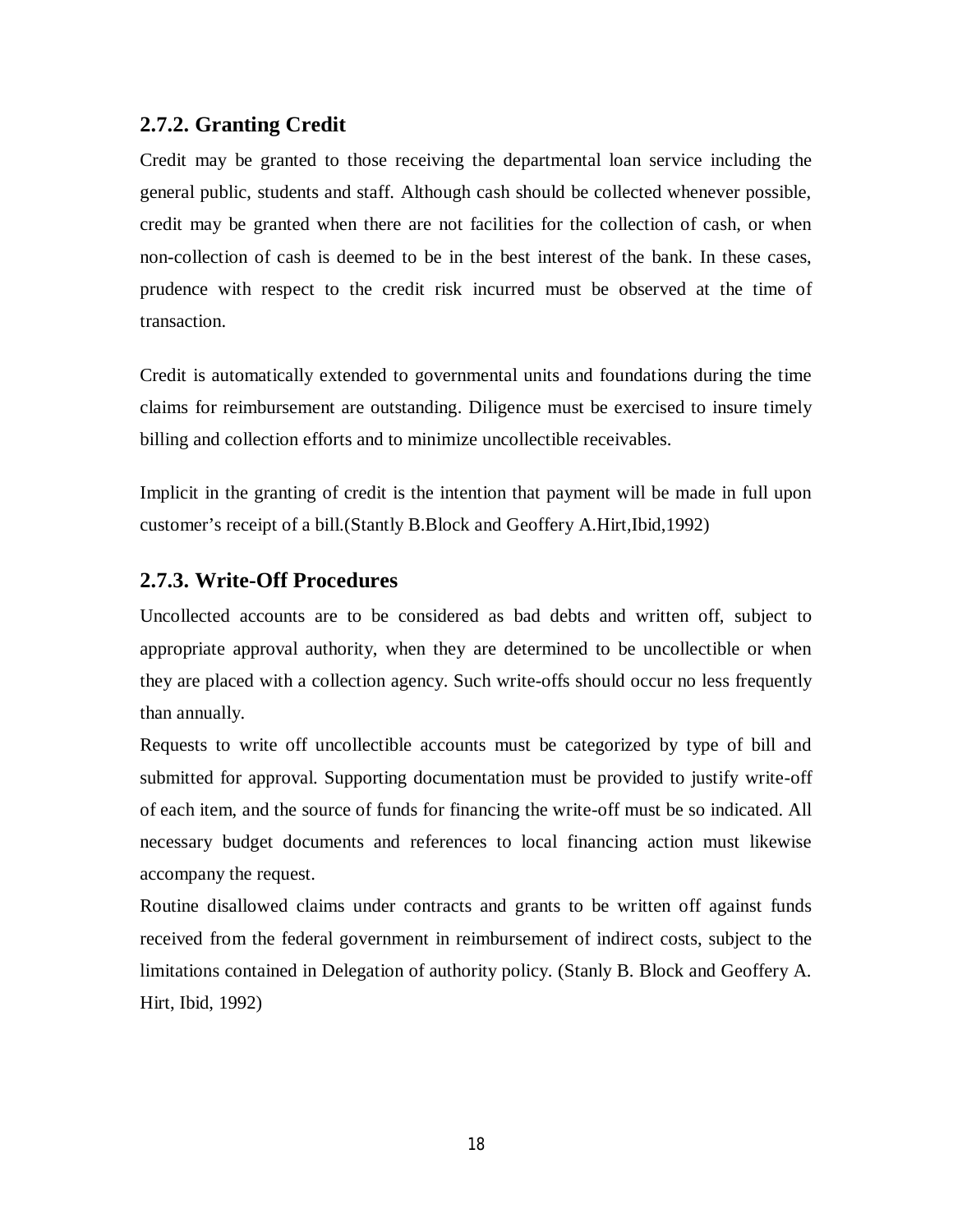## **CHAPTER THREE DATA ANALYSIS AND STUDY FINDINGS**

### **3.1. Data Analysis**

In this selection attempts have been made to assess the internal control over receivables activities by using the primary data collected from questionnaires totally the number of employment on the branch are 38. However the researcher team distributed the questionnaire only 10 respondents by random selection. Accordingly, the analysis and findings of this paper are based on the number of the respondents of the questionnaires conducted with finance and credit operation departments. The secondary data collected from different related books and from company documents.

## **3.2. Credit Activity**

The most important activity of CBE is to mobilize deposits from the public people who have surplus income and savings find it convenient to deposit the amounts with bank. Depending upon the nature of deposits, funds deposited with bank also earn interest. Thus, deposits with the bank grow along with the interest earned. If the rate of interest is higher, public are motivated to deposit more funds with the bank. So it facilitate CBE to great loan and advances. Such loan and advance are given to members of the public and to the business community at a higher rate of interest than allowed by banks on various deposit accounts. The rate of interest charged on loans and advance various depending upon the purpose, period and the mode of repayment. So this rate charged on the loans is the main sources of a bank income.

CBE has given different types of loan and advance to customers looking into distribution of loans and advances by major end use shows the domestic trade service, foreign trade, agriculture, manufacturing sector, Building and construction and personal loans.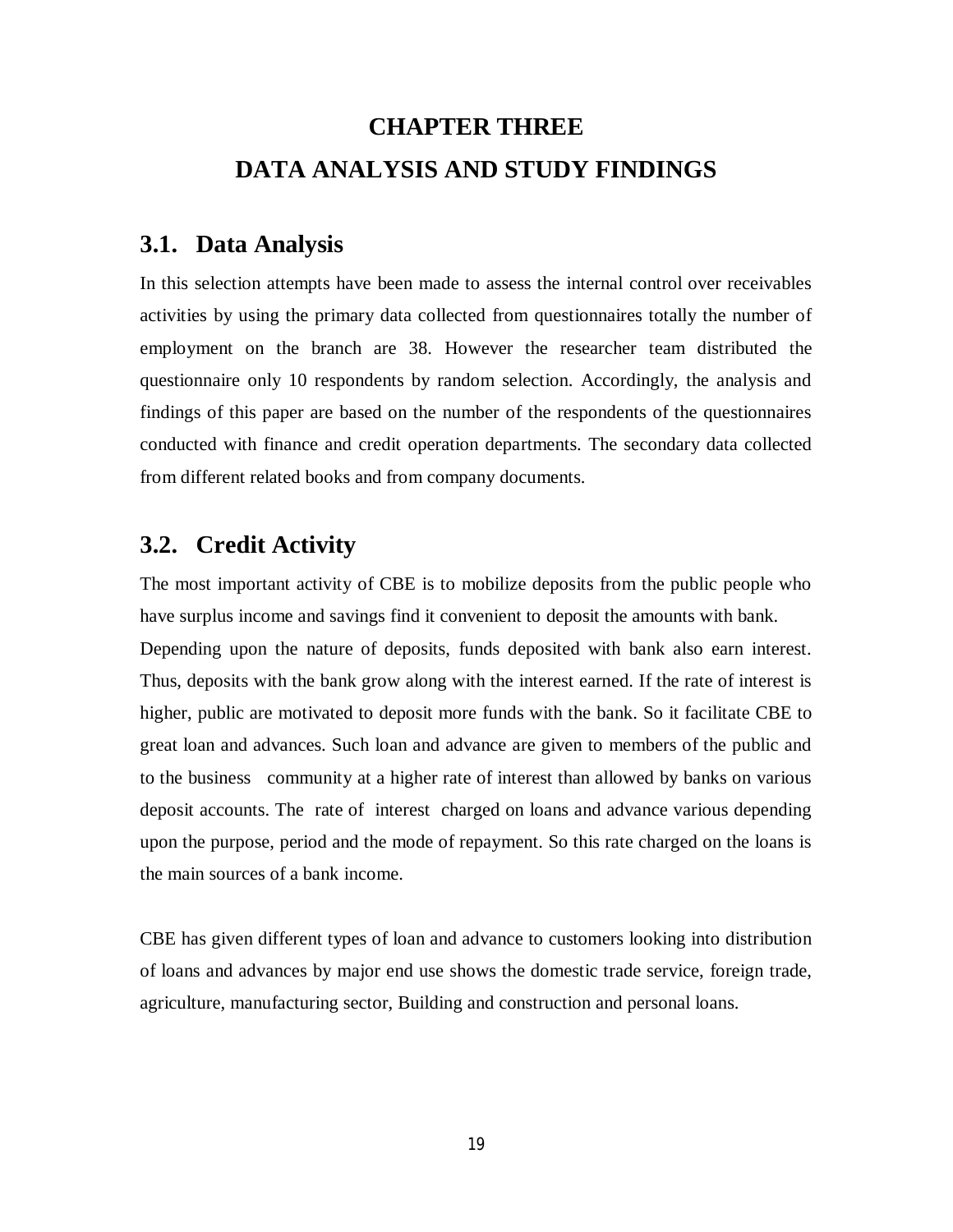#### **3.2.1. Analysis of Questionnaire**

This section of data analysis and presentation part issued to analyze and present the data obtained through questionnaires distributed to the 10 CBE finance and related department employees. As mentioned earlier the questionnaire was distributed only at the Habte Georgis branch of the bank from the respondent point of view the given question's that are topics were responded as follows.

## **Table – 1: How Do You Evaluate the Internal Control System Over Receivables in Your Bank?**

| N <sub>0</sub> | <b>Description</b>                       | V. poor |     | Poor   Fair   Good | Total |
|----------------|------------------------------------------|---------|-----|--------------------|-------|
|                |                                          |         |     |                    |       |
|                | How do you evaluate the internal control |         |     |                    |       |
|                | system over receivables in your bank?    |         |     | C                  | 10    |
|                |                                          |         |     |                    |       |
|                | Percentage                               |         | 50% | 50%                | 100%  |
|                |                                          |         |     |                    |       |

Source: Questioner.

For the above question 5(50%) of the respondents said that the internal control system over receivable in the company is good end the rest of the respondents reply that fair internal control system over receivables because:

The number of staffs who control the account receivables are more than one, so it may not be create a gap for fraudulent activity and there is direct participation by the two middle management of the bank in the activities of the service so the management and employee should be honest and trust worthy. And also there is strong internal control structure.

Even though there is a sense of owner shipping of the management the bank should run its services based on its policy and procedure and should control its receivables.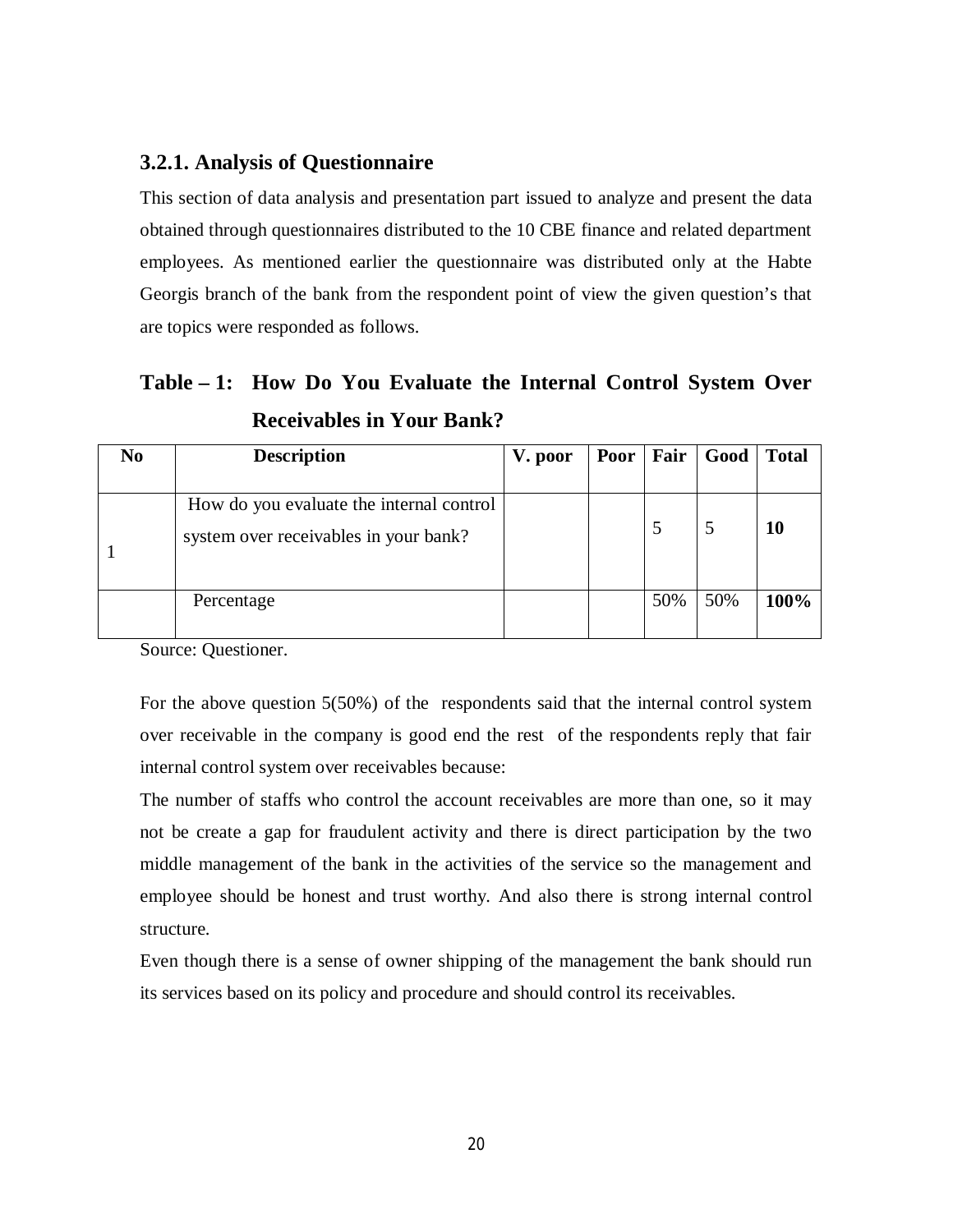## **Table – 2: Does the Bank have a Collection Department Independently to Follow up Receivables?**

| Nō | <b>Description</b>                                                                    | Yes | N <sub>0</sub> | <b>Total</b> |
|----|---------------------------------------------------------------------------------------|-----|----------------|--------------|
|    | Does the bank have a collection department<br>independently to follow up receivables? | 8   | $\overline{2}$ | 10           |
|    | Percentage                                                                            | 80% | 20%            | 100%         |

Source: Questioner.

In the given response for 8(80%) respondents said that the bank have independently collection departments, and the rest of the respondents replied that the bank does not have. This happen because of Lack of management attention and there is no independent body to control with collection of receivables without accountability.

Most of the respondents respond that the bank has a collection department independently. Since the bank has huge and most of its asset are based on credit that will be good to take attention on collection department.

## **Table – 3: Does the Bank Communicate or Contact with the Credit Customers by Phone, Mail or Other Method?**

| Nō | <b>Description</b>                                                                           | Yes  | No | <b>Total</b> |
|----|----------------------------------------------------------------------------------------------|------|----|--------------|
|    | Does the bank communicate or contact with the credit<br>customers by phone or other methods? | 10   |    | 10           |
|    | Percentage                                                                                   | 100% |    | 100%         |

Source: Questioner.

The result shows that 10(100%) of the respondents responded that it communicate with credit customers by phone or remind them the due date of two or three days.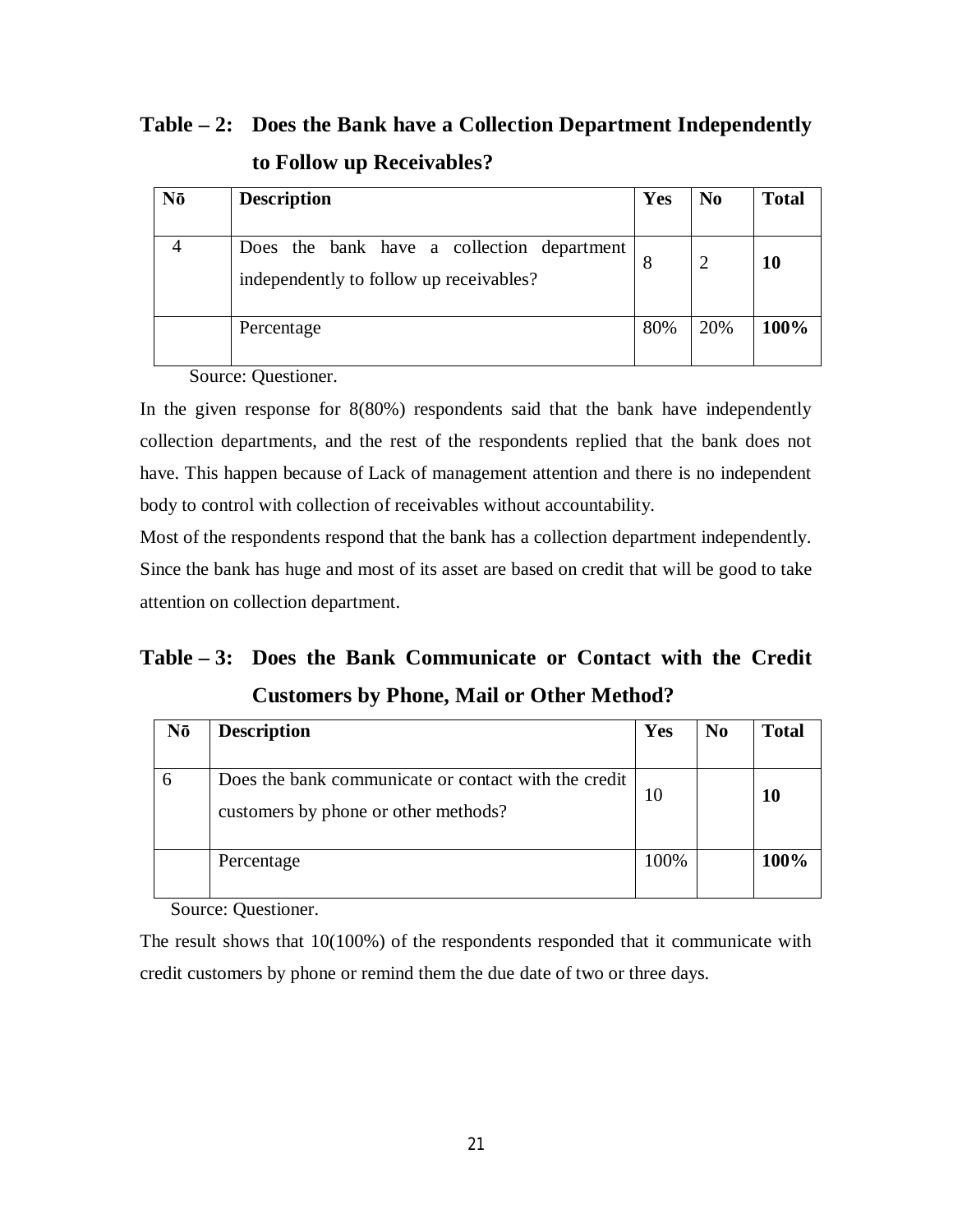**Table – 4: How do you Evaluate the Bank giving of Credit Limit to the Customers?**

| N <sub>0</sub> | <b>Description</b>                             | V. poor | Poor   Fair |     | Good | <b>Total</b> |
|----------------|------------------------------------------------|---------|-------------|-----|------|--------------|
|                |                                                |         |             |     |      |              |
| 8              | How do you evaluate the bank                   |         |             |     |      |              |
|                | giving of credit limit to<br>the<br>customers? |         |             | 3   | -7   | 10           |
|                | Percentage                                     |         |             | 30% | 70%  | 100%         |

Source: Questioner.

From the given response 7(70%) respondents said that its giving of credit limit to the customer are good and the rest of the responders reveals that the bank's giving of credit limit is fair .This is because the existing and handling of costumer credit faculty and procedure is non thoroughly studied and revised timely the bank has a credit limit for some customers and do not have some parties end sometimes the credit faculty do not studied well. Since the bank has a structured policy and procedure that related with credit limit or granting procedure it is well that for all customers to be applied.

**Table – 5: Does the Bank have Specific Credit Term or Agreement?**

| N <sub>0</sub> | <b>Description</b>                                   | Yes  | N <sub>0</sub> | <b>Total</b> |
|----------------|------------------------------------------------------|------|----------------|--------------|
|                |                                                      |      |                |              |
|                | Does the bank have specific credit term or agreement | 10   |                | 10           |
|                | Percentage                                           | 100% |                | 100%         |

Source: Questioner.

From the given responses 10(100%) respondents said that it has credit term or agreement.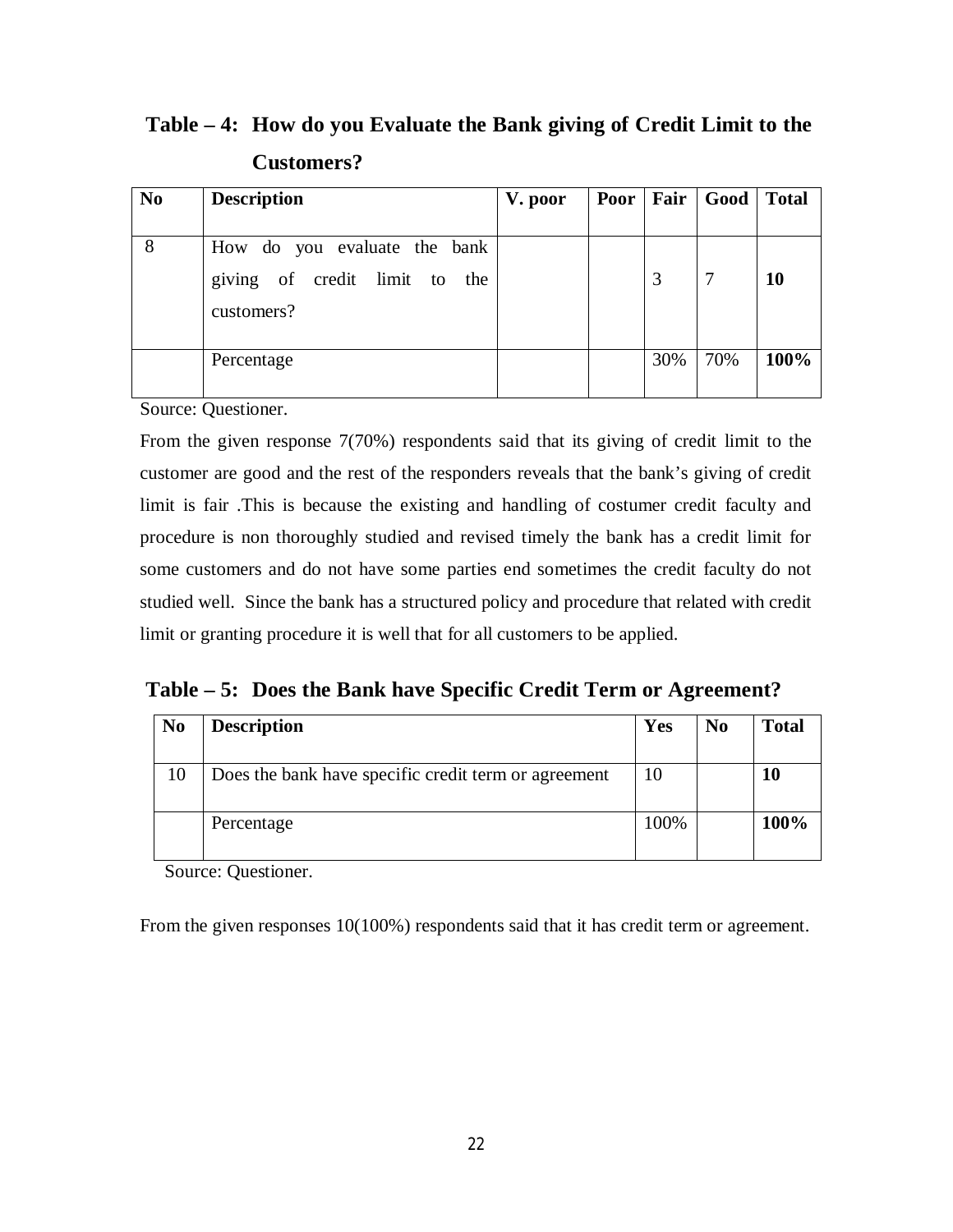**Table – 6: Is Statement of Account Receivable Strictly Prepare and sent to the Debtors?**

| N <sub>0</sub> | <b>Description</b>                                                              | Yes | N <sub>0</sub> | <b>Total</b> |
|----------------|---------------------------------------------------------------------------------|-----|----------------|--------------|
| 12             | Is statement or account receivable strictly prepare<br>and sent to the debtors? | 9   |                | 10           |
|                | Percentage                                                                      | 90% | 10%            | 100%         |

Source: Questioner.

The answer reveals that 9(90%) respondents make known that statements of account receivable is prepared and sent to the customers strictly and the rest respondent said that not strictly send to customers there is a delaines in sending to the customers and it is no sent regularly to debtor.

The statement of account sent to the debtor for the purpose of reconciliation and confirmation of their debts but sometimes there is delaines, the dalliance of sending statement affects not collect on due date.

**Table – 7: Does the Bank Prepare an Account Receivable Aging Report?**

| N <sub>0</sub> | <b>Description</b>                                           | Yes | N <sub>0</sub> | <b>Total</b> |
|----------------|--------------------------------------------------------------|-----|----------------|--------------|
| 14             | Does the bank prepare an account receivable aging<br>report? |     | $\overline{2}$ | 10           |
|                | Percentage                                                   | 80% | 20%            | 100%         |

Source: Questioner.

For the above question 8(80%) of the respondents response that the bank prepare an aging report.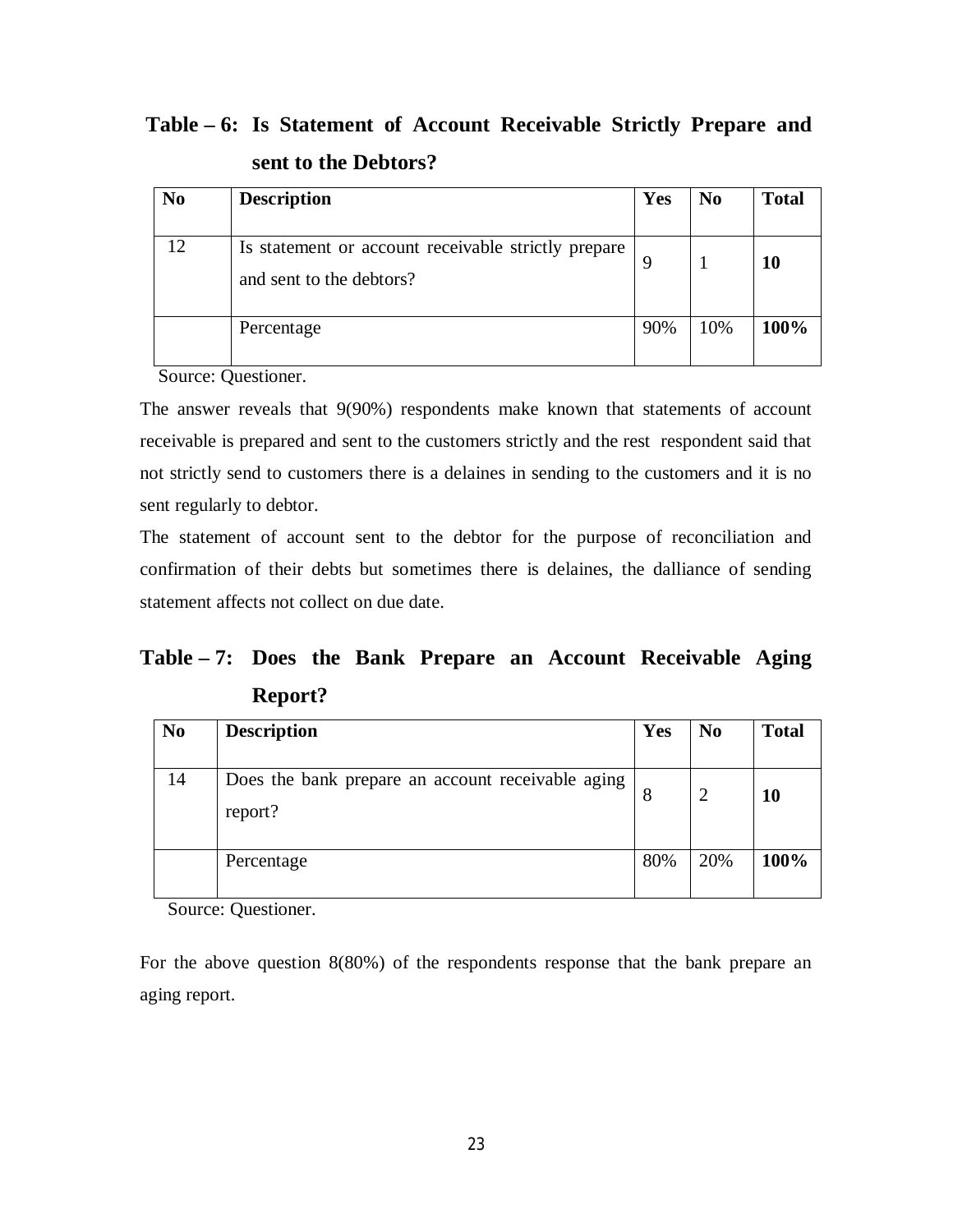## **Table – 8: How do you Assess the Credit Customers Pay According to their Agreement?**

| N <sub>0</sub> | <b>Description</b>                                                                           | V.   | high | low | V.low | <b>Total</b> |
|----------------|----------------------------------------------------------------------------------------------|------|------|-----|-------|--------------|
|                |                                                                                              | high |      |     |       |              |
| 15             | How do you assess that the credit<br>their<br>according to<br>customers<br>pay<br>agreement? | -1   | 8    |     |       | 10           |
|                | Percentage                                                                                   | 10%  | 80%  | 10% |       | 100%         |

Source: Questioner.

From the respondents give answer 8 respondents said that the credit customer pay according to their agreement is high and the rest 2 respondents said that the credit customer pay according to their agreements low and very high.

There is a sense of owner shipping of the branch the bank should run it services based on its policy and procedure and should control its receivables and the owner has to give attention.

## **Table – 9: Does the Bank take a sort of Action for those who Do Not Pay on Due Date?**

| Nō | <b>Description</b>                                                           | Yes  | N <sub>0</sub> | <b>Total</b> |
|----|------------------------------------------------------------------------------|------|----------------|--------------|
| 17 | Does the bank take a sort of action for those who do<br>not pay on due date? | 10   |                | 10           |
|    | Percentage                                                                   | 100% |                | 100%         |

Source: Questioner.

From the given respondents answer 10 of the respondents said that it takes action for those customers who do not pay on due date by forbidding giving of credit and by taking legal action.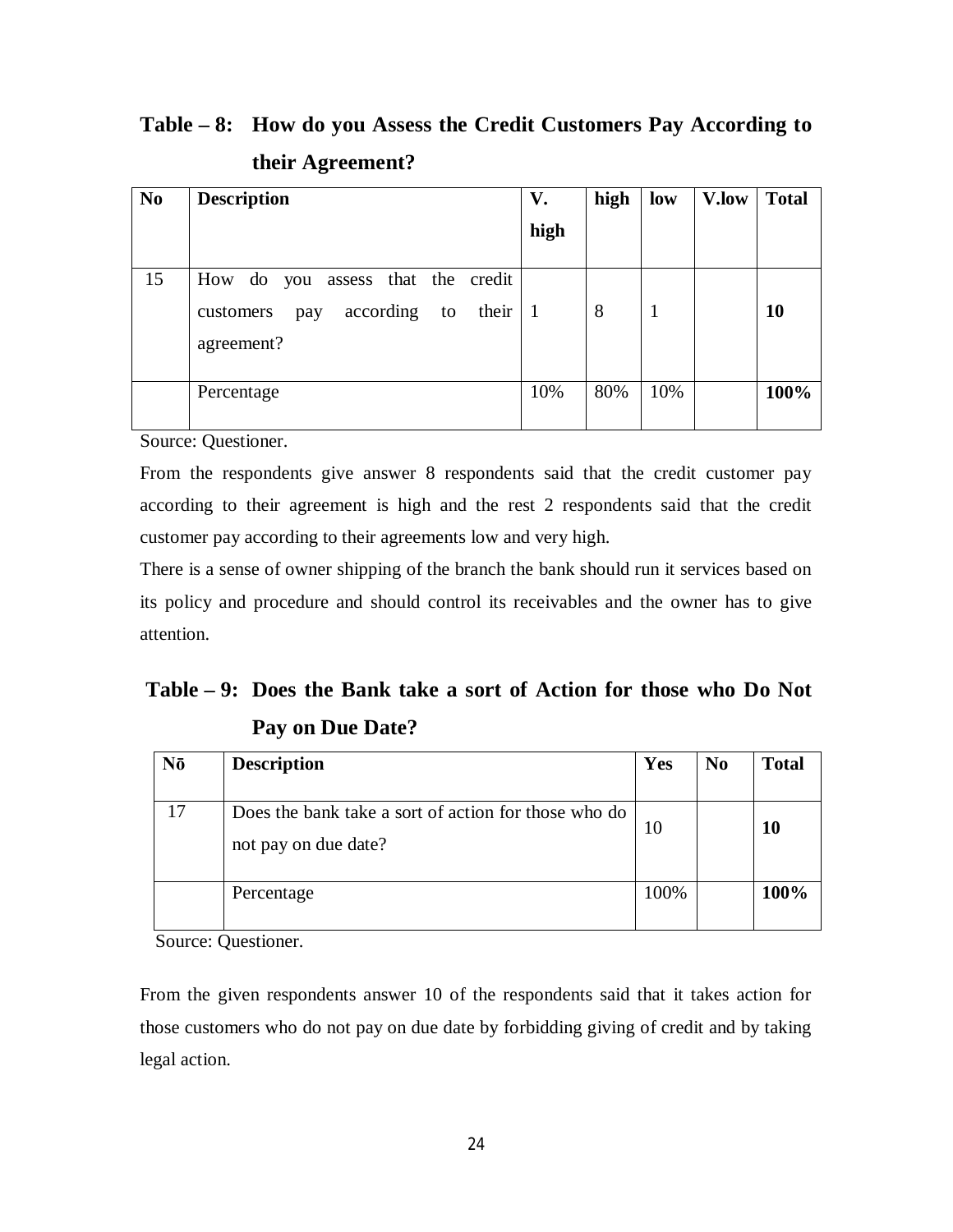It is good that the company take a legal action for those customer's who do not pay on their due date and also the company should give attention for the follow up of for those who do not pay on the due date and it is advisable that if the legal action is applicable for all credit customers.

| Table – 10: Does the Bank Change an Account Receivable to |  |                                     |  |  |
|-----------------------------------------------------------|--|-------------------------------------|--|--|
|                                                           |  | <b>Promissory Notes Receivable?</b> |  |  |

| N <sub>0</sub> | <b>Description</b>                                                            | Yes  | N <sub>0</sub> | <b>Total</b> |
|----------------|-------------------------------------------------------------------------------|------|----------------|--------------|
| 19             | Does the bank change an account receivable to<br>promissory notes receivable? | 10   |                | 10           |
|                | Percentage                                                                    | 100% |                | 100%         |

Source: Questioner.

For the above question all the respondents says that the bank does change an account receivable to promissory note receivable the bank can exchange an account receivable to promissory notes receivable because it has clearly stated policy and procedures and modern management. It is very good mechanism if the company uses a promissory note properly because it can force the customer to pay since it is legally advisable and it is more secure than account receivable.

## **Table - 11: Is there a Procedure that Follow-up to Write-off Uncollectible?**

| N <sub>0</sub> | <b>Description</b>                                                 | Yes  | N <sub>0</sub> | <b>Total</b> |
|----------------|--------------------------------------------------------------------|------|----------------|--------------|
| 25             | Is there a procedure that follow-up to write-off<br>uncollectible? | 10   |                | 10           |
|                | Percentage                                                         | 100% |                | 100%         |

Source: Questioner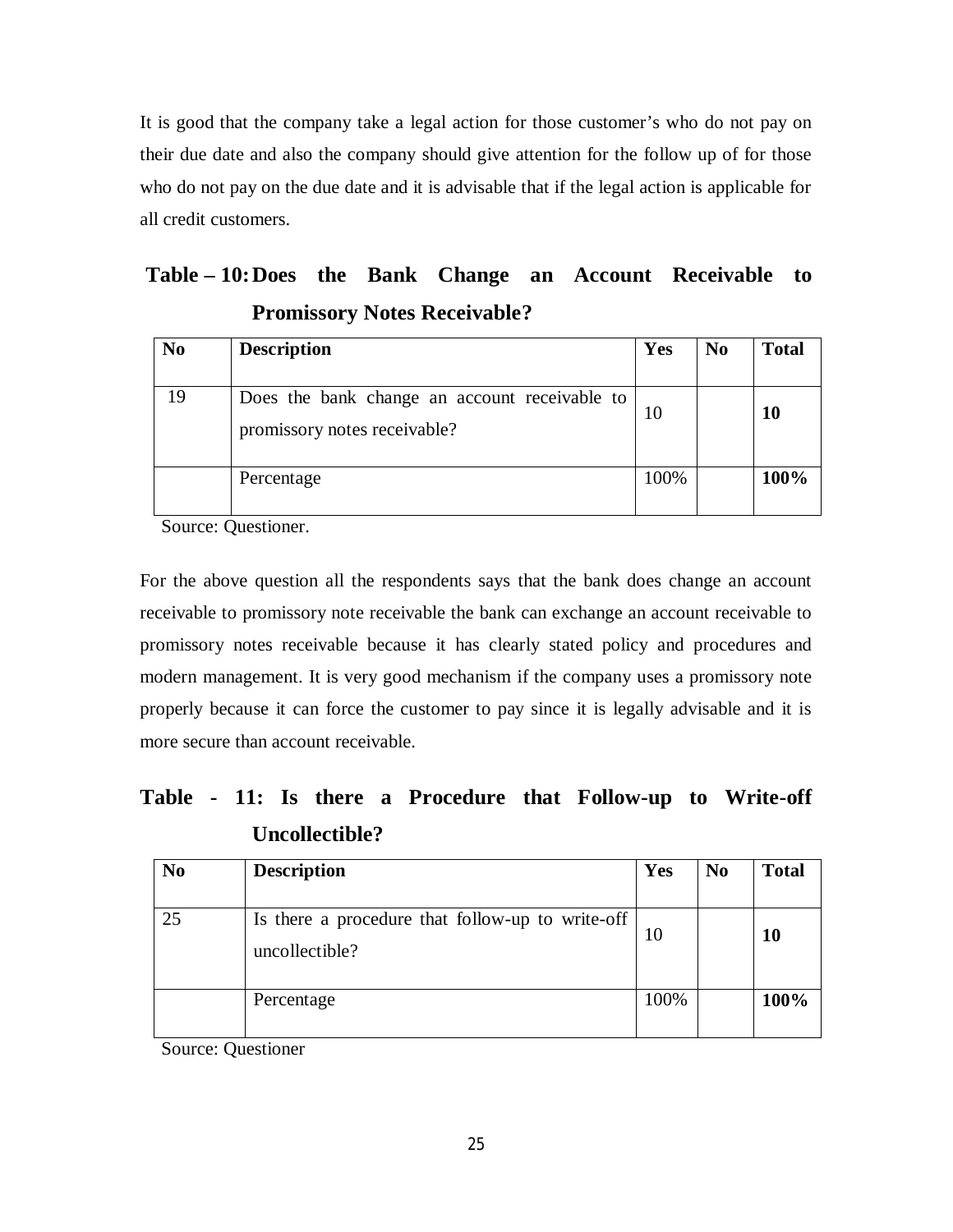All of the respondents said that there is procedure to write-off uncollectible, the finance division transfers to the responsible department to take a legal action for the customer.

#### **3.2.2. Reason's for Uncollectability**

As per responses obtained from the General Account Section Accountant, there are many reasons for the uncollectability of account receivable.

Among the many critical reasons are the following

- Customers unwillingness to pay
- $\triangle$  Business shut down
- $\div$  **Premature death**
- Parent and subsidiary relation with the affiliation business company.

#### **3.2.3. Techniques used by CBE**

The techniques and efforts made by CBE to collect its account receivable are found to appropriate but the most common are:

- $\cdot$  To notify the customer by calling before the payment day.
- To make a time table that comforts the customer
- Post dated check

#### **3.2.4. Account Receivables Turn Over**

Account receivables turnover measures how many times in average credit activity is made in a year. A high value of accounts receivable turnover is favorable and it indicate the efficiency of business in collecting outstanding credit, the following tables are summary of the required data from the annual report. this ratio indicated how many times and how rapidly receivables are converted in the cash during a year.

Account Receivable Turnove

r (ARTO) = Net Loan Account Receivable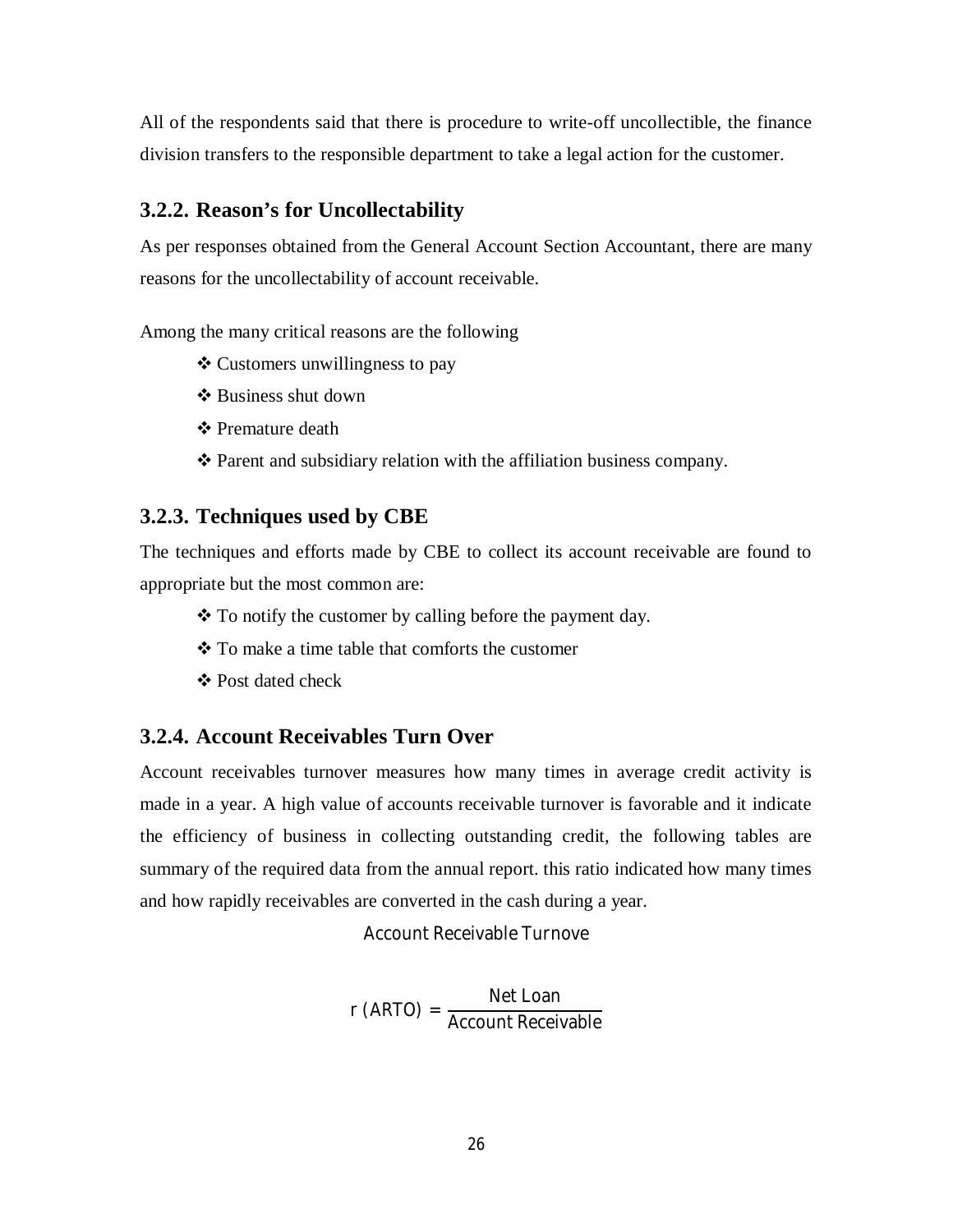| <b>Description</b> | 2008    | 2009    | 2010    | 2011    | 2012    | 2013  |
|--------------------|---------|---------|---------|---------|---------|-------|
| Loan Disbursement  | 1,614.1 | 2,579.4 | 3,972.2 | 4,115.9 | 6,087.4 | 8,870 |
| (in million birr)  |         |         |         |         |         |       |
| Loan Collection    | 1,246.7 | 2,277.6 | 3,106.6 | 4,075.8 | 5,563.5 | 5,675 |
| (in million birr)  |         |         |         |         |         |       |
| Ratio              | 1.29    | 1.13    | 1.28    | 1.00    | 1.1     | 1.6   |

**Table - 12: Account Receivable Ratio (ARTO)**

Source: Annual report

#### **Account Receivable Ratio**



#### Source: Annual report

As it is shown in the above presentation the ARTO (account receivable turnover ratio) is not constant rate; the ARTO is fluctuating year to year. Thus, the bank experiences increasing in the receivable balance without corresponding increasing loans.

#### **3.2.5. Average Collection Period**

It is useful in evaluation credit and collection polices. It represents the average length of time a bank must wait to receive cash after making loan. The shorter the average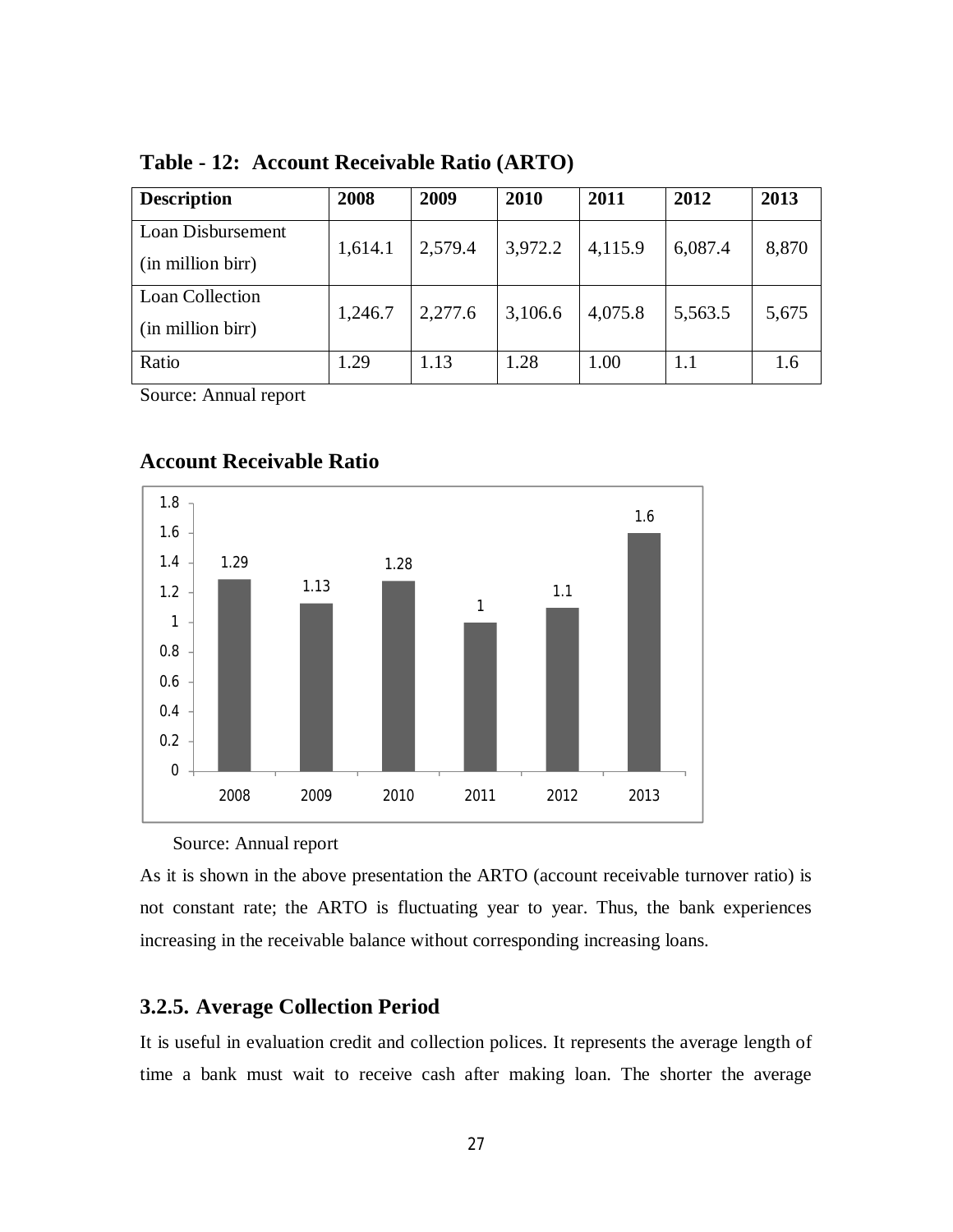collection period the better it will be. In addition it's preferable for average collection period to decrease from time to time. But, this thing is not true in the case of CBE.

**Table - 13: Average Collection Period**

| <b>Description</b>                      | 2008 | 2009 | 2010 | 2011 | 2012 | 2013 |
|-----------------------------------------|------|------|------|------|------|------|
|                                         |      |      |      |      |      |      |
| <b>ARTO</b>                             | 1.29 | 1.13 | .28  | 1.00 |      | 1.6  |
|                                         |      |      |      |      |      |      |
| $\frac{360}{\text{ARTO}}$<br><b>ACP</b> | 279  | 318  | 282  | 360  | 327  | 225  |
|                                         |      |      |      |      |      |      |

Source: Annual report



#### **Average Collection Period**

As it can be seen from the presentation the average collection period is increasing from about 279 days in 2008 to about 225 days 2013. Based on the responses from the Genera Account Head, there are some accounts which are long outstanding and the bank is trying all effort to make those credits to be collected.

#### **3.2.6. Uncollectible Receivables**

When loans are given to consumer a part of the claims against customers usually proves to be uncollectible this situation is common, regarding of the care used in granting credit and the effectives of the collection procedures used the operating expense incurred because of the failure to collect receivable is called an expense or loss from uncollectible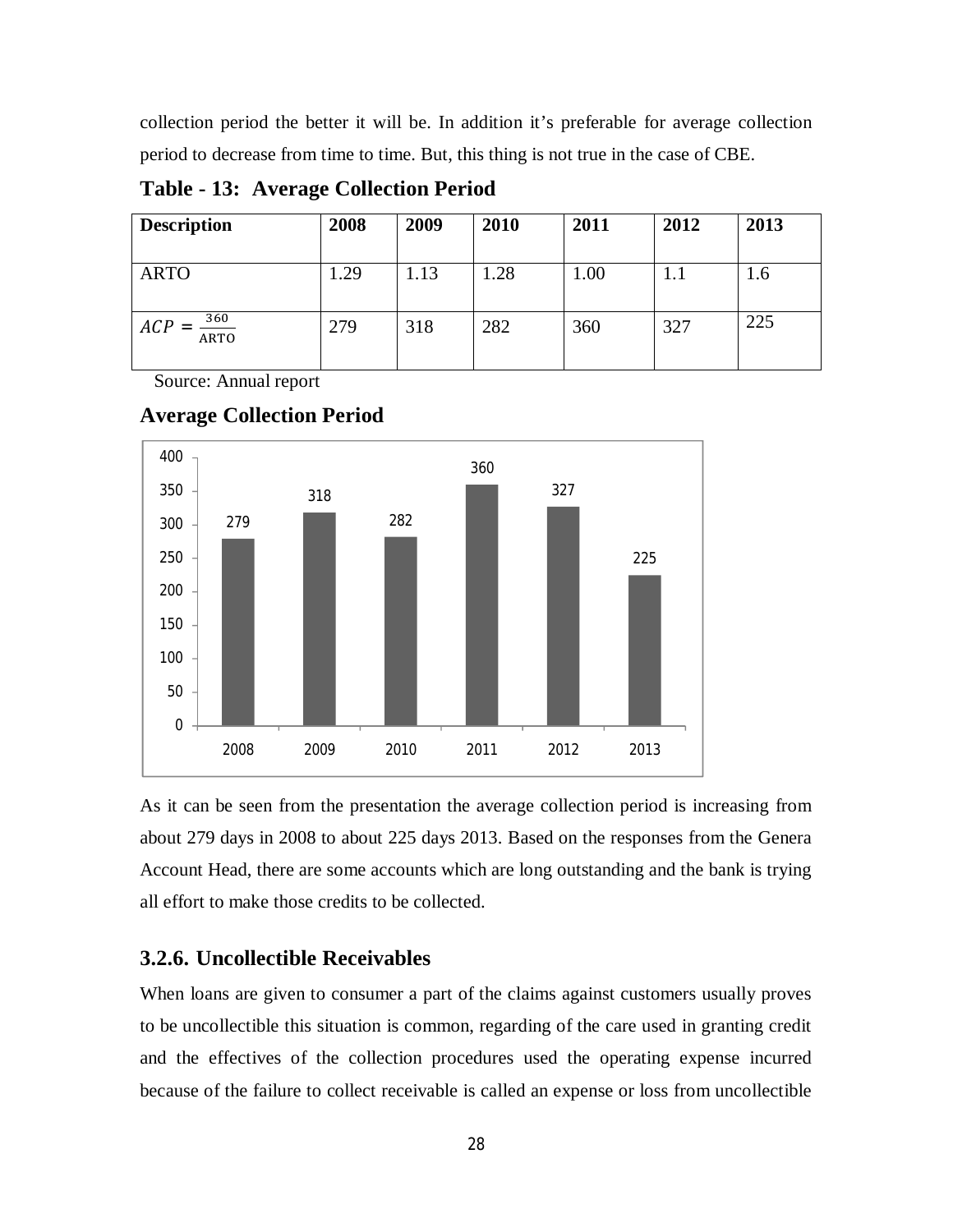accounts, doubtful accounts or bad debts and it affect negatively the bank by reducing it's operating revenue.

| <b>Description</b>                                            | 2008    | 2009  | 2010  | 2011     | 2012  | 2013  |
|---------------------------------------------------------------|---------|-------|-------|----------|-------|-------|
| Provision<br>for<br>doubtful<br>debts (in million birr)       | 1,002.5 | 1,241 | 2,015 | 3,065.99 | 5,068 | 6,475 |
| the<br>of<br>total<br>Percentage<br>annual Account Receivable | 80.4%   | 54.4% | 64.9% | 75.2%    | 91.0% | 72.9% |

**Table – 14: Uncollectible Receivables**

Source: Annual report

As we can understand the presentation the amount of uncollectable account become significant from year to year.

## **3.3. Major Findings**

Based on the gathered analysis made researcher team tried to find out some major points that are basically related with the strength and weakness of internal control over receivables in CBE.

#### **Strength**

- The bank as a structured policy and procedure for internal control of receivables.
- Write off of receivables in done based on legally when the debtor gives evidence.
- The bank have a collection department independently.
- Take a legal or other action like by forbidding the debtors give credit base on other time for those customers who do not pay on their due date and according to their agreement.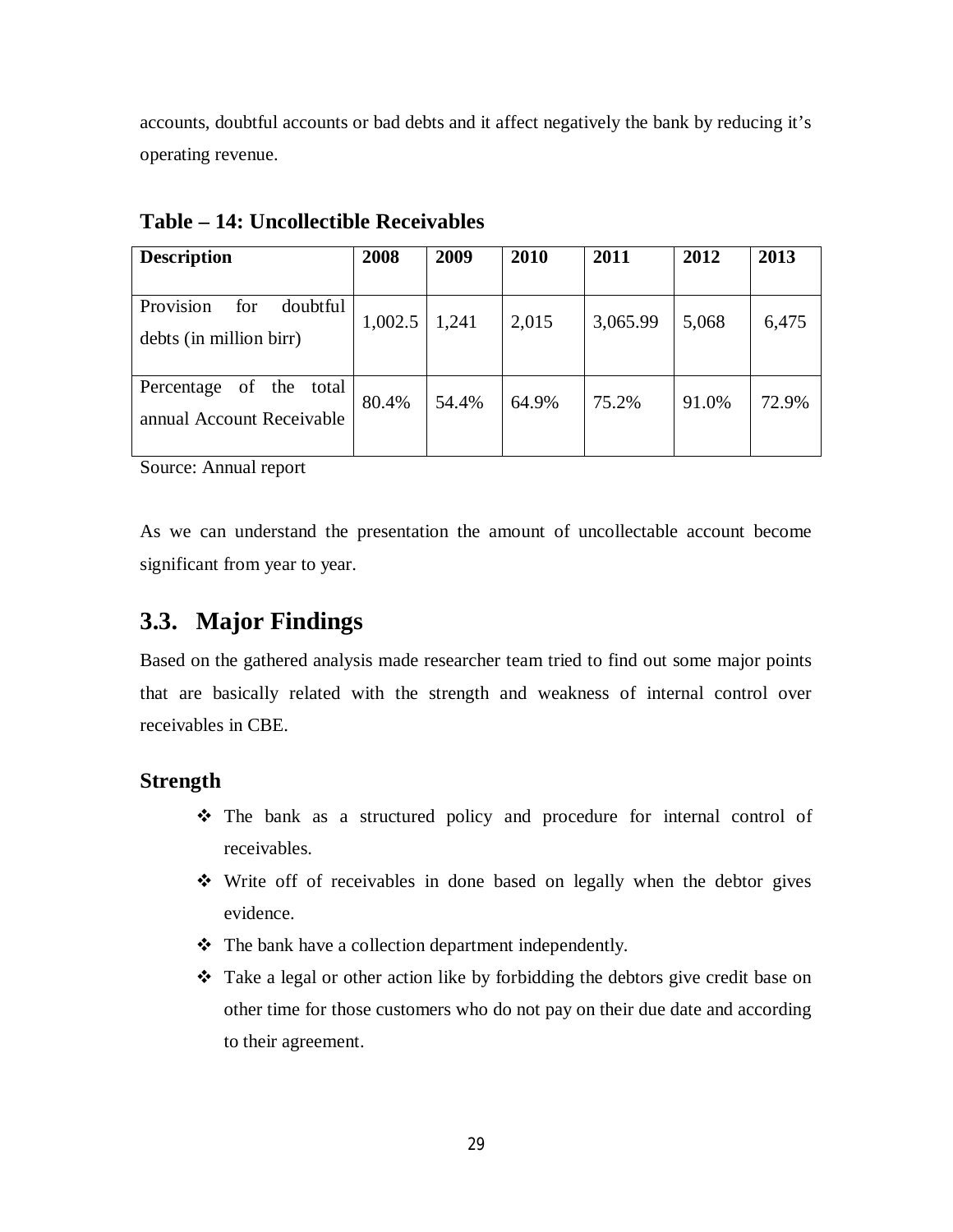### **Weakness**

- Sometimes credit is given by the willingness of the management without detailed study of the customer's credit faculty.
- There is delay in sending statement of account receivable
- There is a delay in collection on cash.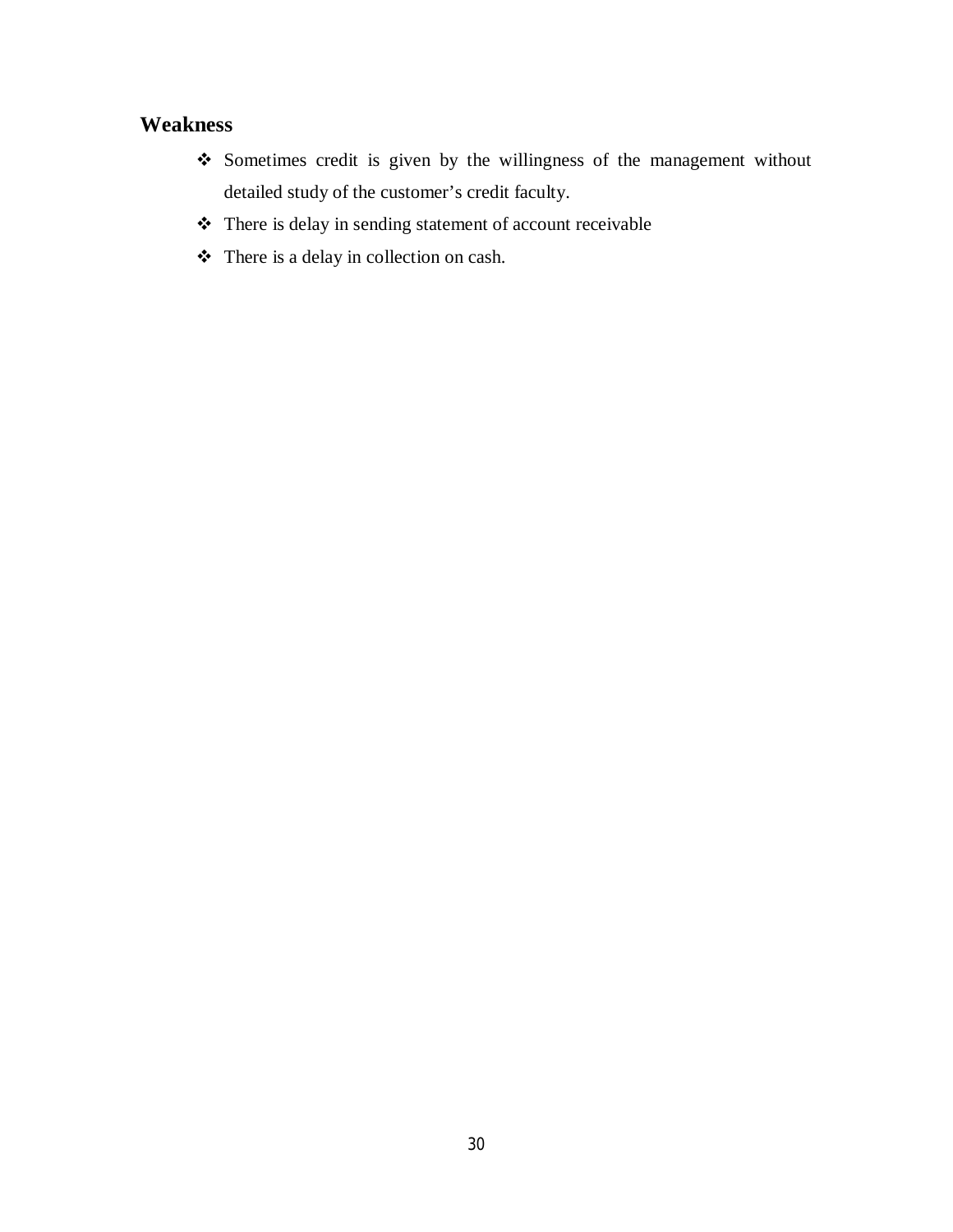### **CHAPTER FOUR**

### **SUMMARY, CONCLUSION AND RECOMMENDATION**

## **4.1. Summary**

The overall objective of this study is to address the internal control over receivable system of Commercial Bank of Ethiopia Habte Georgis Branch and to find out the problems related with internal control systems of receivables.

The method used to prepare this research is simple random sampling technique to pick subjects from the population and used primary and secondary data obtained though questionnaire and document from the company's annual report and magazines the method in analyzing and presenting data the researchers used qualitative and quantitative data analysis methods. From quantitative data analysis method, simple percentage is used the researcher analysis can be summarized as follows:

- From the thirty eight (38) population size, the researchers selected ten (10) samples from different department.
- 10(100%) of respondents replied that the bank has a good internal control system over receivables.
- 8(80%) of the respondents replied that the bank have independently collection department and the rest of 2(20%) of respondents said that does not have
- All respondents 10(100%) replied that the bank communicate with credit customers.
- $\bullet$  7(70%) of respondents replied that its giving of credit limit to the customer are good and the rest said it is fair.
- All the respondents said that the bank has credit term or agreement on the bank.
- 9(90%) respondents replied that statements of receivables is prepared and sent to customers strictly on the bank and the rest said not
- From the respondents  $8(80\%)$  respondents said that the bank prepare an aging report and the rest said no aging report on the bank.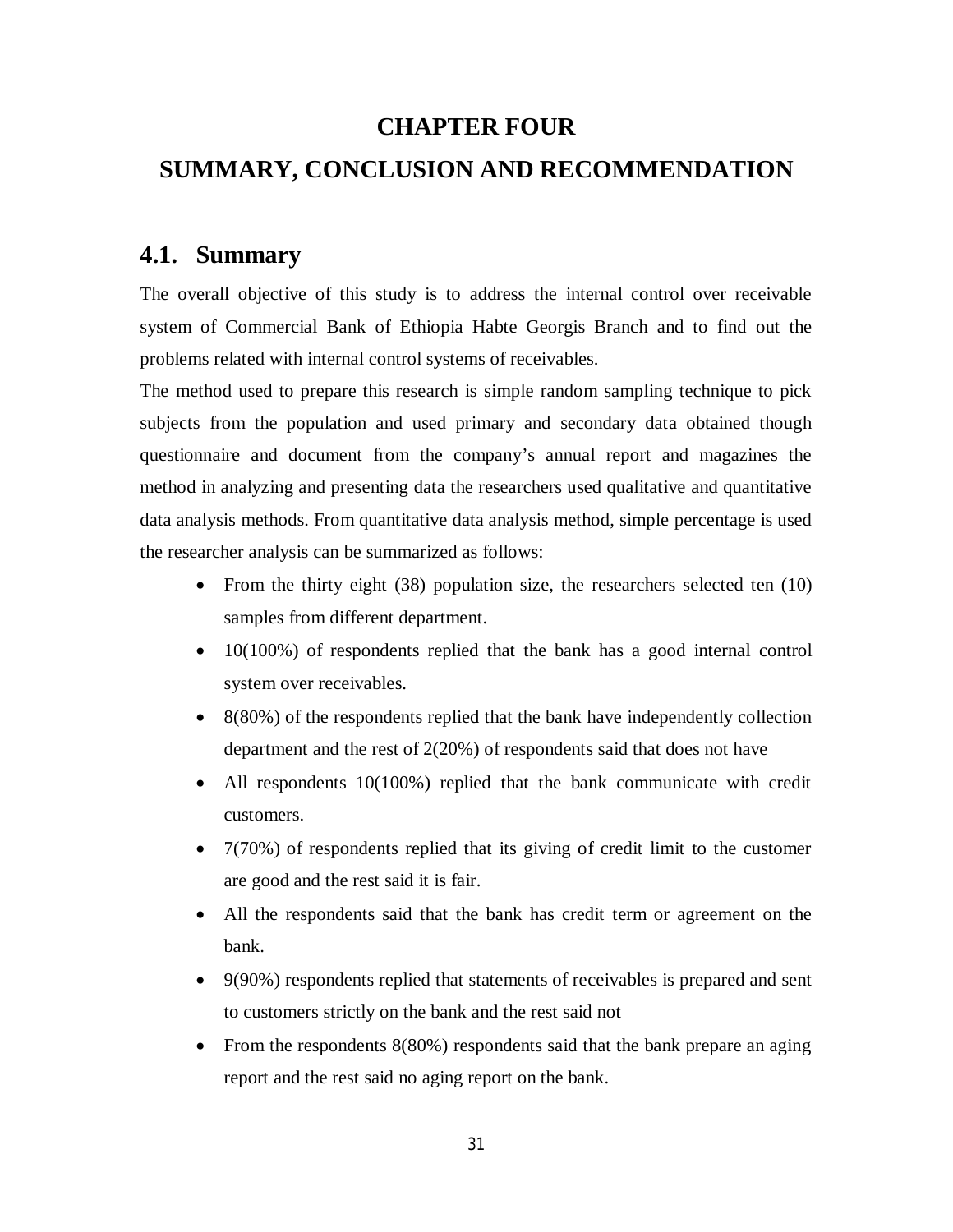- 8(80%) respondents said credit customer pay their agreement highly and the rest respondents said that the credit customers pay their agreement lowly and very highly.
- All the respondents said that the bank takes action for these customers who do not pay on due date by forbidding giving of credit and by taking legal action.
- As all the respondents said the bank does change an account receivable to promissory note and also there is a procedure to write-off uncollectible.

## **4.2. Conclusion**

It is obvious that banks are very complex due to different types services they handle even Is banks handle different types of services, it should be controlled properly. Accordingly the internal control system over receivables of CBE Habte Georgis branch is concluded below.

- The bank have a credit service is under taken in all branches of the bank. In this service the payment is made according to the agreement by the two parties based on the operating sectors credit service polices. Since the bank is Huge it gives different types of loans to customers. For example domestic trade service foreign trade agriculture, manufacturing building construction and personal loan.
- As mentioned before most of the activity of the bank is to give that the bank treats as receivable from the credit customers
- In CBE receivables are control based on the structured credit policy and procedures the control mechanisms for the credit debtors are making follow up by independent collection departments.
- Regarding the credit policy the bank gives credit based on the granting policy credit is automatically expended to customers during the time claims for reimbursement are outstanding
- Concerning contract with the credit customers a bank prior relationship with customer reveals information about past credit and deposit experience that is use full in assessing willingness and ability to replay.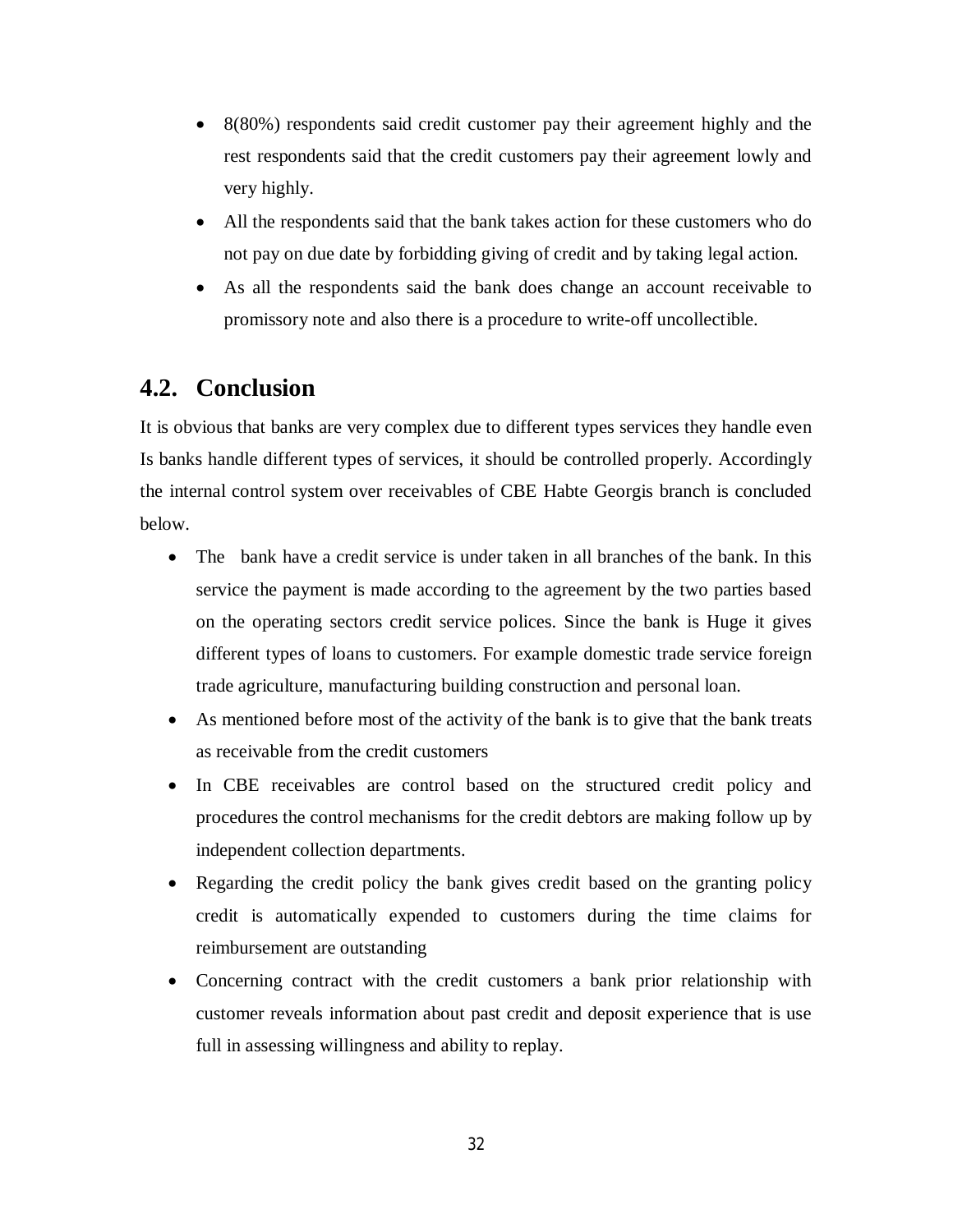- Regarding the credit limit, the bank giving of credit limit to customers is existing and handing of customer credit faculty and the procedure is non thoroughly studied and reused.
- Concerning the use of a giving account receivable report, the bank process of aging account receivable the management should evaluate current financial statement of major customers to make a better assessment of the probability of collection.
- The bank takes a legal action for those customers who do not pay according to the agreement and due dates.
- Regarding write off requests of write off uncollectible accounts must be categorized by types of bill and submitted for approach. Supporting document must be provided to justify write- off of each item and the sources of funds for financing the write-off must be so indicated.
- Even through the bank has well structured policies and procedures of the purpose of internal control over receivables sometimes those policies and procedures are not strictly followed by the different sectors of banks and these affects the receivables not to be collected easily.

## **4.3. Recommendation**

According to the gathered data from both primary and secondary data of the company and the analysis shown the researcher would like to recommend on the following points over the internal control of receivables.

- Due to absence of strict follow up this receivables policy and procedures and lack of management attention. Since one of the most activity is give credit for different types of business sector and individual. so it is preferable that the bank has a strong collection department which help the bank to collect its receivable attentively, effectively.
- Even though the bank has limit for the giving of credit to the customer's these is not applied for all customers and this is done by the willingness of the management, it is better if the bank uses its credit limit policy equally though the related branches are under management of the same person.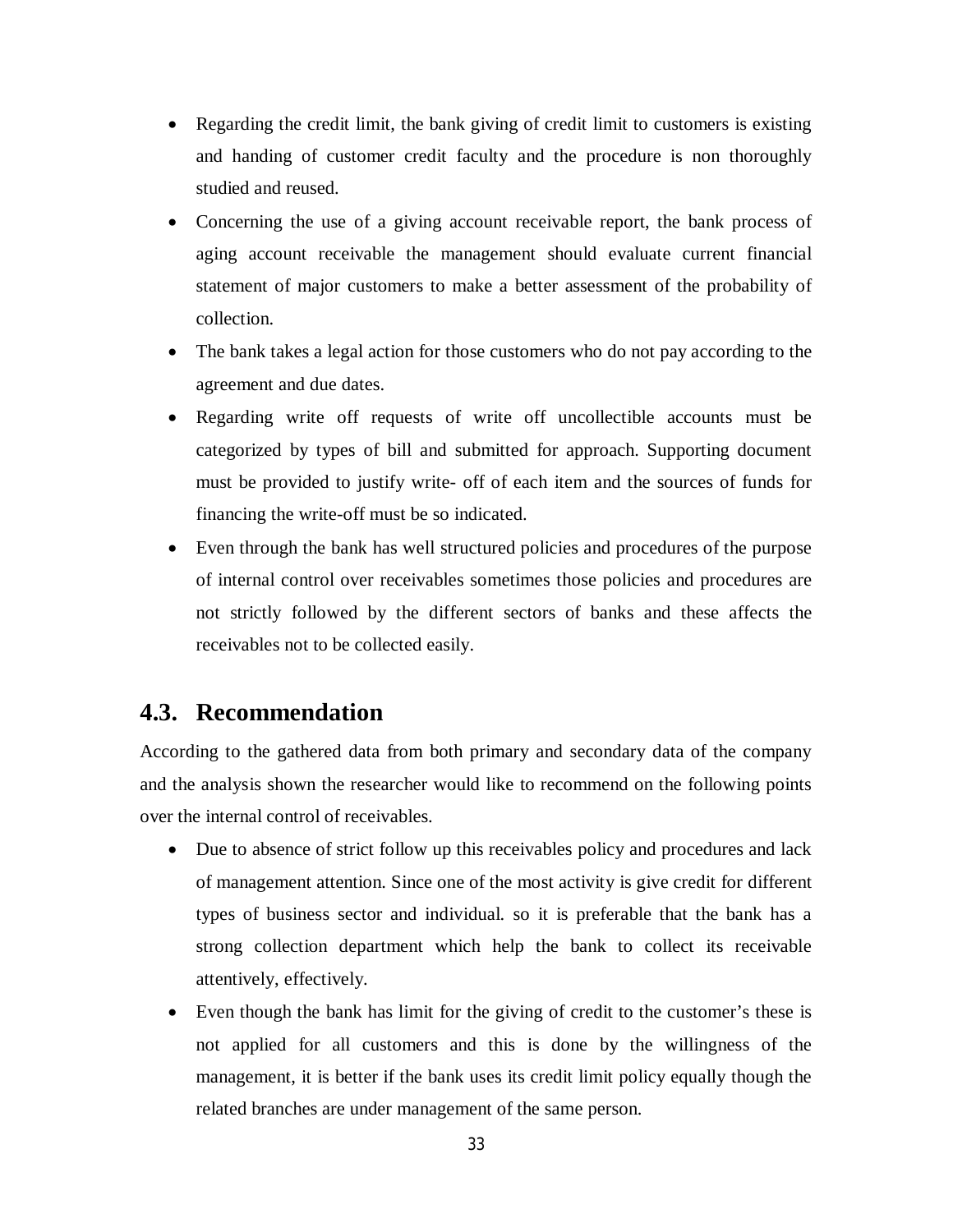- For some division there is no stated credit policy and procedure these should be taken under consideration because it make the collection difficult.
- Sending of statement to the debtors should be made strictly, in this case the bank send the statement but sometimes there is a delay.
- The bank takes action for those customers who do not pay on their due date but sometimes there is no proper follow up or attention in these case immediate action has to be taken.
- If the bank select those customers which are credit worthy it receivable will be fully paid. Therefore, it's better for CBE to undertake an appropriate credit analysis and give credit only to those customers which are credit worthy.
- It is better for this bank to require additional guarantees from its customers especially for big amount of credit services.
- It is advisable if CBE introduces an intrusive schema for its credit customers i.e. those customers who pay earlier than the used pervious would get some discount or bonus and CBE will have more cash and secures collection.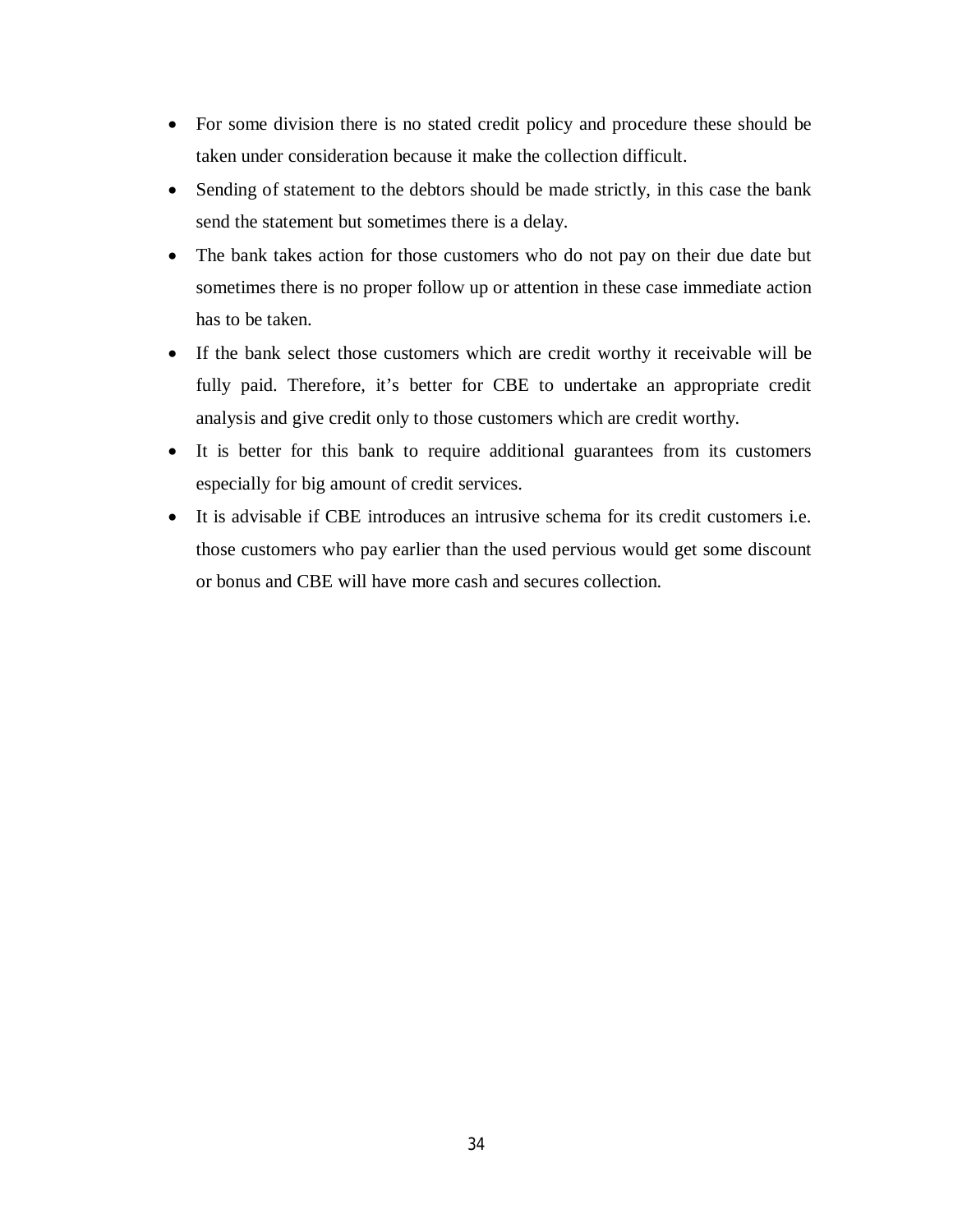### **REFERENCES**

- A. Ross, W. Westerfie D. Jouden (1999). **Corporate Finance** (5<sup>th</sup> edition). American Graigs. Beyien Pulisine.
- Dyekman, Dukes Davis, (1995). **Intermediate Accounting** Volume 1 (3rd edition). USA. VAN Hoffmann Press.
- Fess, Warner (2001), **Principles of Accounting**, MC-Graw Hill, College, **Blacklick**, Ohio, U.S.A.
- Kieso, Wetgandt and Warfield (1998**), Intermediate Accounting**, New York: Wiley.
- Mosich, A.N John Larsen (1989), **Intermediated Accounting** MC Graw Hill, U.S.A.
- My Khan, Pkjain, (2004). **Basic Financial Management** (5<sup>th</sup> edition). India New Delhi: Tata McGraw Hill Publishing.
- Stanley, B. Block Geoffrey A. Hirt (1992), **Foundations of Financial Management** MC Graw Hill. U.S.A.

Yednkachew Tesma, (1989). **Auditing** Part I, Module 1 - 3.

http://www. CBE. Gov.et

http://www. West.com/receivables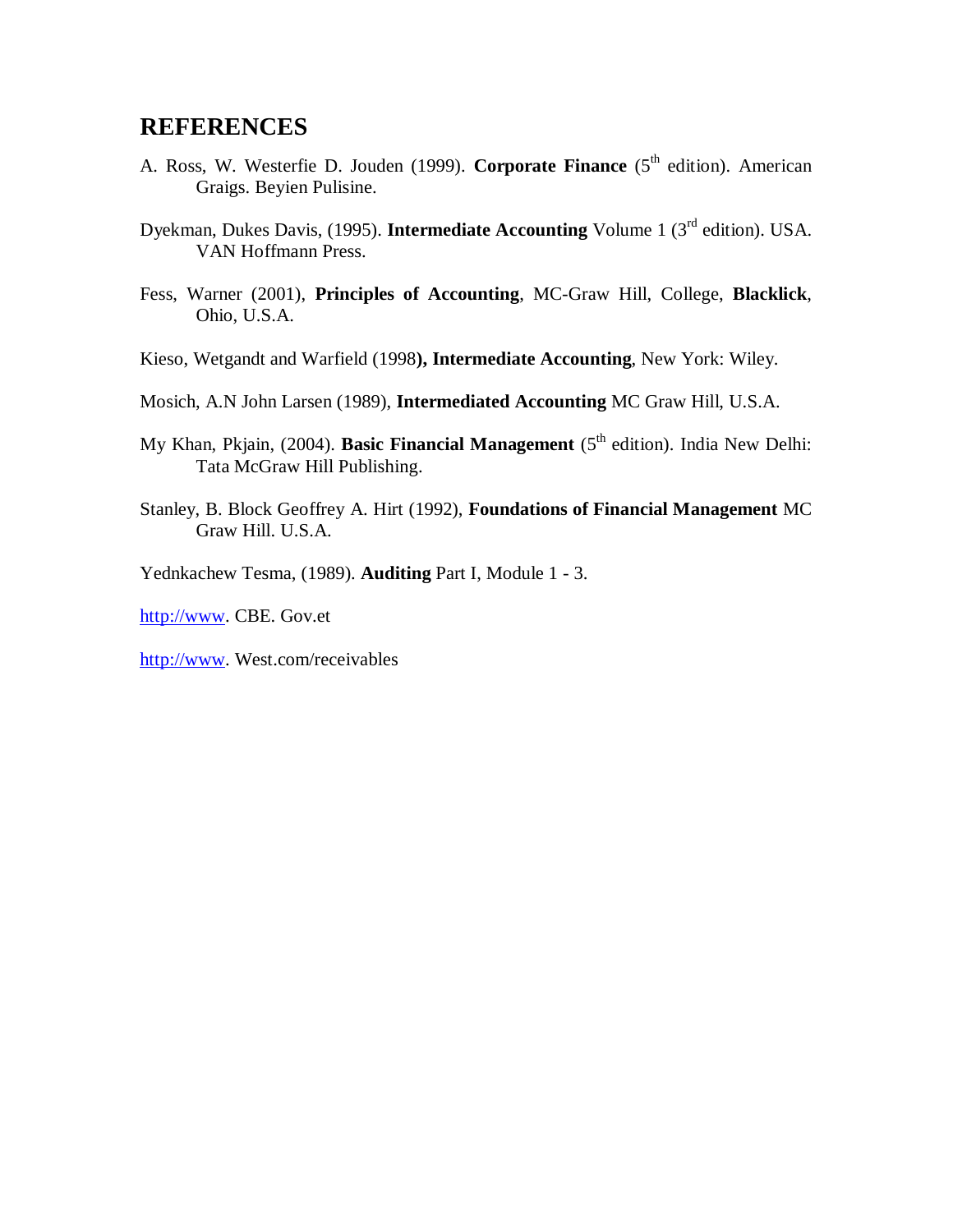## **Appendix A**

## **St. Mary's University**

#### **Department of Accounting**

## **Questionnaire for the Effect of Internal Control Over Receivables (Case study of Commercial Bank of Ethiopia)**

The purpose of this questionnaire is to collect primary data on the title of internal control over account receivable on CBE. Please, take your time to complete the questionnaire and return is as soon as possible. Ay of the information you present below will be kept confidential and it will not be used for any other purpose other than academic.

|                     |                                                   |             |             | How do you evaluate the internal control system over receivable in your Bank? |                  |
|---------------------|---------------------------------------------------|-------------|-------------|-------------------------------------------------------------------------------|------------------|
| $\bigcup$ Very poor |                                                   | $\Box$ Poor | $\Box$ Fair | $\bigcup$ Good                                                                | $\Box$ Very Good |
|                     |                                                   |             |             | If you answer is "very poor or poor" what should you recommend?               |                  |
|                     |                                                   |             |             |                                                                               |                  |
|                     | Is there time limitation for the collection?      |             |             |                                                                               |                  |
| $\Box$ Yes          |                                                   |             | $\Box$ No   |                                                                               |                  |
|                     |                                                   |             |             | Does the bank have collection department independently to follow-up           |                  |
| receivables?        |                                                   |             |             |                                                                               |                  |
| $\Box$ Yes          |                                                   |             | )No         |                                                                               |                  |
|                     | If your answer is "No" what should you recommend? |             |             |                                                                               |                  |
|                     |                                                   |             |             |                                                                               |                  |
|                     |                                                   |             |             | Doses the bank communicates or contract with the credit customers by phone or |                  |
| other method?       |                                                   |             |             |                                                                               |                  |
| Yes                 |                                                   |             | )No         |                                                                               |                  |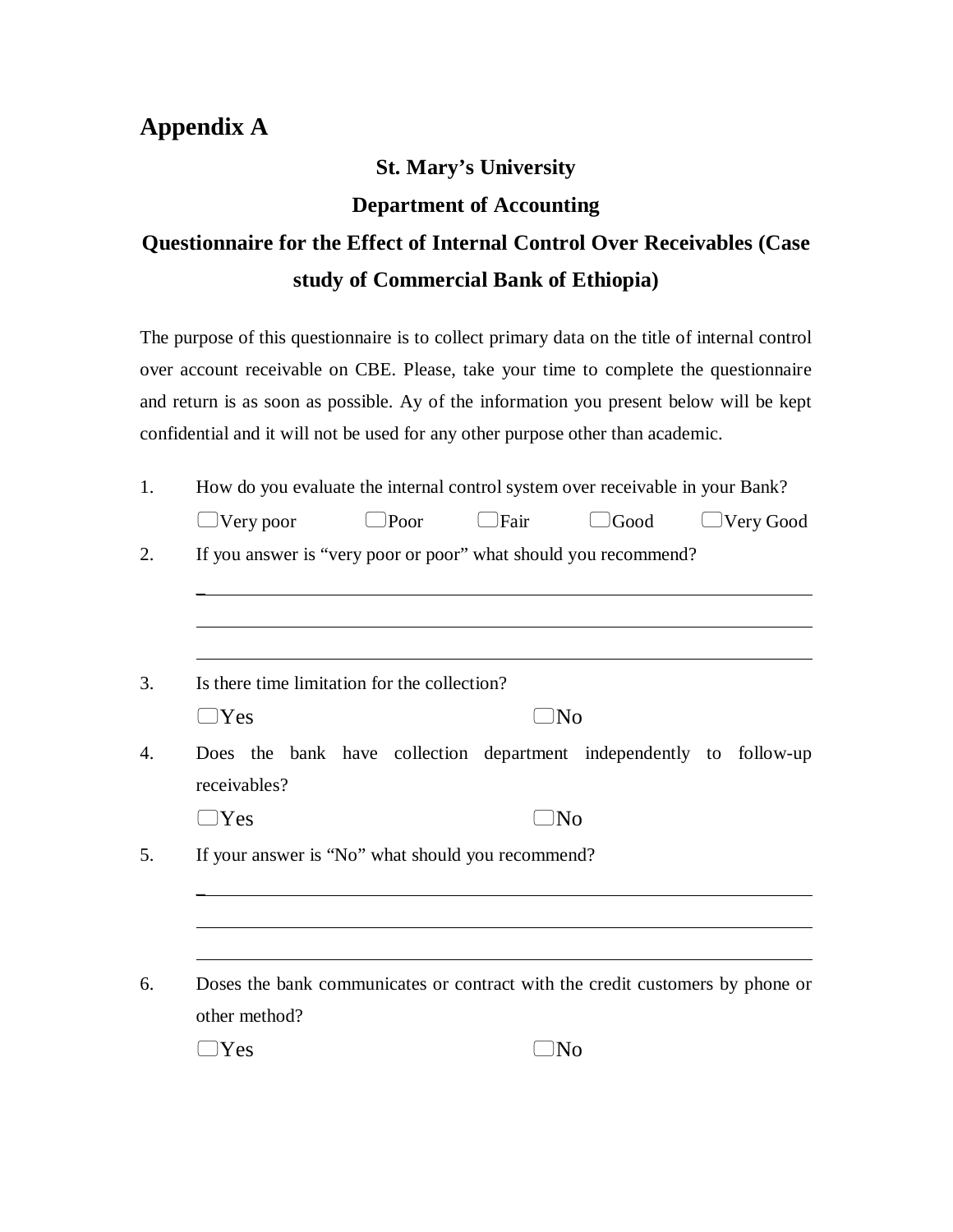| $)$ Poor<br>$\Box$ Fair<br>Good<br>$\bigcup$ Very poor<br>If your answer is "very poor or poor" what should you recommend?<br>Does the Bank has specific credit term or agreement?<br>$\Box$ Yes<br>)No<br>If you answer is "No" what should you recommended?<br>Is statement of account receivable strictly prepared and sent to debtors?<br>$\Box$ Yes<br>)No<br>If your answer is "No" what should you recommend?<br>Does the bank uses prepare an account receivable aging report?<br>Yes<br>)No<br>How do you assess that credit customers pay according to their agreement?<br>$\bigcup$ Very High<br>High<br>Low<br>If your answer is "very low or low" what should you recommend?<br>Does the bank take sort actions for those customers who do not pay on due date? | In your opinion how do you evaluate the bank giving of credit limit to the credit |
|------------------------------------------------------------------------------------------------------------------------------------------------------------------------------------------------------------------------------------------------------------------------------------------------------------------------------------------------------------------------------------------------------------------------------------------------------------------------------------------------------------------------------------------------------------------------------------------------------------------------------------------------------------------------------------------------------------------------------------------------------------------------------|-----------------------------------------------------------------------------------|
|                                                                                                                                                                                                                                                                                                                                                                                                                                                                                                                                                                                                                                                                                                                                                                              | Very Good                                                                         |
|                                                                                                                                                                                                                                                                                                                                                                                                                                                                                                                                                                                                                                                                                                                                                                              |                                                                                   |
|                                                                                                                                                                                                                                                                                                                                                                                                                                                                                                                                                                                                                                                                                                                                                                              |                                                                                   |
|                                                                                                                                                                                                                                                                                                                                                                                                                                                                                                                                                                                                                                                                                                                                                                              |                                                                                   |
|                                                                                                                                                                                                                                                                                                                                                                                                                                                                                                                                                                                                                                                                                                                                                                              |                                                                                   |
|                                                                                                                                                                                                                                                                                                                                                                                                                                                                                                                                                                                                                                                                                                                                                                              |                                                                                   |
|                                                                                                                                                                                                                                                                                                                                                                                                                                                                                                                                                                                                                                                                                                                                                                              |                                                                                   |
|                                                                                                                                                                                                                                                                                                                                                                                                                                                                                                                                                                                                                                                                                                                                                                              |                                                                                   |
|                                                                                                                                                                                                                                                                                                                                                                                                                                                                                                                                                                                                                                                                                                                                                                              |                                                                                   |
|                                                                                                                                                                                                                                                                                                                                                                                                                                                                                                                                                                                                                                                                                                                                                                              | Very Low                                                                          |
|                                                                                                                                                                                                                                                                                                                                                                                                                                                                                                                                                                                                                                                                                                                                                                              |                                                                                   |
|                                                                                                                                                                                                                                                                                                                                                                                                                                                                                                                                                                                                                                                                                                                                                                              |                                                                                   |
| )No<br>Yes                                                                                                                                                                                                                                                                                                                                                                                                                                                                                                                                                                                                                                                                                                                                                                   |                                                                                   |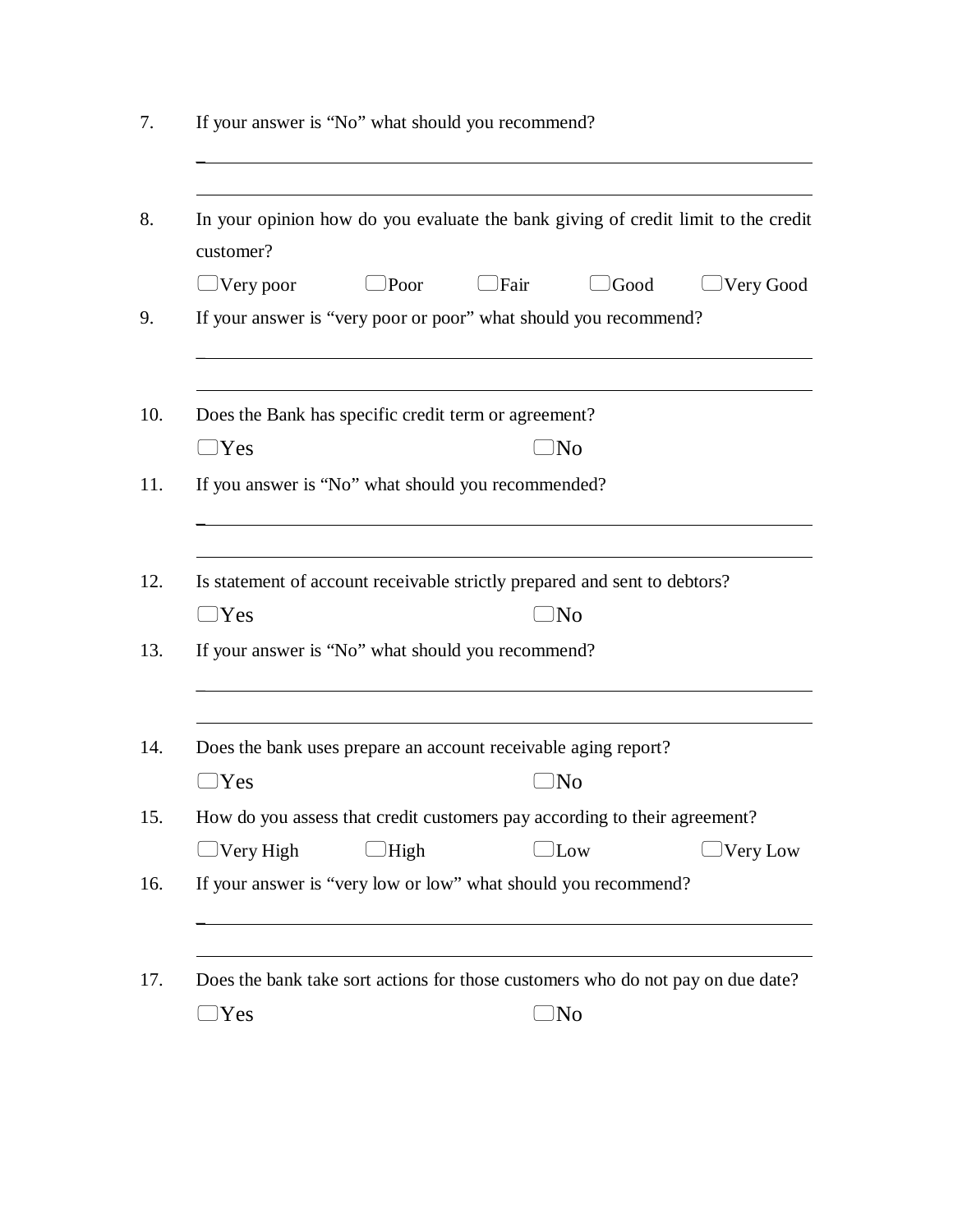|                                          | Does the bank change an account receivable to promissory notes receivables? |  |  |  |  |  |
|------------------------------------------|-----------------------------------------------------------------------------|--|--|--|--|--|
| $\Box$ Yes<br>$\square$ No               |                                                                             |  |  |  |  |  |
|                                          | If your answer is "No" what should you recommend?                           |  |  |  |  |  |
| Does the bank give credit with interest? |                                                                             |  |  |  |  |  |
| $\Box$ Yes                               | )No                                                                         |  |  |  |  |  |
| agreement or policy?                     | Does the bank forces the credit customer to pay according to their credit   |  |  |  |  |  |
| $\Box$ Yes                               | $\Box$ No                                                                   |  |  |  |  |  |
|                                          | If your answer is "No" what should you recommend?                           |  |  |  |  |  |
|                                          | Does the bank have a well established write-off method?                     |  |  |  |  |  |
| )Yes                                     | )No                                                                         |  |  |  |  |  |
|                                          | Is there procedures that follow-up to write off uncollectible?              |  |  |  |  |  |
| $\Box$ Yes                               | $\Box$ No                                                                   |  |  |  |  |  |
|                                          | If your answer is "No" what should you recommend?                           |  |  |  |  |  |

18. If your answer is "No" what should you recommend?